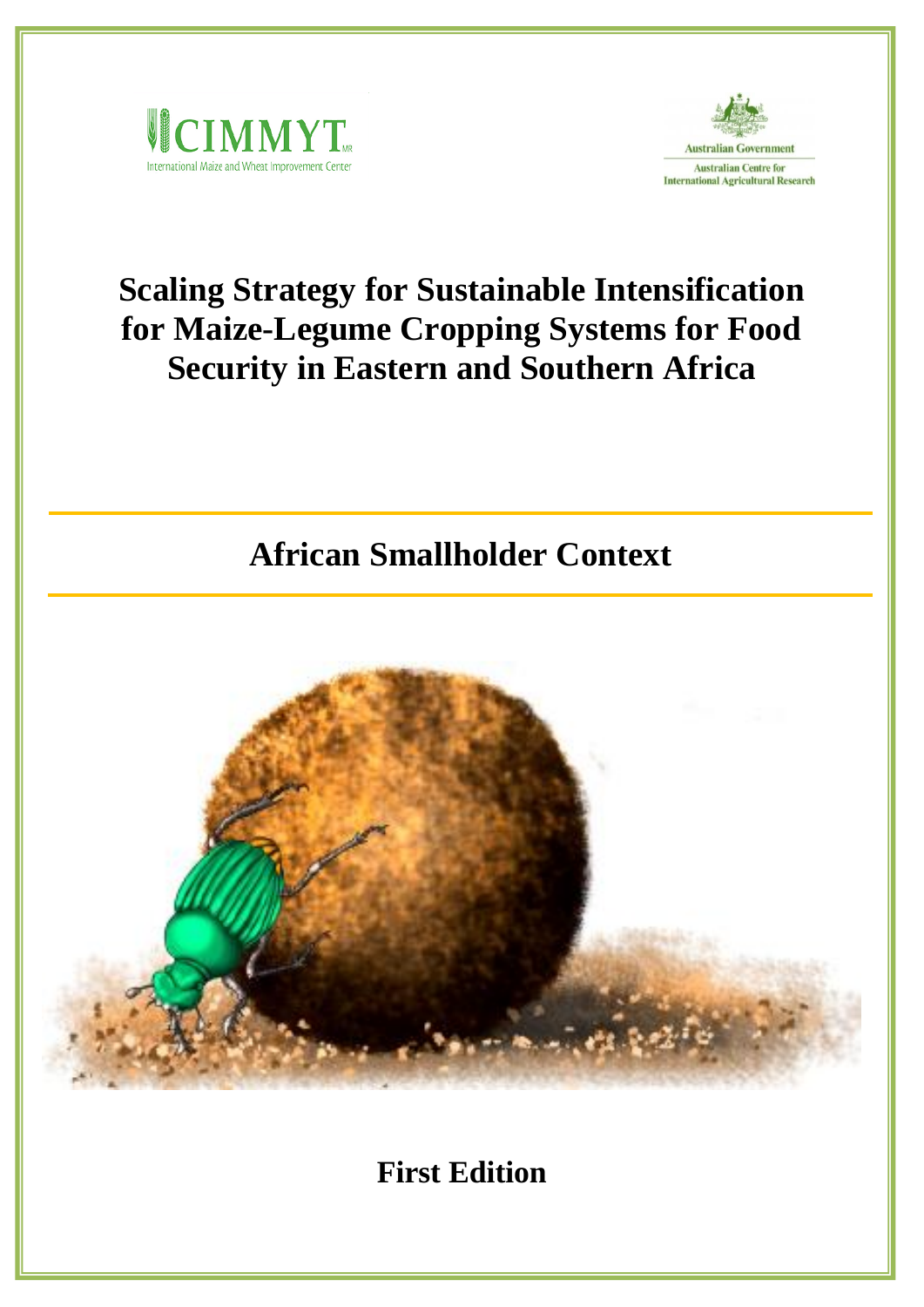



# **Scaling Strategy for Sustainable Intensification for Maize-Legume Cropping Systems for Food Security in Eastern and Southern Africa**

## **African Smallholder Context**

Authors Michael Tatuli Misiko Frederick Ugwe Ngesa Catherine Phillip Msuya Kenneth Welman Chaula George Mburathi Mutuku Muendo Kavoi Bedru Beshir Abdi Alfred Micheni Elias Zerfu Custódio José Fernando Jorge John E. Sariah Grace Timanyechi Munthali Domingos José Brás Dias Mandivamba Rukuni John M. Dixon

## **First Edition**

International Maize and Wheat Improvement Center (CIMMYT) El Batan, MÉXICO

Australian Centre for International Agricultural Research (ACIAR) Canberra, Australia

©2018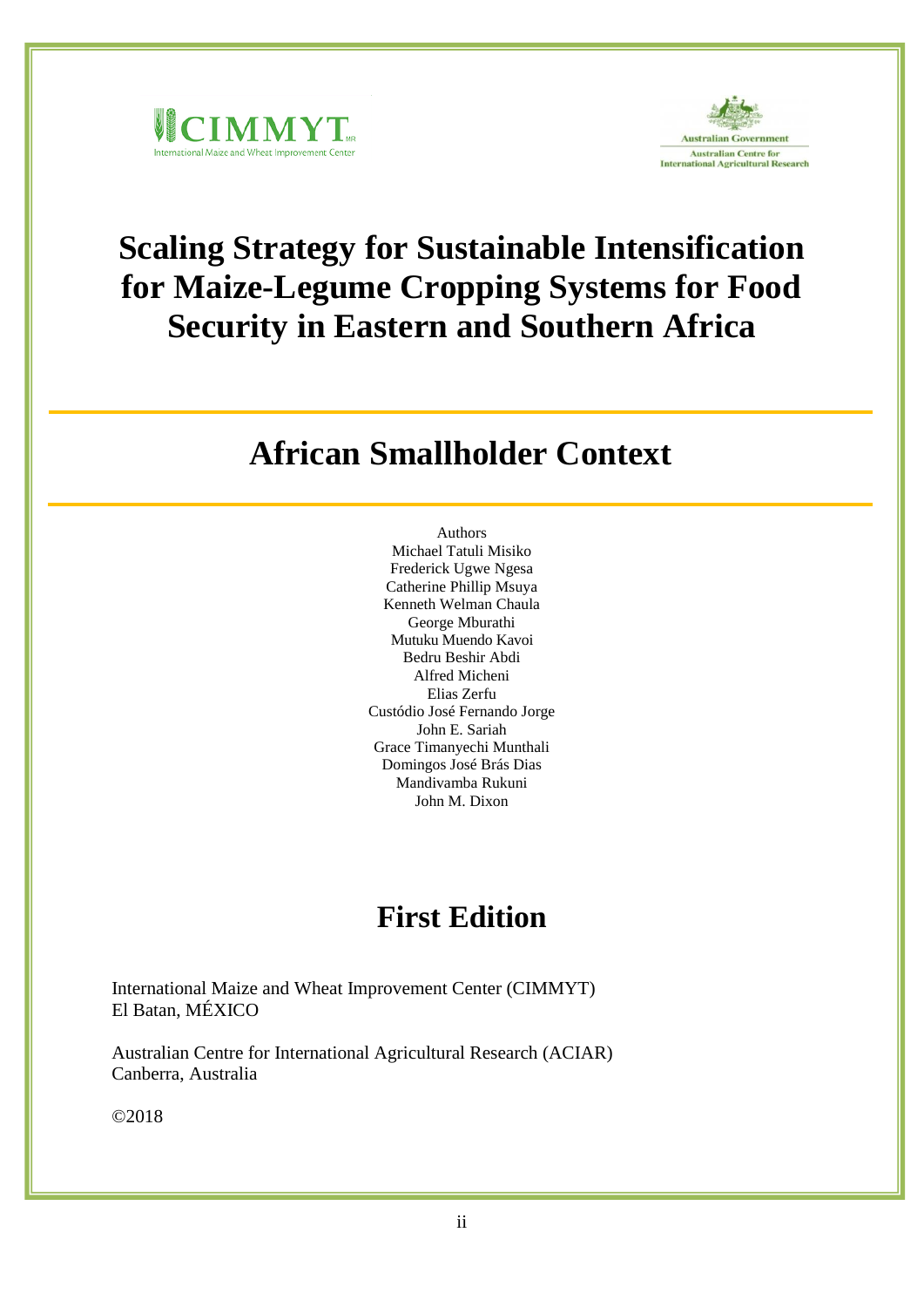



# **Scaling Strategy for Sustainable Intensification for Maize-Legume Cropping Systems for Food Security in Eastern and Southern Africa**

## **African Smallholder Context**

The concepts and descriptions employed and the presentation of content in this scaling strategy do not directly or indirectly point to the opinion of the International Maize and Wheat Improvement Center (CIMMYT), or of the Australian Centre for International Agricultural Research (ACIAR). All the views expressed in this strategy are those of the authors and do not necessarily reflect the views, policies or norms of CIMMYT, or ACIAR. The mention of specific Sustainable Intensification of Maize-Legume Cropping Systems for Food Security in Eastern and Southern Africa (SIMLESA) processes or products are for illustration purposes, whether or not these have been published. Their use, however, implies that these have been endorsed as a result of 8 years of in-depth research, full details of which can be sought from CIMMYT and ACIAR. CIMMYT and ACIAR encourage the use, reproduction and dissemination of any material in this strategy. Unless otherwise indicated, content may be copied, downloaded and printed for private study, research, teaching purposes, or for other non-commercial use. Such appropriate use must provide acknowledgement to CIMMYT and ACIAR, as the source and copyright holders. However, CIMMYT and ACIAR do not endorse all views or interpretations related to use of this product. All requests for translation and adaptation rights and for resale and other commercial use rights should be made via CIMMYT and ACIAR. CIMMYT and ACIAR information products are available at cimmyt.org and aciar.gov.au respectively.

© CIMMYT and ACIAR 2018

Front cover page illustration credit: © M. Misiko/ Back cover illustration credits: © M. Misiko

## **First Edition**

i<br>iii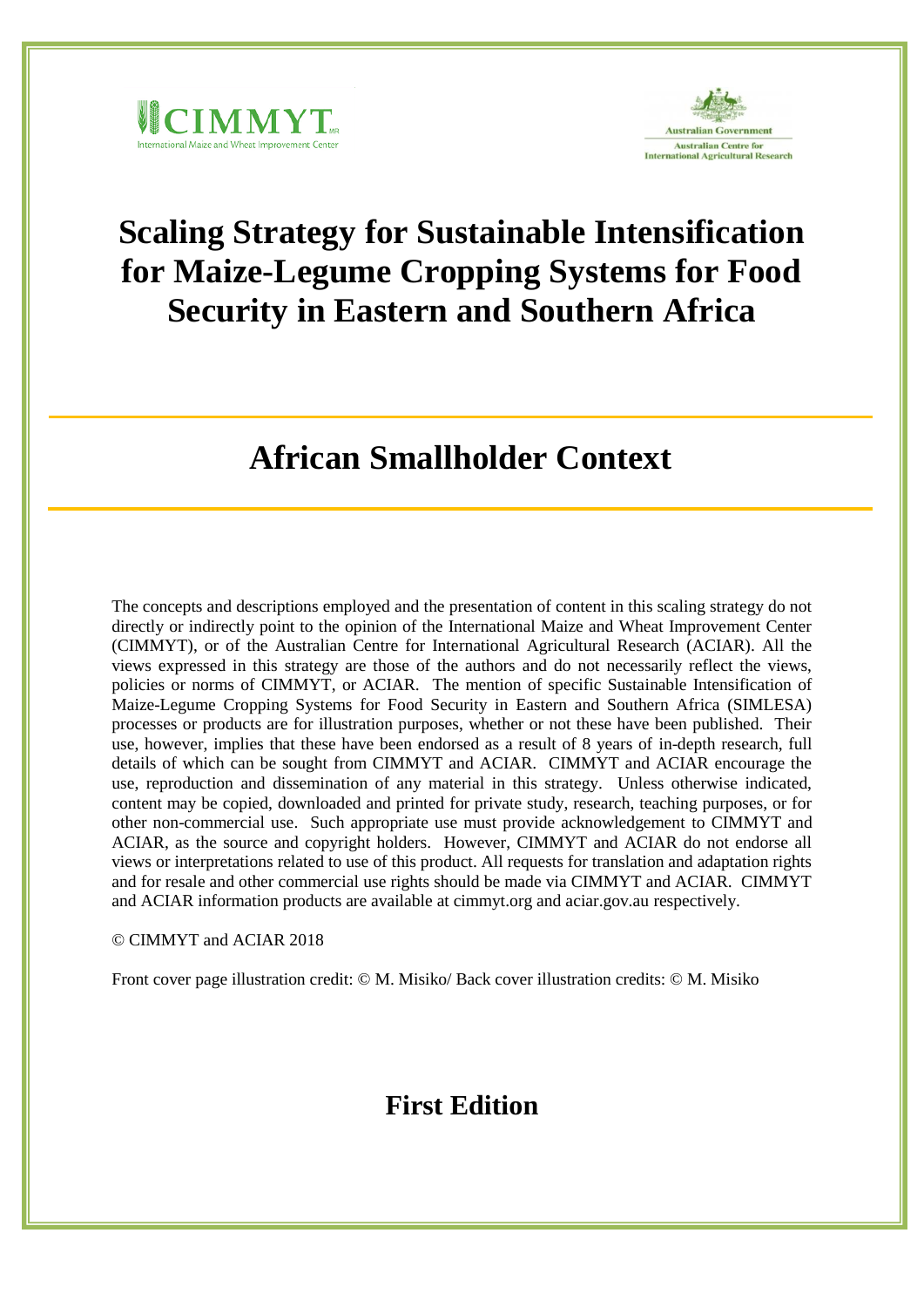



## **Acknowledgement**

<span id="page-3-0"></span>This scaling strategy is part of a winding journey, travelled together by several partners. It is a joint effort by several professions, including agronomists, economists, extension experts, and anthropologists. The idea of a scaling strategy was born out of learning from pilot scaling that was the most critical part of SIMLESA Phase 1 and 2. The strategy was strongly recommended by Prof Mandi Rukuni and Dr Brian Keating during the 2016 review of Sustainable Intensification of Maize–Legume Cropping Systems for Food Security in Eastern and Southern Africa Project programme. The idea arose from the need to have lessons from this and other big projects inform and guide national scaling, to avoid common pitfalls in the transition from research/ pilots to development. Special recognition goes to these minds. Our sincere gratitude to the Australian Centre for International Agricultural Research (ACIAR), and the then Principal Adviser, Research, Dr John Dixon. Their patience and support, and faith in agriculture as the foremost engine of growth are well acknowledged. Several workshops, meetings and write shops were held to generate inputs for this strategy. A special mention goes to Carol Mukundi of CIMMYT, who supported this process tirelessly.

This current version of the strategy benefited immeasurably from the meticulous feedback for refinements and improvements of Lennart Woltering, Kate Fehlenberg, John Dixon, Richard Mulwa, Peter Craufurd and Olaf Erenstein. Their experiences have helped guide the completion of this document through the editing process

The design and layout of illustrations in this current version of the strategy were provided by CIMMYT and produced by Abubakr Muindi.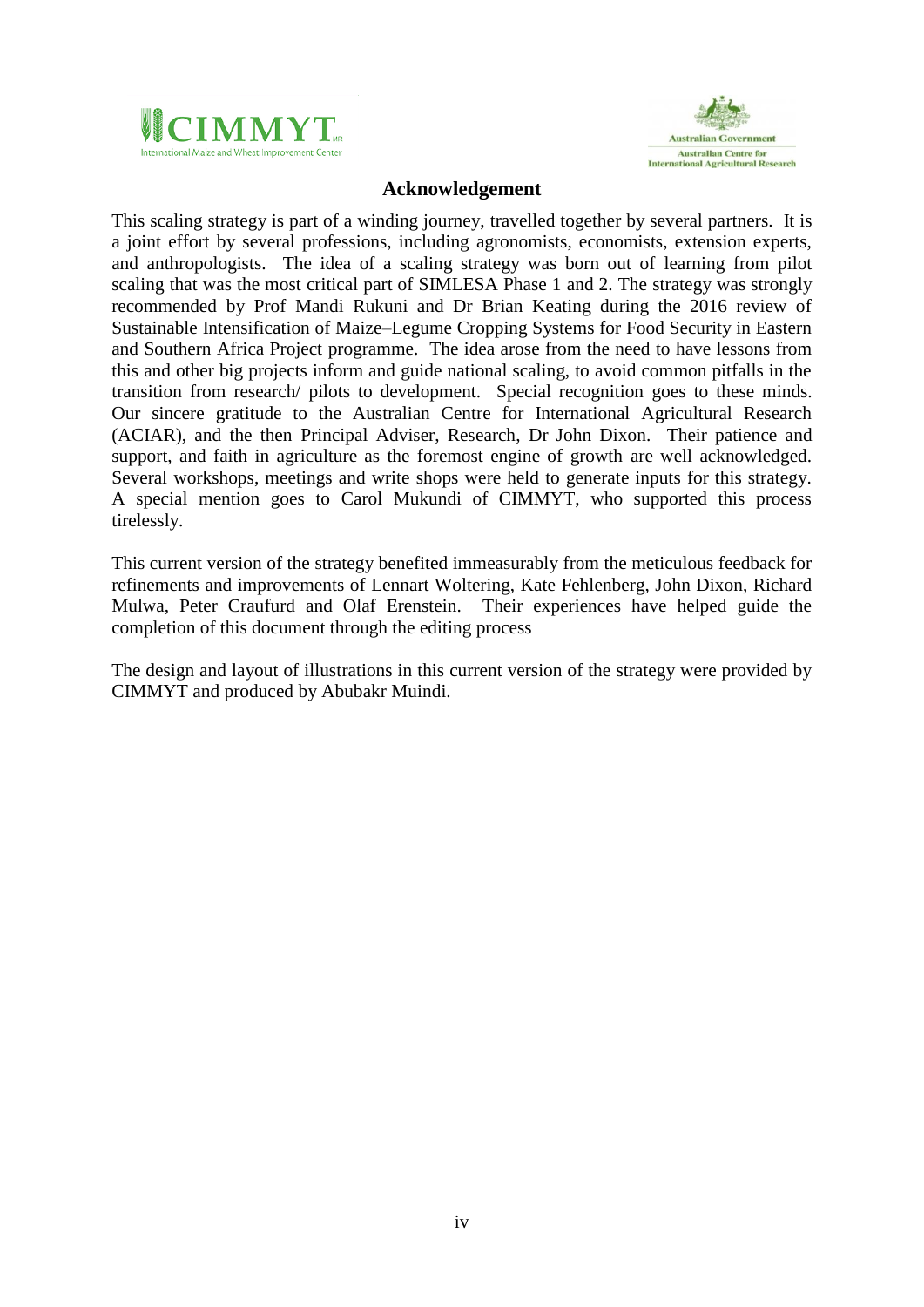



## **Table of Contents**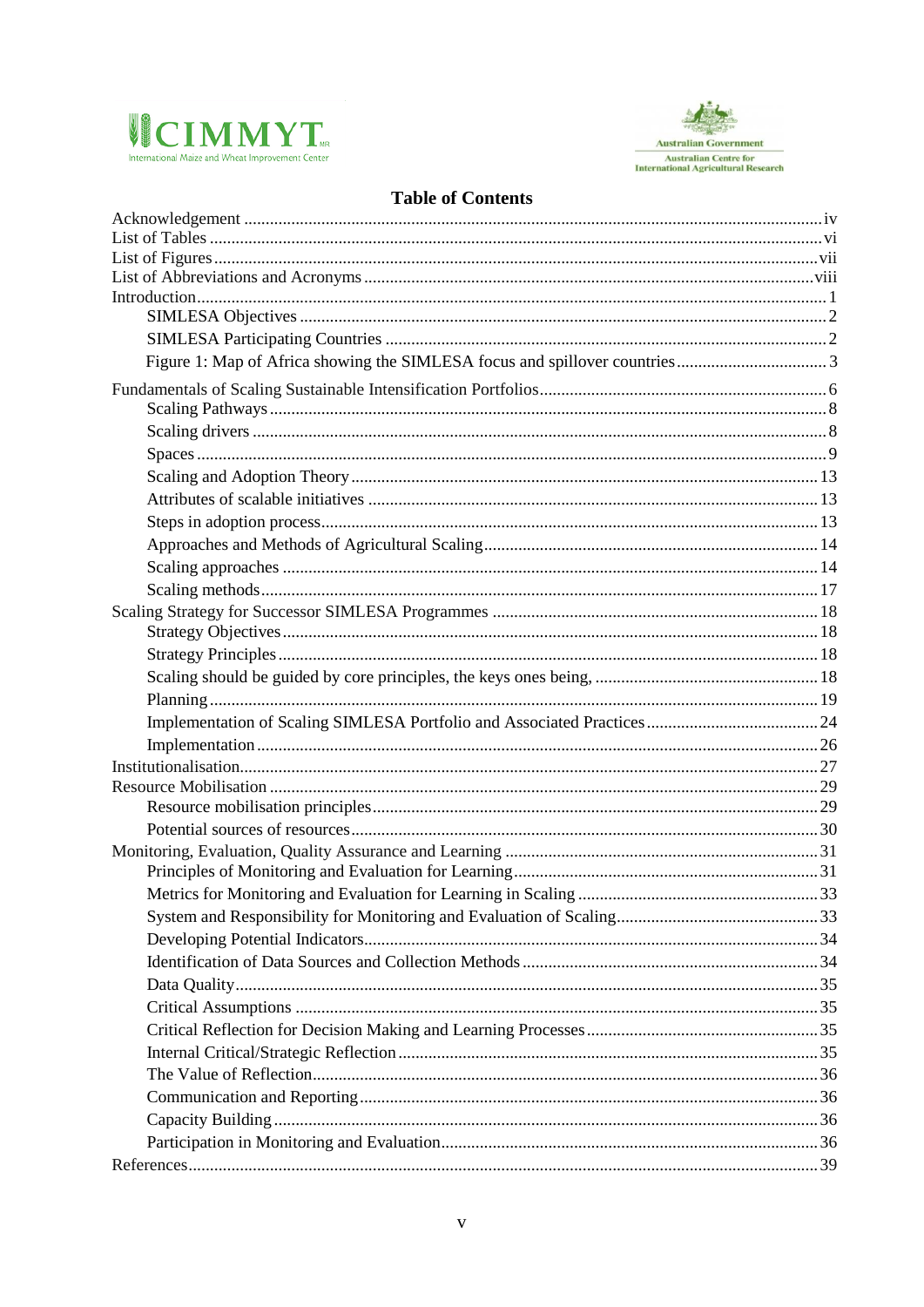



## **List of Tables**

<span id="page-5-0"></span>

|  |  | Table 2: Linking Illustrative Innovations/Technologies with PMF and Performance |  |  |
|--|--|---------------------------------------------------------------------------------|--|--|
|  |  |                                                                                 |  |  |
|  |  |                                                                                 |  |  |
|  |  |                                                                                 |  |  |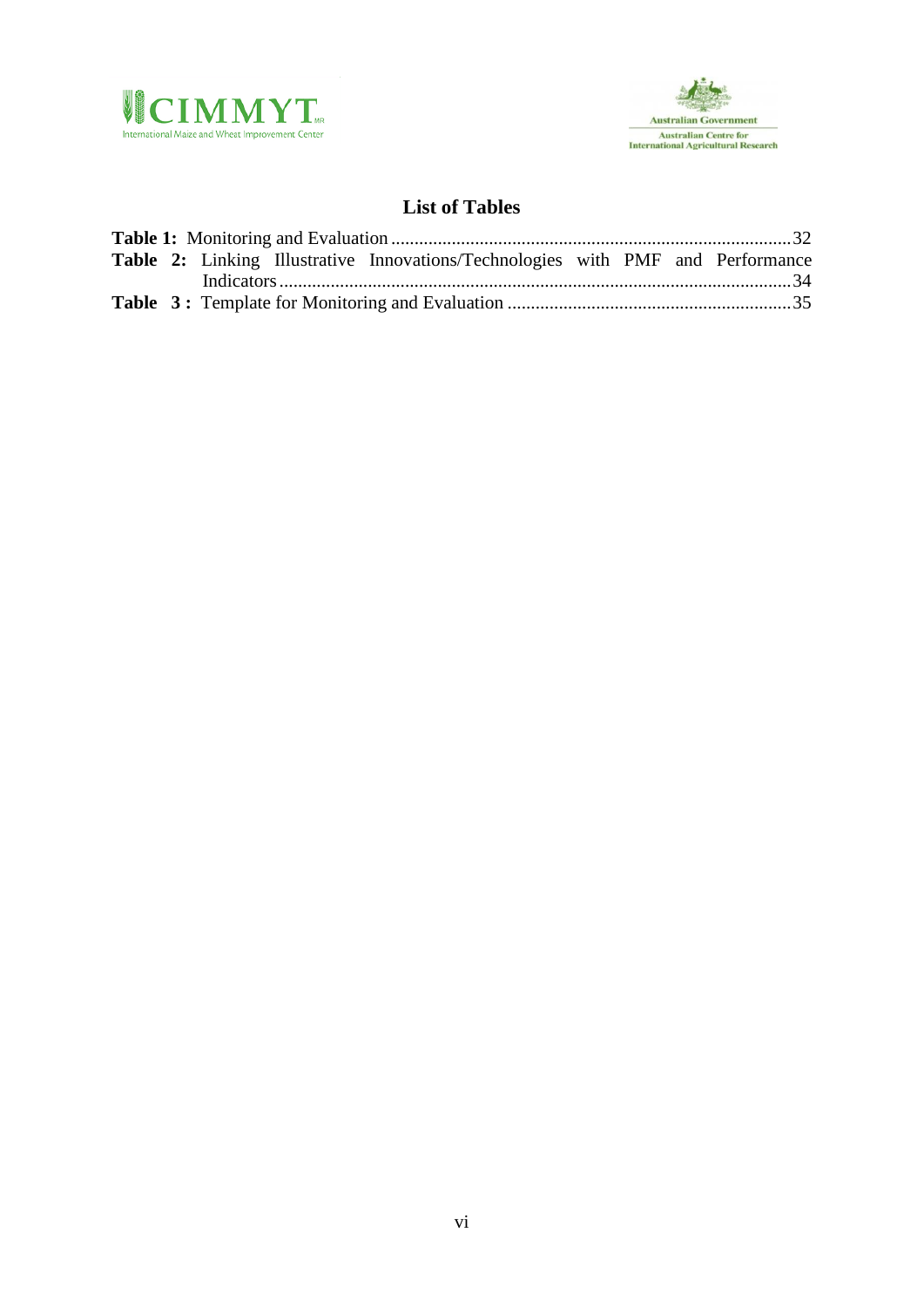



## **List of Figures**

<span id="page-6-0"></span>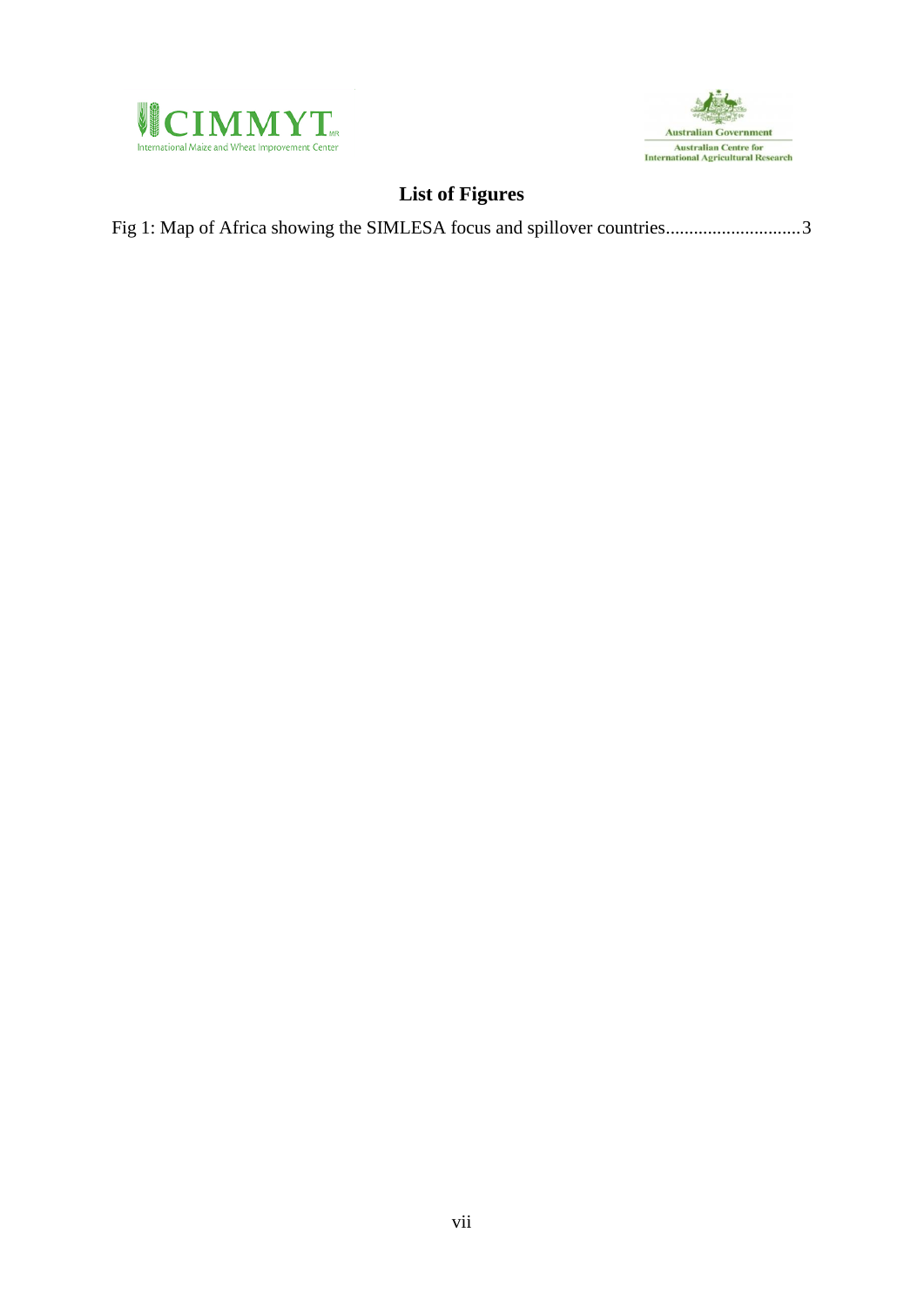



## **List of Abbreviations and Acronyms**

<span id="page-7-0"></span>

| <b>ACIAR:</b>   | Austrian Centre for International Agricultural Research               |  |  |  |
|-----------------|-----------------------------------------------------------------------|--|--|--|
| AGRA:           | Alliance for Green Revolution in Agriculture                          |  |  |  |
| AIP:            | Agricultural Innovation Platform(s)                                   |  |  |  |
| CA:             | <b>Conservation Agriculture</b>                                       |  |  |  |
| <b>CASI:</b>    | <b>Conservation Agriculture Based Sustainable Intensification</b>     |  |  |  |
| <b>CIMMYT:</b>  | International Maize and Wheat Improvement Center                      |  |  |  |
| CSA:            | <b>Climate Smart Agriculture</b>                                      |  |  |  |
| FAO:            | Food and Agriculture Organisation of the United Nations               |  |  |  |
| <b>FIES:</b>    | Food Insecurity Experience Scale                                      |  |  |  |
| <b>MDAs:</b>    | Ministries, Departments and Agencies                                  |  |  |  |
| PMF:            | Performance Management Framework                                      |  |  |  |
| <b>PPIs:</b>    | Projects, Programmes and Initiatives                                  |  |  |  |
| <b>SDGs:</b>    | Sustainable Development Goals (or simply the Global Goals)            |  |  |  |
| <b>SIMLESA:</b> | Sustainable Intensification of Maize-Legume Cropping Systems for Food |  |  |  |
|                 | Security in Eastern and Southern Africa                               |  |  |  |
| <b>UNDP:</b>    | <b>United Nations Development Programme</b>                           |  |  |  |
| <b>USAID:</b>   | United States Agency for International Development                    |  |  |  |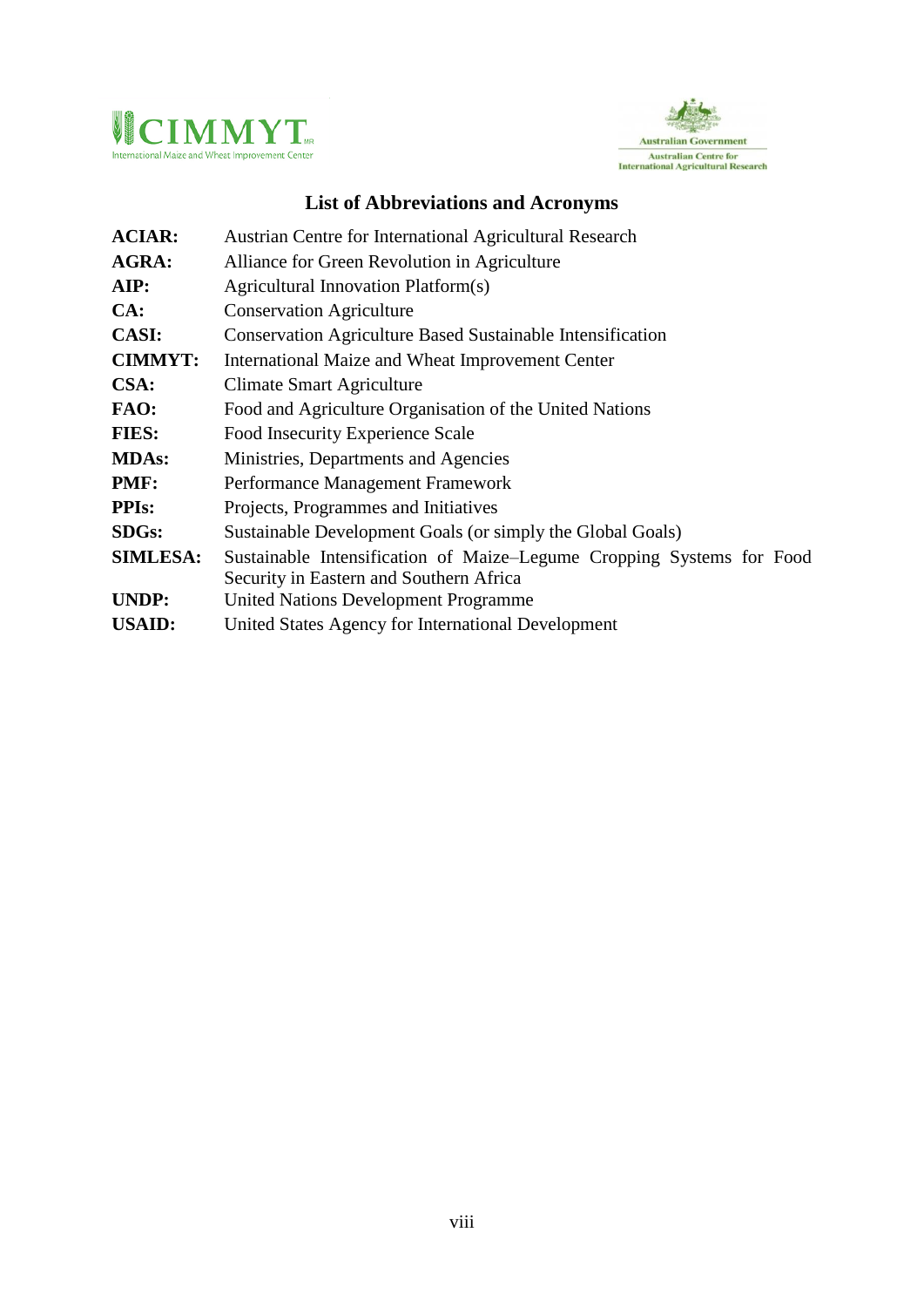#### **Introduction**

<span id="page-8-0"></span>Development specialists recognise that functional agriculture is the foundation of modern economy and society. It is only when people are guaranteed sufficient and quality food that they can effectively engage in advanced economic and social activities. Further, it engenders economic growth through backwards and forward linkages by consuming varied inputs, machinery and credit and supplying raw materials for agro-based manufacturing firms and transporters. African agriculture, however, has additional functions, the primary one being its potential for creating employment opportunities for the citizens, since the other sub sectors of the manufacturing sector are still in their nascent stages. Agriculture development, being dependent on the climatic and soil factors, however, should be based on principles and practices which conserve natural resources and reduce risks to producers, particularly small holder farmers. It must also integrate science and innovation, markets and institutions. Sustainable intensification of maize-legume cropping systems for food security in Eastern and Southern Africa **(SIMLESA)** programme was founded on these background factors, after extensive data and information collection and reviews.

The programme lasted 9 years, from 2010 to 2018. And a one year extension (OYE) between June 2018 and June 2019. Following reports and reviews during project implementation, recommendations were made that the International Maize and Wheat Improvement Research Center **(CIMMYT)** and Australian Centre for International Agricultural Research **(ACIAR)** explore the possibilities of preparing a strategy document which would guide the scaling of programmes, projects and initiatives founded on **SIMLESA** objectives and principles.

The Primary aim of the SIMLESA programme was to improve resilience of smallholder farmers through sustainable maize and legume cropping system. It therefore integrates conservation agriculture **(CA)** based practices and risk management options. The mix of practices and technologies, depending on the farmer context included:

- *i).* Maize production as the primary crop
- *ii).* Inclusion of legumes in rotation, inter-cropping or in relay with maize
- *iii*). Use of improved (maize, legume and forage) seed/ varieties
- *iv).* Efficient application of mineral fertilizer, along with other soil fertility options
- *v).* Reduction in tillage, through minimum or zero cultivation
- *vi).* Judicious use of herbicides, along with other approved methods to control weeds
- *vii).* Retention of crop residues, and other mulches for soil cover
- *viii).*Inter-cropping and crop rotation regimes

The intents of these farm practices, according to Keating (2017) are to entrench principles of climate smart agriculture **(CSA),** namely:

- *i).* Improvements in agricultural productivity and food security;
- *ii).* Adaptation and mitigation of climate change; and
- *iii).*Mitigation of greenhouse emissions.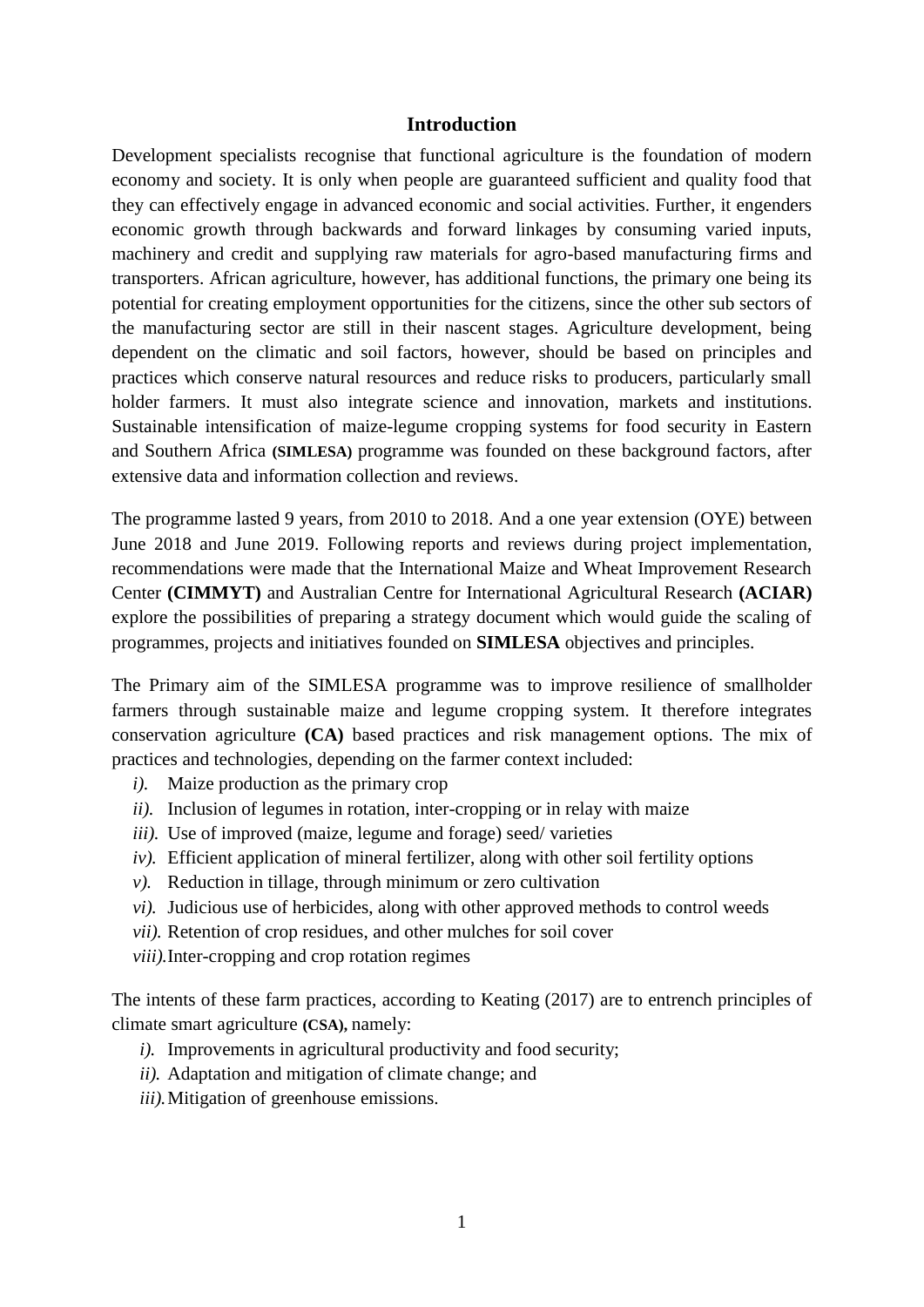Keating (2017) has, also, indicated that in future, there will be need to explore the possibilities of broader diversification by integrating livestock production, appropriate agricultural mechanisation and agro-forestry in successor programmes for **SIMLESA**.

The **SIMLESA** programme had three (3) specific targets which were to be achieved by 2023 in the focus nations, namely:

- *i).* Improvement in maize and legume productivity by 30%;
- *ii).* Reduction in downside risks by 30%; and
- *iii).*Benefit >650,000 farm households by 2023.

To ensure a fully impact oriented focus, SIMLESA applied the concept of Agricultural Innovation Platform (AIP). AIP aligned productivity, institutional, markets, policy and equity goals.

## **SIMLESA Objectives**

<span id="page-9-0"></span>**SIMLESA** had five (5) objectives, namely:

**Objective 1:** To characterise maize-legume production and input and output value chain systems and impact pathways, and identify broad systemic constraints and options for field testing;

**Objective 2:** To test and develop productive, resilient and sustainable smallholder maizelegume cropping systems and innovation systems for local scaling out;

**Objective 3:** To increase the range of maize-legume varieties available for smallholders through accelerated breeding, regional testing and release, and availabilities of performance data;

**Objective 4:** To support the development of regional and local innovation systems; and

<span id="page-9-1"></span>**Objective 5:** To build capacity to increase efficiency of agriculture research, today and in the future.

## **SIMLESA Participating Countries**

**SIMLESA** programme was implemented in five countries in Eastern and Southern Africa, namely:

- *i).* Ethiopia
- *ii).* Kenya
- *iii).*Tanzania
- *iv).* Malawi
- *v).* Mozambique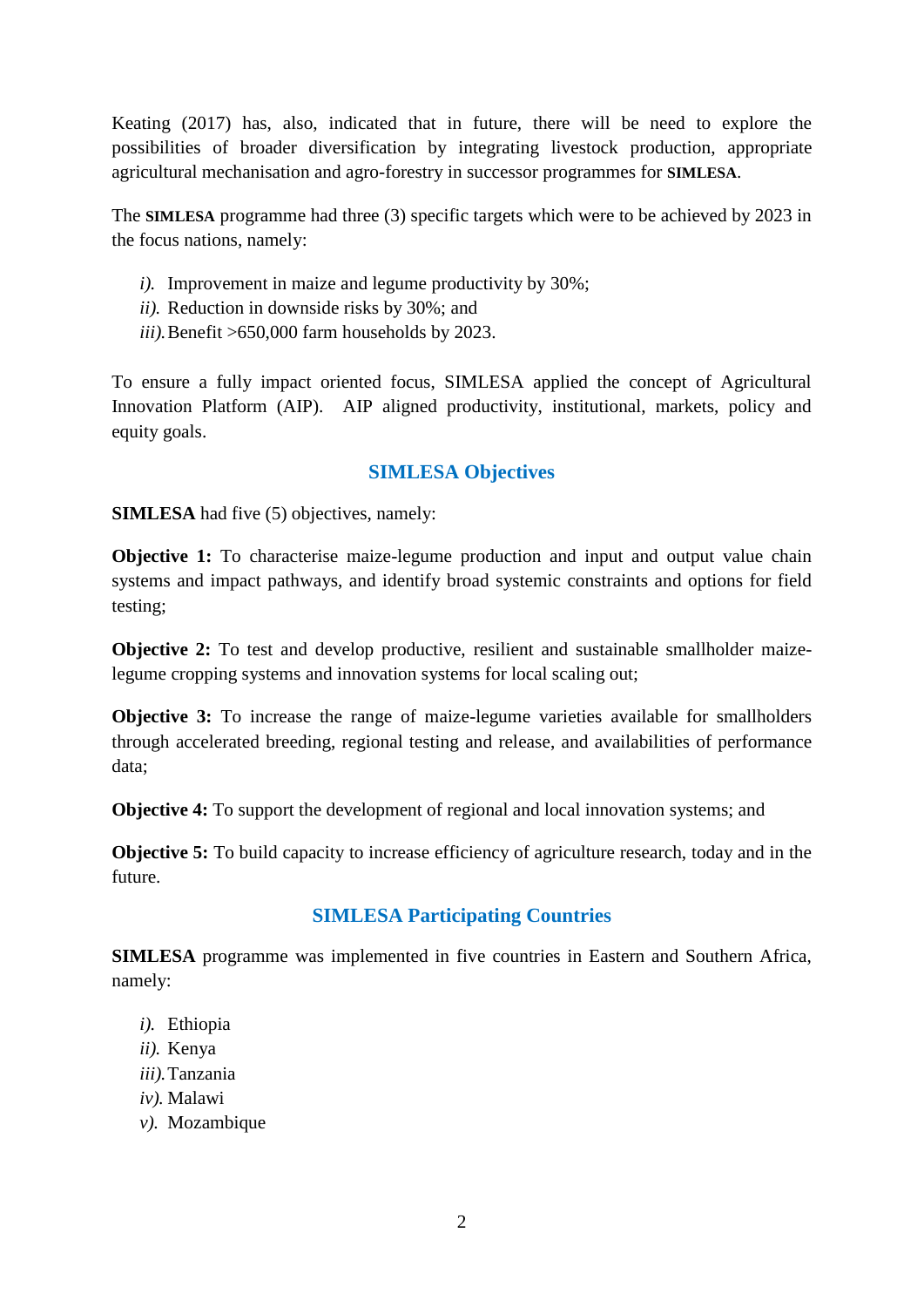A limited set of activities were undertaken in three spillover countries of Uganda Rwanda and Botswana. South Sudan was one of the spillover nations, but due to instability in the country, the programme suspended its operations there. The Map of Africa in Figure 1 shows the focus and spillover nations.



<span id="page-10-0"></span>**Figure 1:** Map of Africa showing the SIMLESA focus and spillover countries

The programme was launched in March 2010 and ended in June 2019. SIMLESA was divided into two main phases, Phase 1, lasting from 2010 to 2014 and Phase II, lasting from 2014 to 2018. Funding for the programme was from the Australian Government, through Australian Centre for International Agricultural Research. The programme was managed by the International Maize and Wheat Improvement Center**,** in partnership with national agriculture research systems **(NARS).**

This scaling strategy emanates from the second and fourth objectives of SIMLESA Phase I and Phase II, i.e. "to support the development of regional and local innovations systems" and "to support the development of local and regional innovations systems and scaling-out modalities" respectively.

Efforts at modernising African agriculture should be founded on the fact that the continent has a preponderance of small size farms. According to the Alliance for a Green Revolution in Agriculture (AGRA) Africa Agriculture Status Report for 2017, Africa has approximately 51 million farms, 80% of which are less than two (2) hectares in size (Alliance for a Green Revolution in Agriculture, 2017). Improving the productivity, profitability and resilience of these small holder farms should be the focus of research and development, feasibility studies, and scaling of agricultural practices technologies and innovations. **SIMLESA** programme was primarily a *Research and Innovation* undertaking. Much of what works from research, however, are usually undertaken at selected sites, in which specialised human capital,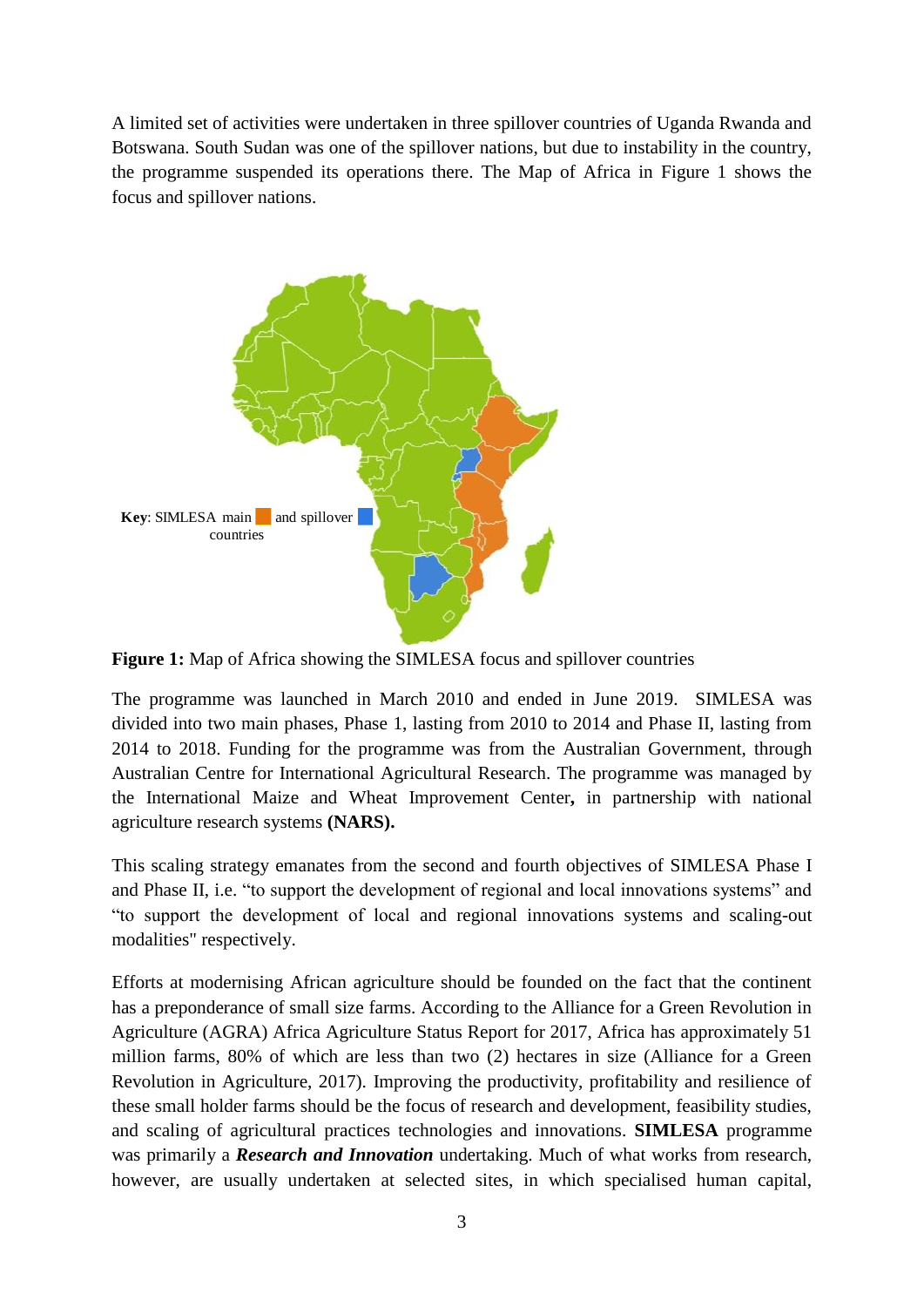organization setups, financial resources and promotive institutions are prearranged and guaranteed. Farming, particularly where most of the farms are small, operate under diverse and complex conditions. The lessons learnt from research, therefore, need to be versioned for application in a large scale, outside the original sites and under varied contexts. This versioning provides the basis for scaling, and attendant strategies.

The term scaling has been subjected to extensive discussion and examination, and, therefore, varied definitions have been presented by organisations and individuals. For this strategy the definition used is:

*Scaling is a systematic process of sharing, disseminating and applying of practices, technologies and innovations to attain greater impact and benefits to a society or designated target groups. It involves expansion, replication and collaboration to bring extra actors and geographical locations.*

*In SIMLESA, it usually refers to the process of widespread achievement and learning of Sustainable Intensification (SI) benefits quickly, equitably, lastingly and at affordable cost (Misiko – in prep).*

The salient features of scaling are:

- *i).* Quality planning to isolate plan outputs, outcomes and impact which will guide implementation, monitoring, evaluation and learning.
- *ii).* Grounding on systems approach, and, therefore, entails integration of several technical and organization elements.
- *iii*). Stimulation of autonomous and spontaneous use of designated practices, technologies and innovations.
- *iv).* Entrenching continuous learning and improvements. Monitoring and evaluation should be integral elements of scaling, with the feedbacks being the basis of evidencebased information and knowledge for use in learning and effecting corrective actions.
- *v).* Supporting long term engagement in dissemination and promoting application of practices, technologies and innovations. This is usually through *institutionalisation*.

The dimensions of scaling are vertical, horizontal and functional. The vertical dimension of scaling involves *institutionalisation* of practices, innovations and technologies through creation of functional institutions: gaining local and national government support; and building human capital. Horizontal scaling involves increase in the number of beneficiaries of practices, technologies and innovations, as it involves coverage of more people, communities and geographical locations. Finally, functional scaling refers to integration of additional features to the original practices, technologies and innovations. These additional features may require successor research, successful piloting and demonstrations. Success in the dissemination, adoption and continual application of practices, technologies and innovations requires that the three dimensions be integrated during planning and implementation.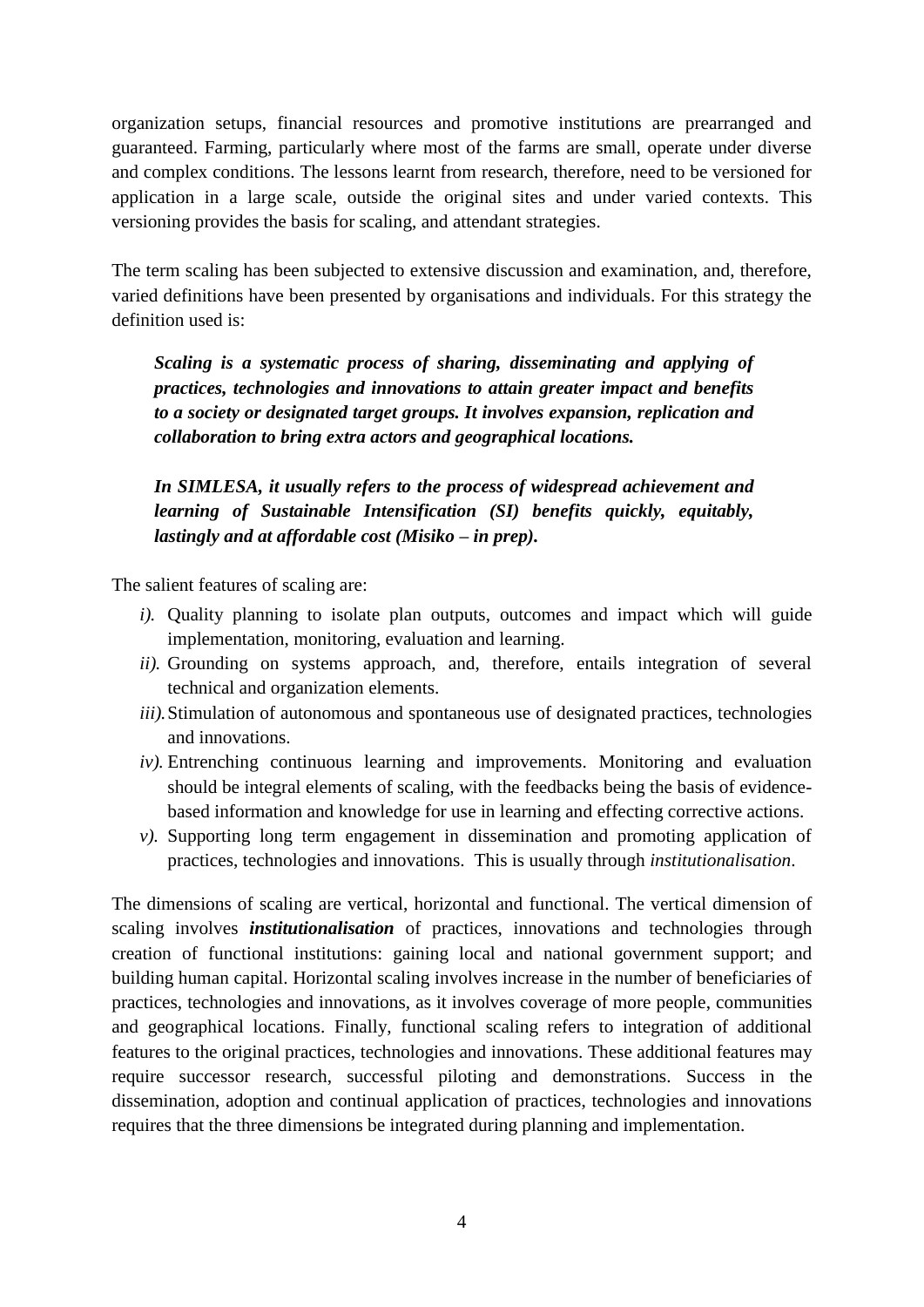Following the final review by Keating and Rukuni (2018) of the SIMLESA programme, the review major recommendation which emerged were that **CIMMYT** and **ACIAR** explore the possibility of preparing a scaling strategy to guide the scaling of **SIMLESA**-based portfolios and associated practices. **CIMMYT** and **ACIAR** organised a writeshop to document the experiences from Phase I and II of **SIMLESA** in Arusha, Tanzania, from  $23<sup>rd</sup>$  to  $25<sup>th</sup>$  May 2018**.**

The write shop captured seven (7) broad elements from **SIMLESA** programme:

- *i).* Basis and strategic choices for scaling
- *ii).* Scaling approaches and advocacy
- *iii).* Operational choices
- *iv).* Context and scaling
- *v).* Institutionalisation
- *vi).* Investments and resource mobilisation
- *vii).* Monitoring, evaluation and learning

The products of the writeshop, based on documents for **SIMLESA** seminar, reviews and reports were:

- *i).* Documented features of **SIMLESA** programme and the attendant lessons;
- *ii).* Observation that smallholder farming contexts are varied and complex; and
- *iii).*The opportunities and challenges inherent in scaling **SIMLESA** portfolios and associated practices.

The writeshop triggered the preparation of this scaling strategy.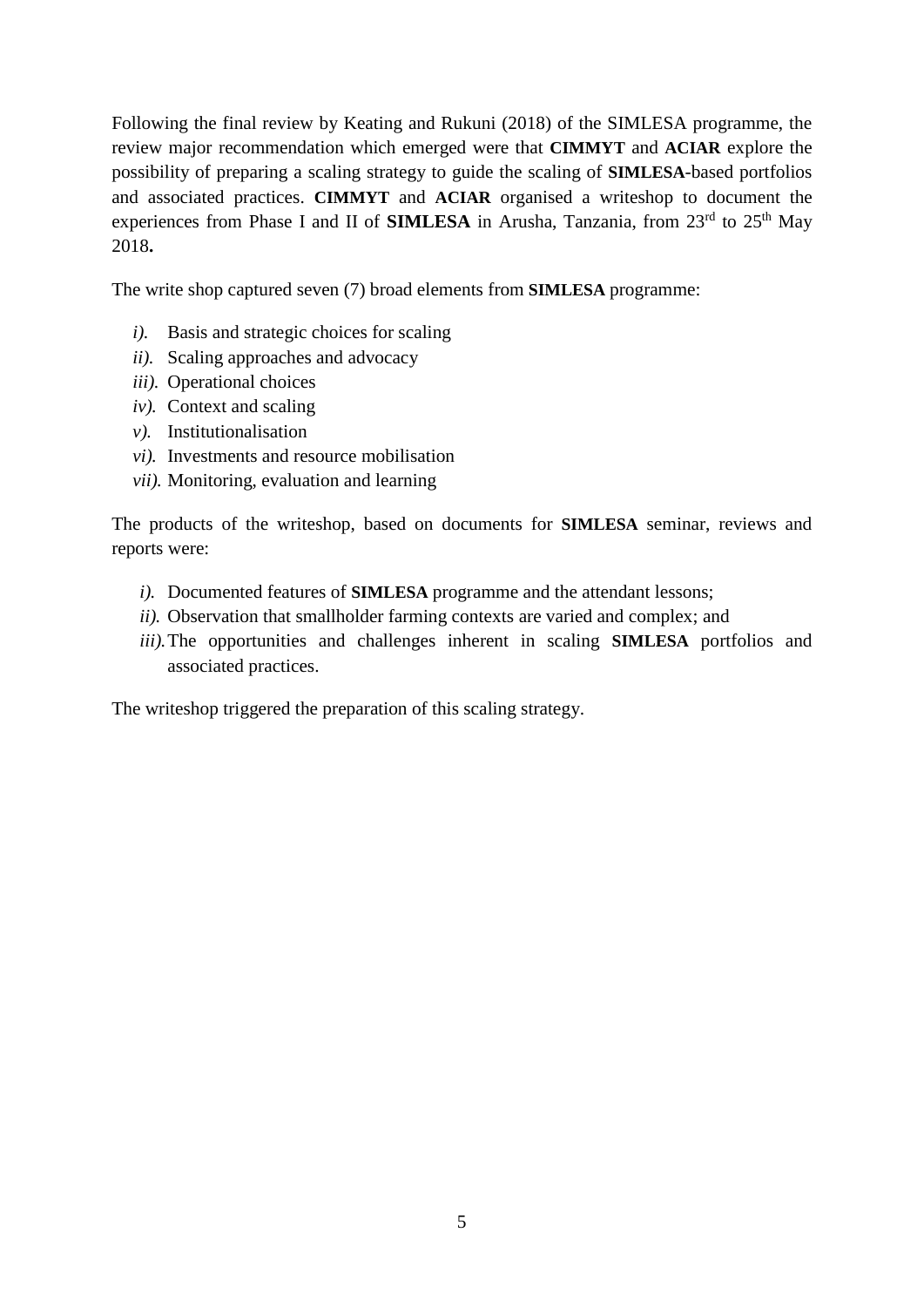## **Fundamentals of Scaling Sustainable Intensification Portfolios**

## **Background of SIMLESA Initiatives**

<span id="page-13-0"></span>SIMLESA programme's main models for operationalising and accelerating scaling were agricultural innovation platforms (AIP) and the Competitive Grant scheme (CGS). These are mechanisms of organising scaling, especially for arranging partnerships, and integrating different methods. In addition to these mechanisms, SIMLESA relied upon more established approaches, especially public extension, policy, community/ collective organisations, not-for profit organisations and private sector e.g. for climate insurance.

The AIP were introduced during SIMLESA programme Phase I (2010-2014), while the CGS was used during SIMLESA programme phase II (2014-2018). The CGS brought on board public and private sector entities to improve the reach of SIMLESA programme portfolios. Twelve (12) entities were selected from farmer organisations, NGOs, media, seed companies, universities and church organisations. The entities were from Kenya, Tanzania, Malawi and Mozambique. For Ethiopia, however, SIMLESA opted to commission seven (7) extension zonal offices to assume scaling responsibilities in close partnership with the the Ethiopia Institute of Agriculture Research. By the end of **SIMLESA,** 58 AIPS and 19 CGS entities had been engaged in scaling. Additionally, demonstration plots, field days, exchange visits and training programmes were deployed in various scaling pathways.

Partners were selected based on each country's institutional and policy context. However, SIMLESA Phase I and Phase II were interlinked through close partnerships among the CGS and commissioned partners, NARS, private sector, NGOs and AIP. By the end of 2018, households that had adopted different combinations of improved maize and legume varieties, minimum tillage, mulching (soil cover), intercropping were 484,000. On average, each household had adopted the combinations of these CA-based sustainable intensification (CASI) portfolios on 0.4ha of their farm. Ex-ante analysis by CIMMYT shows that the number of adopters by 2023 of these CASI combinations would be 562,000 households. Over 693,000 households would be adopting at least one recommended practice. These adoptions are based on SIMLESA historical efforts (2010-2019) in focus sites. When the programme is left to National Governments and competitive grant scheme partners, under appropriate institutionalisation (e.g. Misiko *et al*., 2019) of the portfolios and scaling approaches the number of adopters would exponentially increase depending on several scaling factors discussed in this strategy.

There is need for furtherance of the benefits of this programme. There is need with regards to improved productivity, reduced production risks and labour savings, to trigger broad innovation programmes that support extension**,** the aims of which need to build upon fundamental **SIMLESA** gains:

*i).* Small mechanisation-based entrepreneurship models, along with technology e.g. ICT, media – with special focus on youth and women. This is essential for entrenching equity, and widely catalysing CASI-based rural employment.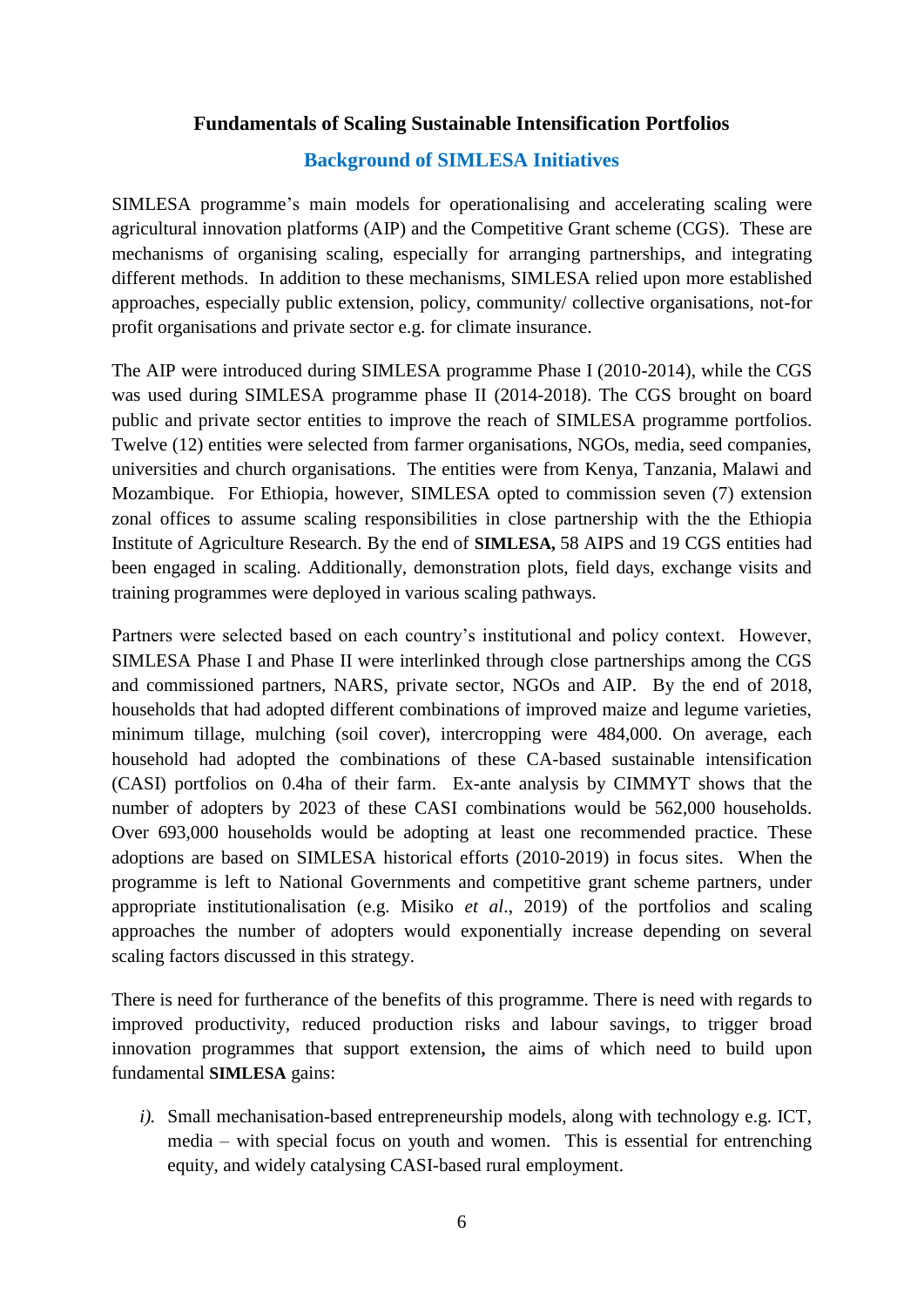- $ii)$ . Resilience<sup>1</sup> in agri-food systems, with strong focus on diversification. Diversification, incl. off farm focus is key in future scaling and sustainability initiatives by governments and partner organisations.
- *iii).*Institutional innovation, including farmer organisational models and social innovation. This needs the most investments, immediate and long-term.
- *iv).* Innovation opportunities driven approach

We recognise that SIMLESA's enormous benefits can only be widely spread through the application of scaling lessons explained here. Besides, the Keating (2017) reports "SIMLESA-Gaps and opportunities with CSA relevance" prepared for **ACIAR** as a part of project C2016/2012 raised issues that post **SIMLESA** programmes should embrace. Some of the key issues raised were mechanisation, inclusion of livestock to provide farmers with opportunities to effectively engage the market and engender and strengthen rural cash economy. In this connection, scaling **SIMLESA** successes for rural development will be through forward and backward linkages within the value chains. There is need to ensure soil health and fertility is a dominating consideration for CASI. Related to mechanisation, Keating (2017) recommends the need for post **SIMLESA** initiatives to explore energy systems research and innovation, and scaling programmes. Since energy (fuel) is the most critical element in mechanisation, moving toward solar, wind and bio-fuels would trigger great transformation of rural livelihoods especially through entrepreneurship (Misiko *et al*., – unpublished). Keating (2017) also recommends greater efforts directed at the development of functional structures, institutions and systems for scaling.

The first primary and critical lesson from SIMLESA CGS is that effective scaling must integrate approaches and be based on long term functional partnerships. This validates Brain Keating and Mandi Rukuni (2018) recommendation for this current scaling strategy, namely;

- *i*). Future CASI innovation initiatives should incorporate a broader mix of scaling models. Although SIMLESA achieved some level of integration through private/public extension, ICT, media, AIP and CGS, there is need for careful integration of further models beyond this pilot.
- *ii).*Scaling strategy should engender autonomous and spontaneous adoption and spread, instead of limiting adoption benchmarks to direct **SIMLESA** programme interventions.

**SIMLESA** programme attained its mandate, but its impact will only be richly realised when smallholders fully embrace climate smart agriculture through CASI. This is the justification for formulating this strategy for CSA, to provide an adaptable guide for planning, implementing, and monitoring and evaluating future scaling of SIMLESA CASI portfolios.

**.** 

<sup>&</sup>lt;sup>1</sup> Over multiple spatial scales: field, farm, communal, regional and global. Communal and global elements link with institutional innovation. Metrics must comprise production and nutritional diversity as well as social, environmental and economic stability of food supply. SIMLESA illustrates that entrepreneurial AIP increase employment, incomes and equity, which are critical for resilience.

A further objective has to be "To apply inclusive climate smart practices for healthier soils and production of diverse, profitable and nutritious crops"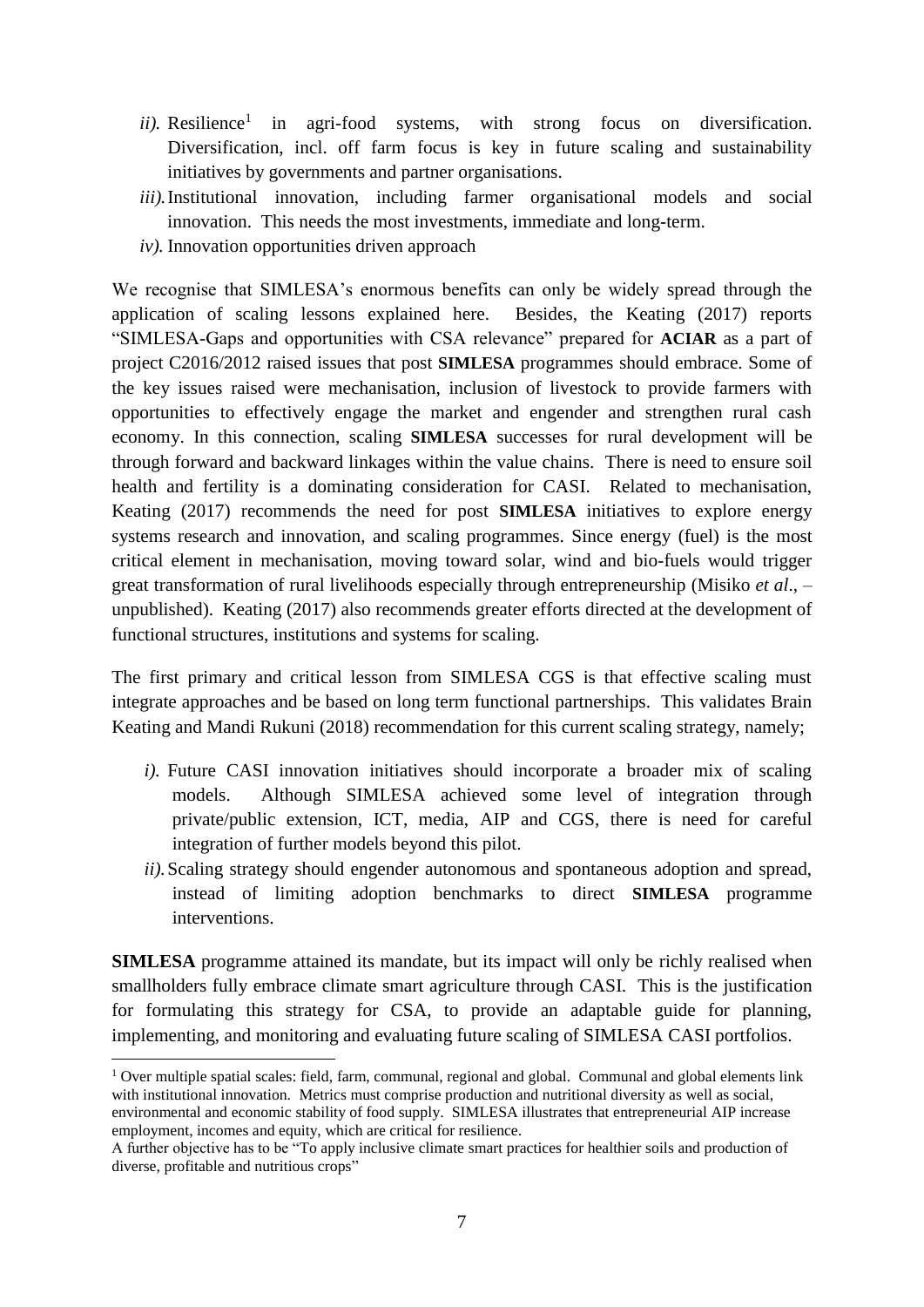Scaling theory stresses that scaling is about reaching more individuals and geographical locations, then triggering autonomous and spontaneous adoption of the recommended practices, technologies and innovations. There are multiple pathways, approaches and methods for scaling. It is, however, essential that the principles which trigger sustained adoption be considered/prioritised during planning and implementation. These fundamentals of scaling consist of drivers, spaces, theories of adoption, approaches and methods.

#### **Scaling Pathways**

<span id="page-15-0"></span>**Scaling pathways is designated sequence of steps which intermediary organisations should take to engender adoption of proven practices technologies and innovations.**

In the case of 2010-2019 SIMLESA, CIMMYT provided overall backstopping of partnerships that were led by NARS (Phase I), and the CGS leadership (Phase II).

<span id="page-15-1"></span>Selection of appropriate pathways usually starts by examination of the drivers and spaces which impact on the scaling of practices, technologies and innovations.

#### **Scaling drivers**

#### **Drivers are the conditions which are needed to push the scaling initiatives**

In agricultural development, the primary catalysts for adoption are the potential for improving farm productivity; increasing farm income; and the availability of markets for farm produce. For **SIMLESA** based portfolios and associated practices, the following drivers essential for scaling of climate smart agriculture should be given emphasis:

#### *i).* **Model, idea, practice, technology or innovation**

Clarity of how the model, idea, practice, technology or innovation will improve the status of the farmers, rural communities and the participating nations is the foundation for triggering adoption. Further, the mix of portfolio should be simplified and be well articulated to the level of smallholder farmers. As Rogers (2003) observes a practice, technology or an innovation is more likely to be adopted if it exhibits comparative advantage to warrant the desired level of investments. It is proposed that well simplified and illustrate manual and audio-visual resources be components of scaling SIMLESA based portfolios and associated practises. SIMLESA CGS provides vital lessons to guide these.

#### *ii).* **Vision, leadership and champions**

For scaling to trigger adoption, vision, leadership and champions for the practice, technology or innovation are critical. **SIMLESA** successor initiatives will have to clearly state the desired state to which the scaling will be geared. Keating (2017) and Keating and Rukuri (2018) have proposed the expansion of portfolio mix for successor initiatives, with aim of improving food security, farms incomes and rural life. The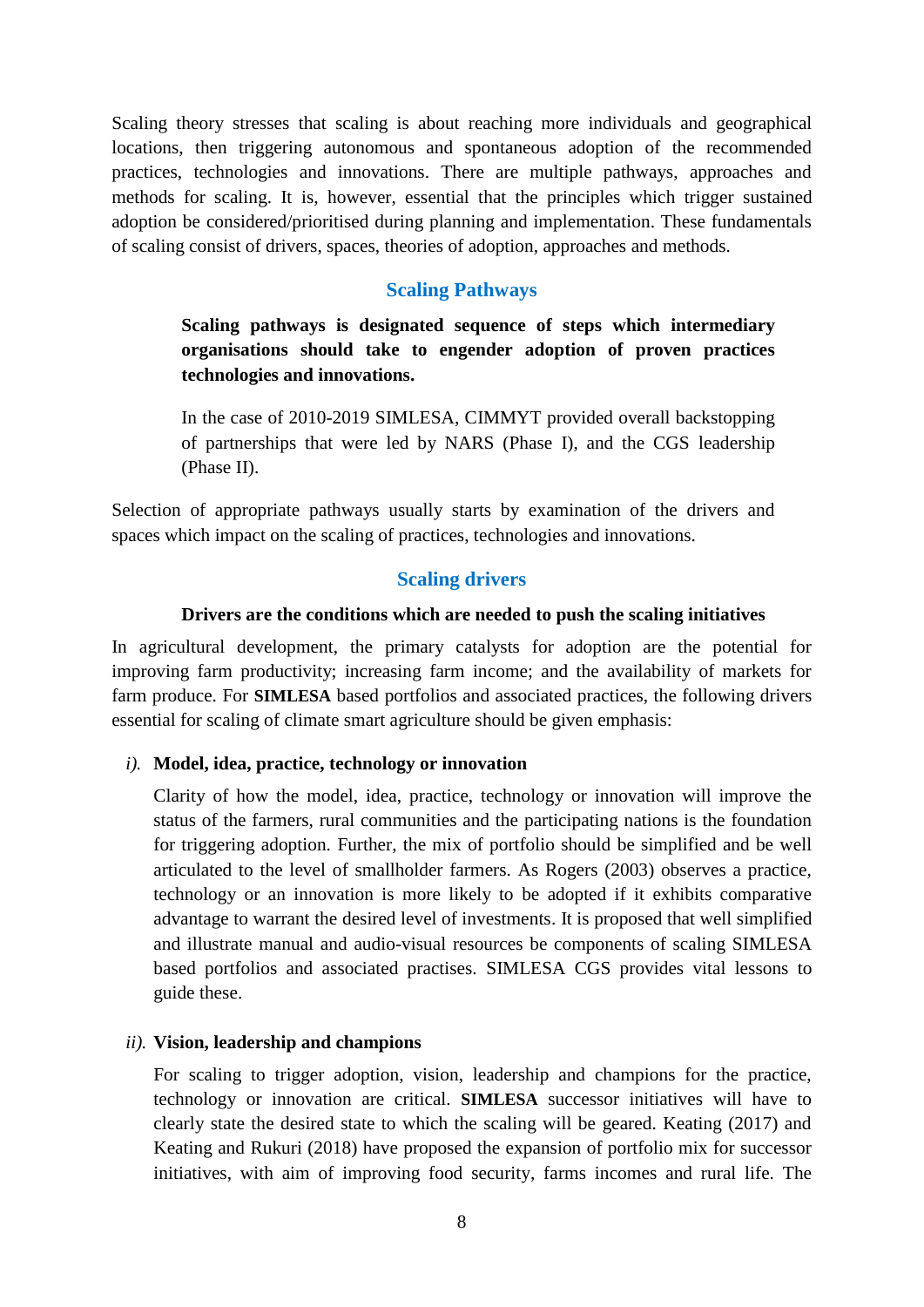vision of successor **SIMLESA** programmes should consider incorporating these proposals. The final vision should be shared with key actors in the value chain, including potentials intermediary organisations, governments and donors. With regard to leadership, based on performance between 2010 and 2019, **ACIAR** and **CIMMYT** managers have demonstrated that they can push CASI initiatives to the desired levels. The selected intermediary should similarly exhibit the same level of leadership. **SIMLESA** successor initiatives will need to direct greater efforts at identifying, engaging and supporting champions of its mix of portfolios in the participating countries.

#### *iii).***External catalysts**

External catalysts can be effective drivers, but they need to be well articulated. In the case of **SIMLESA,** climate change and its potential threats to agriculture, food/nutritional insecurity, and low smallholder farm incomes are major catalysts for scaling of appropriate climate smart agriculture-based practices, technologies and innovations. There is, however, need to effectively communicate the threats posed, and possible adaptation and mitigation strategies to the farming communities, governments, policy makers and researchers. Reij (2012), in the article "Building on successes with the regreering in the West Africa Sahel" proposes the use of field visits, regional and local radio and television networks, and documentaries to communicate to various constituencies about the potential of climate smart agriculture in transforming smallholder farming. These were all applied under SIMLESA CGS, with vital lessons ready to be utilised widely.

#### *iv).* **Incentives and accountability**

Scaling should entrench incentives and accountability in its operations and processes. Information plays a critical role in securing learning and knowledge dissemination. **SIMLESA** successor initiatives will need to "shout" about their successes so that farmers, policy makers, governments, donor agencies, input suppliers and market outlets can "buy-in" their visions. Farmers and other actors in the designated value chains would, also, need to be informed of successes, problems and future plans regarding the scaling initiatives.

Neufeldt *et al*. (2015) and Hartmann and Linn (2007) have proposed additional drivers namely:

- *v).* Stakeholder participation
- *vi).* Functional monitoring, evaluation, quality assurance and learning

#### **Spaces**

<span id="page-16-0"></span>**These constitute the scaling environment which could impede or promote scaling.**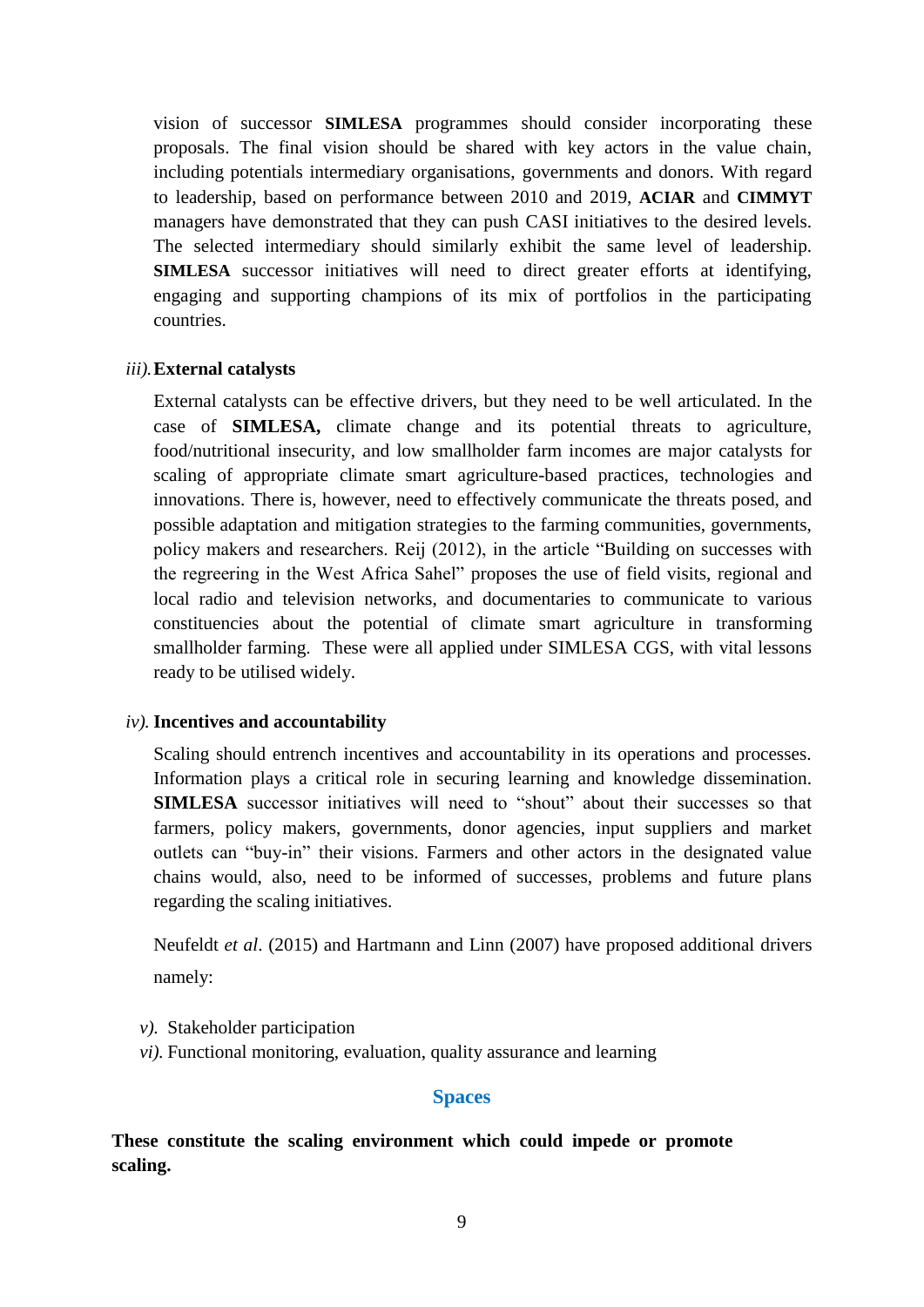The environments in which the scaling of successor **SIMLESA** programmes will be implemented will comprise learning, partnerships, institutional, policy, fiscal and financial, political, and cultural and context spaces.

#### *i).* **Learning space**

Scaling, ideally, should always start with situational analysis<sup>2</sup>. The analysis should entail data and information collection of economic, social, technical and environmental conditions. The data and information will provide the knowledge base for initial learning for scaling intermediary organisations, governments and donor agencies. As scaling is effected, monitoring and evaluation should be undertaken on continual basis to provide relevant data, information and knowledge for the stakeholders.

**SIMLESA** partners have a head start, as they have nine (9) years experience in implementing a SIMLESA Phases I and II and the OYE. The reviews, seminars and reports on the programme are, thus, strong foundations for learning. Since these are proposals for enhancing the portfolios of **SIMLESA** successor scaling programmes and scaling models, there will be need to gather more data, information, based on the preferred new vision for each country. Further, as the scaling of **SIMLESA** portfolios and associated practices receives greater attention, extra information and knowledge will be documented, examined and used.

#### *ii).* **Partnership space**

Scaling requires public-private (and other) partnerships among many organisations. Deliberate efforts should be made to identify, engage and support partners for the scaling. Selected universities, national governments will need to make deliberate efforts to identify and evolve functional partnerships with local, national and external bodies. The intermediary organisations, which will support government efforts, will similarly be expected to develop partnerships to make scaling possible. For sustainability of scaling initiatives, the local and national counterparts who will own the vision and portfolios, and eventually drive the scaling in the long-term will need to assume increasing responsibilities.

#### *iii).* **Institutional space**

Implementing scaling requires creating or modifying institutions to support short to long term scaling initiatives. Additionally, policy, legal and regulatory frameworks need to be developed, accepted and legitimised. Selected universities, scaling organisations (local and international) will, from the future scaling programmes, need to put in place structures and systems for building institutional partnerships and capacities.

#### *iv).* **Policy space**

**<sup>.</sup>** <sup>2</sup> A further objective for future SI scaling must be "to contribute to policy by generating national level data necessary for development of strategic scaling priorities and instruments to implement them".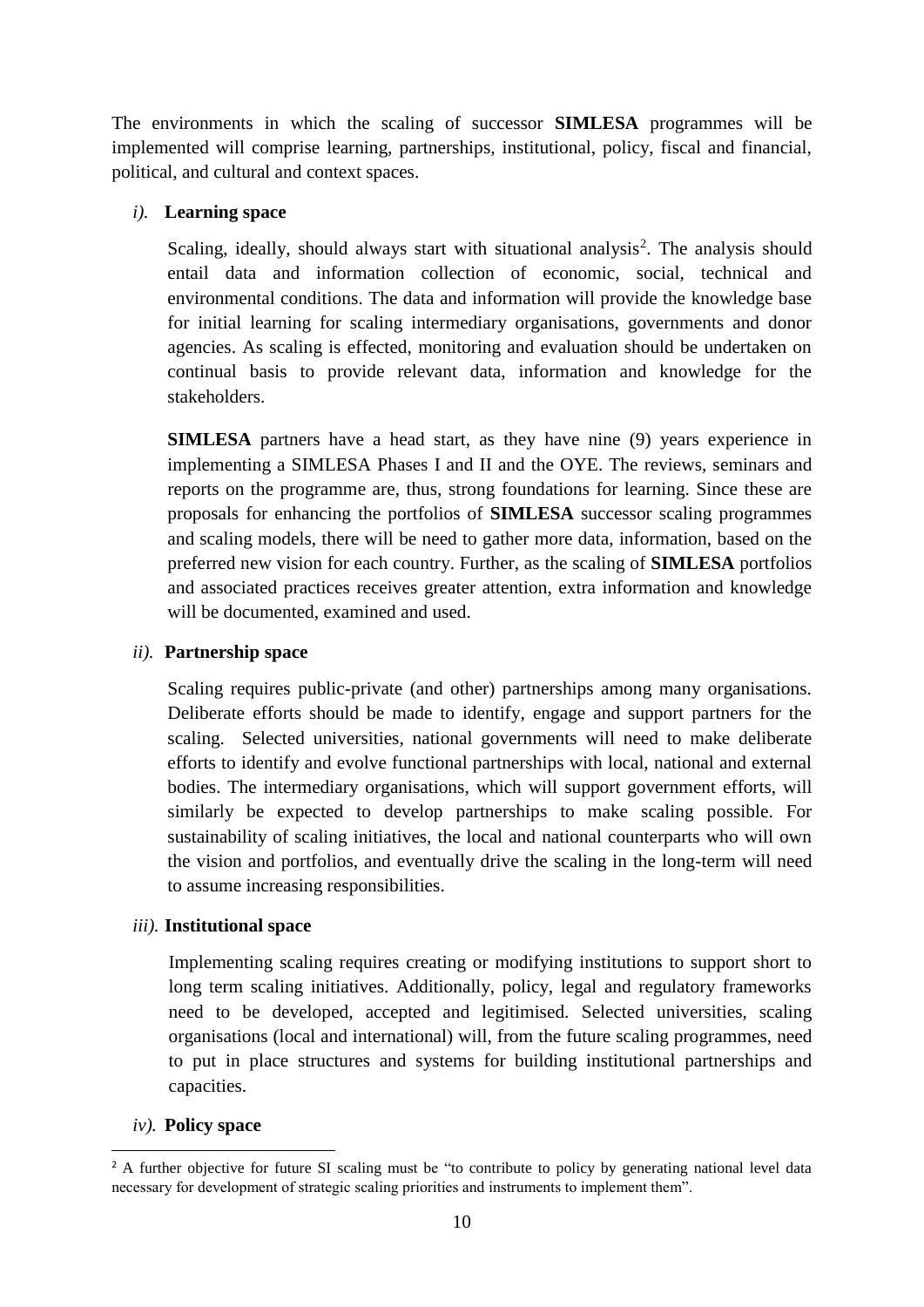Policy environment in which CASI is applied can promote or hinder the realisation of the scaling objectives. The funding, managing and intermediary organisations have to develop constituencies which can promote positive policies for the selected portfolios. Governments, SIMLESA partners and counterpart local and national organisations will, before they start of successor SIMLESA scaling programmes, identify those policies that deserve attention before and during the scaling of the programmes.

#### *v).* **Fiscal and financial space**

Scaling is inherently a long-term undertaking, with potential risks, problems and successes. First, smallholders' farmers must benefit financially from the CASI practices, technologies and innovations embedded in the SIMLESA portfolios and associated practices for them to continue investing their financial time, intellectual and management resources. Scaling initiatives should, therefore, be founded only on CASI practices, technologies and innovations which reward farmers. Local and national agencies should make technical and budgetary commitments for scaling initiatives during and beyond the donor-supported phases. In the short and medium terms, there will be need for donor budgetary commitments, particularly those resources directed at capacity building.

Resource requirement for scaling should, therefore, be given due attention during planning. Intermediate successes will trigger support of local and national agencies for programmes, projects and initiatives. Bearing this in mind, this strategy proposes intermediate objectives and targets which will trigger short and medium-term successes.

#### *vi).* **Political space**

Building political constituencies for scaling beyond political parties and electoral cycles is essential for scaling, as a critical feature of scaling initiatives in their longterm nature. Leaders and champions of scaling, therefore, should identify and engage policy makers who hold long-term positions in local and national governments to protect scaling initiatives. Instruments for advocacy and outreach for scaling should be factored in the planning for the scaling of SIMLESA portfolio and associated practices.

#### *vii).* **Cultural and context space**

Farming communities, zones and nations vary. Flexibilities and contingent measures need to be in-built in the scaling strategy to address uniqueness of farming communities, zones and nations. This scaling strategy includes measures which the intermediary organizations will incorporate to manage potential risks and problems which may arise, and scaling successors due to unique cultural and contextual conditions.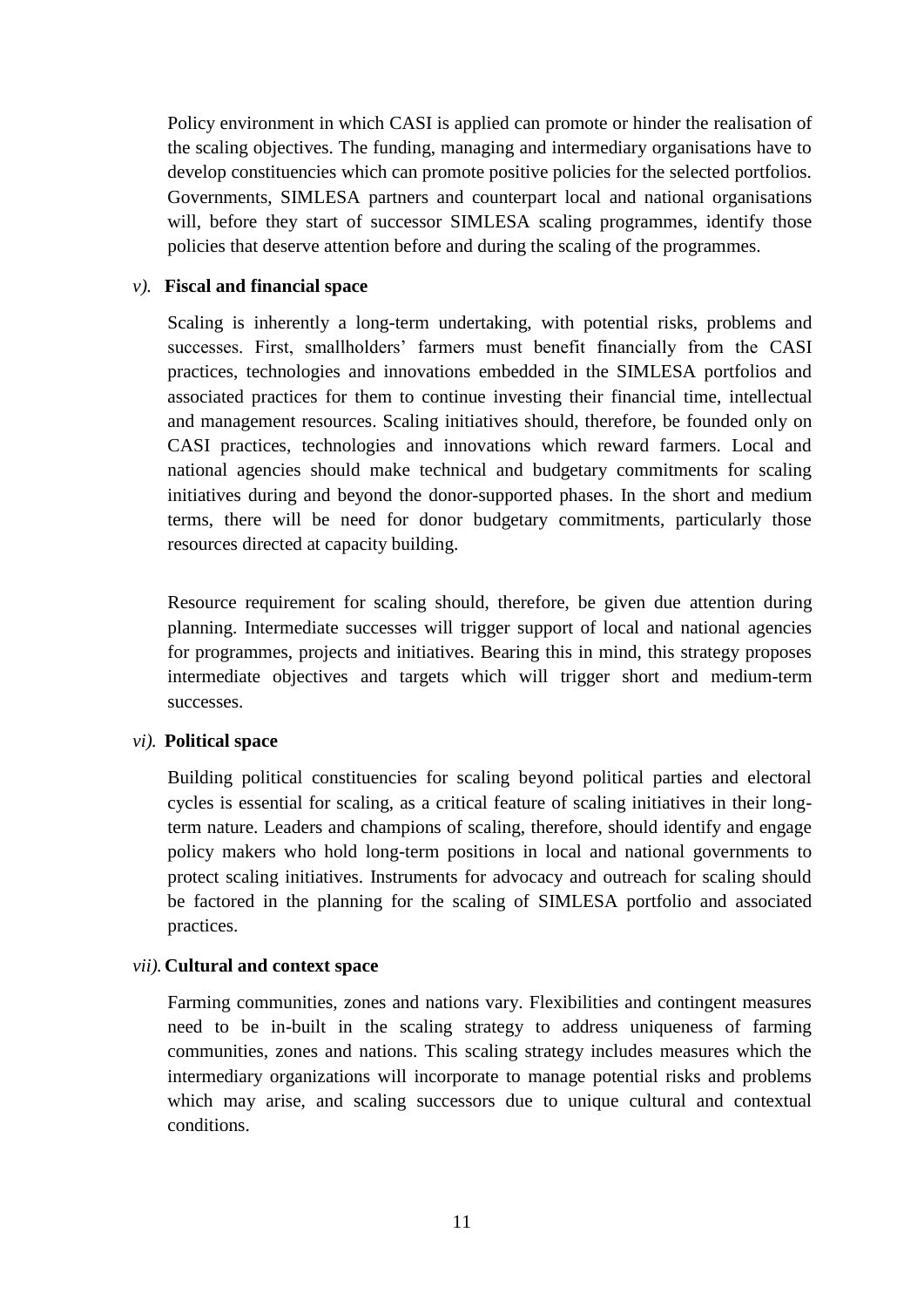SIMLESA successors will need to establish functional systems for creating conducive spaces for their scaling strategies.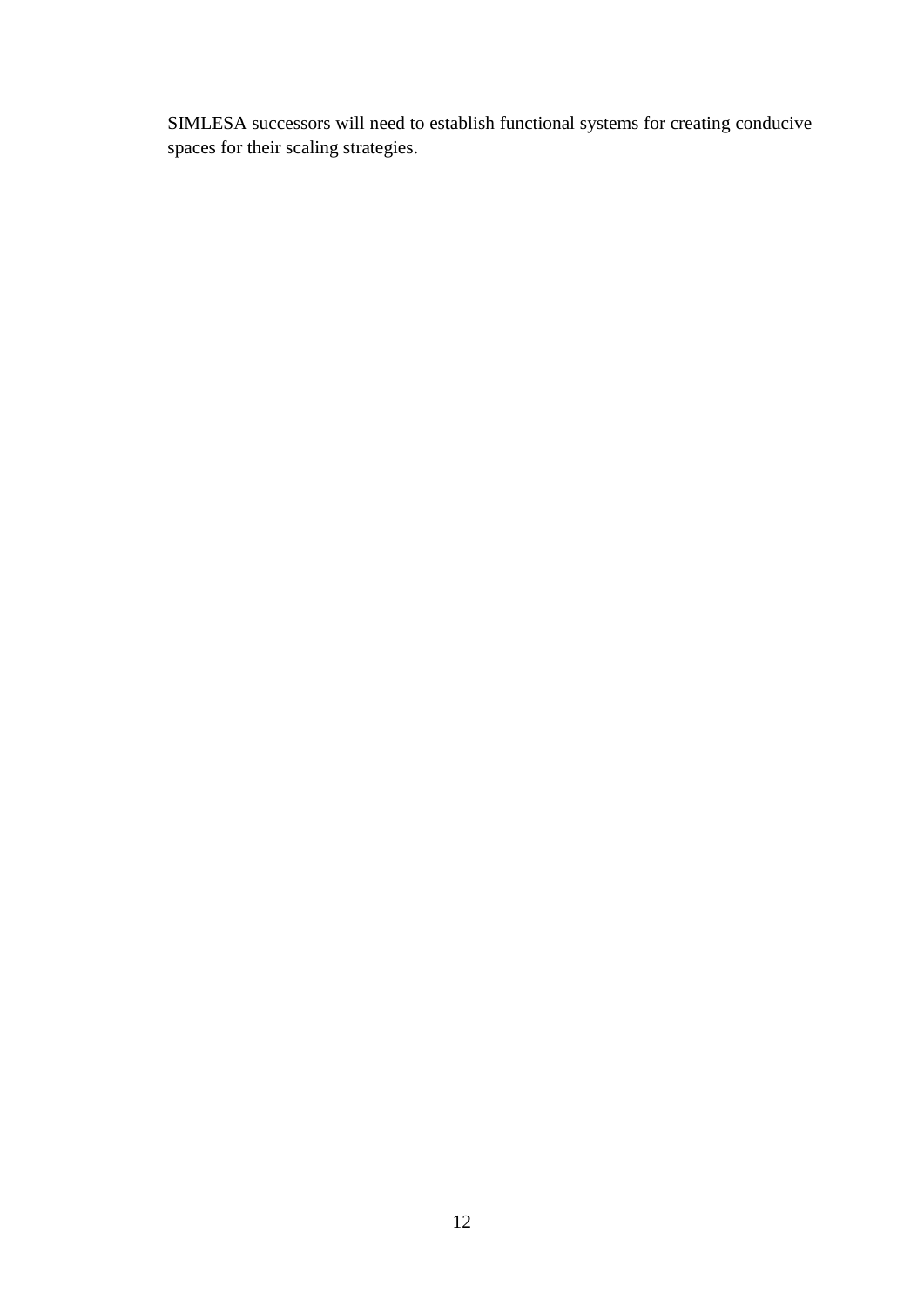## **Scaling and Adoption Theory**

<span id="page-20-0"></span>Rogers (2003) and other adoption theorists have put across attributes of ideas, practices, technologies and innovations which positively influence their adoption, and the process of their acceptance and applications. The intermediary organisations engaged in scaling of SIMLESA and associated practices must consider the characteristic and steps as they prepare scaling plans and identify pathways.

#### <span id="page-20-1"></span>**Attributes of scalable initiatives**

- i. Exhibit overt advantages over existing practices, so that the level of investment of adoption and application by farmers are warranted.
- ii. Easy to apply in the context of the farm environment.
- iii. Observability or visibility to enable the farmer to easily learn the process of adoption and, use and the results of precision applications.
- iv. Divisibility to enable the farmer to pick, adapt and apply what fits in their farming practices and farm environment.
- v. Compatibility with the existing farming practices, facilities, equipment and machinery.
- vi. Relevance in addressing the felt needs of farmers, and those of their farming operations.
- vii. Credibility of sources of practice, innovation or technology. The sources should be those which are trusted and respected by the farmers.

In scaling of farming practice, innovation and technology, those pathways which promote farmer participation and use of maximum of senses are likely to be more successful. It is this context that simple a step-by-step procedure is proposed.

#### <span id="page-20-2"></span>**Steps in adoption process based on SIMLESA experience**

- **Step 1:** Farmers should be made aware of **SIMLESA** portfolio mix and its attributes. During this step, result demonstration, field trips and field day methods of scaling are considered most appropriate.
- **Step 2:** Farmers are provided with more details regarding the application of **SIMLESA** portfolio mix and its attributes. Method demonstration, farmer to farmer exchange and farm visit methods of scaling and considered most appropriate.
- **Step 3:** Based on the information and knowledge provided, and the interplay of personal, social, economic and institutional factors, farmers will evaluate and make decision try out **SIMLESA** portfolio mix and its attributes. Method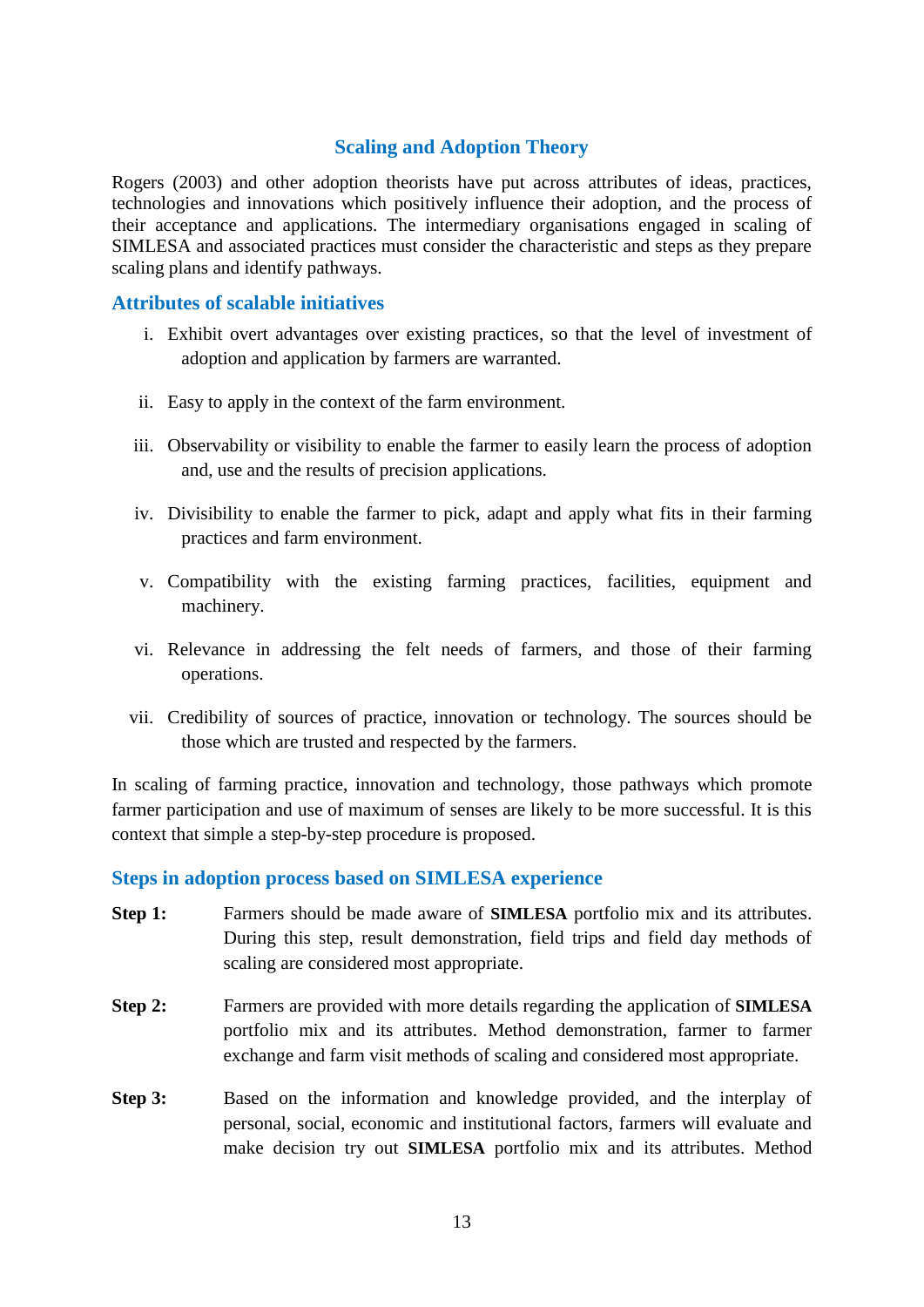|         | demonstration, farm visit and group discussion are considered to be superior<br>methods |
|---------|-----------------------------------------------------------------------------------------|
| Step 4: | The opportunity for farmers to try out a practice, innovation or technology.            |
| Step 5: | The farmers then adopt or reject a practice, innovation or technology.                  |

What is expected at the end of the steps is for the farmers to adopt the practice, technology or innovation autonomously and spontaneously. As stated above, SIMLESA/ CSA portfolios are knowledge and resource intensive, and scaling models must seek to purposely catalyse adoption among disadvantaged smallholders.

## **Approaches and Methods of Agricultural Scaling**

## **Scaling approaches**

## **Approach is how scaling is organised and managed**.

<span id="page-21-1"></span><span id="page-21-0"></span>There are a number of approaches which can be used in scaling, the key ones being: Government ministry-based, educational institution-based, agricultural innovation platform, commodity, farmer field schools, farming systems research and extension, training and visit, advisory, cooperative society and project. Each approach has positive and negative features.

SIMLESA programme relied on several approaches to scale CASI. Farmer to farmer learning/ exchanges, seed distribution, public extension, and social networks played a critical role in ensuring more farmers were reached and supported to adopted CASI. Out of the many approaches, Agricultural Informational Platform(s) (AIP) and Competitive Grant Scheme (CGS) stood out as complementary mechanisms across all countries. An Agriculture innovation platform is a network of actors in an enterprise value chain, agricultural research systems and agricultural extension services. The competitive grant scheme was an innovative arrangement to bring on board new partners with scaling capacity. It was used during SIMLESA Phase 2 (2014-2018) and over the OYE (2018-2019) to improve scaling capacity.

Agricultural Innovations Platform(s) (AIP) usually comprise the intermediary or resource teams, representative of farmers, commodity market outlets, inputs supplies, credit institutions extensions services, research services, universities and government.

- The major benefits of AIPs are participation by key stakeholders in planning, implementation, and monitoring and evaluation; learning and empowerment of farmers and members of the intermediary organisations; potential for sustainability and motivation. AIP can be adapted based on context, and may integrate different entrepreneurship structures and models.
- The potential problems are associated with Agricultural Innovations Platforms (AIPs) are high resources requirements and high level of skills required to effectively initiate and manage them.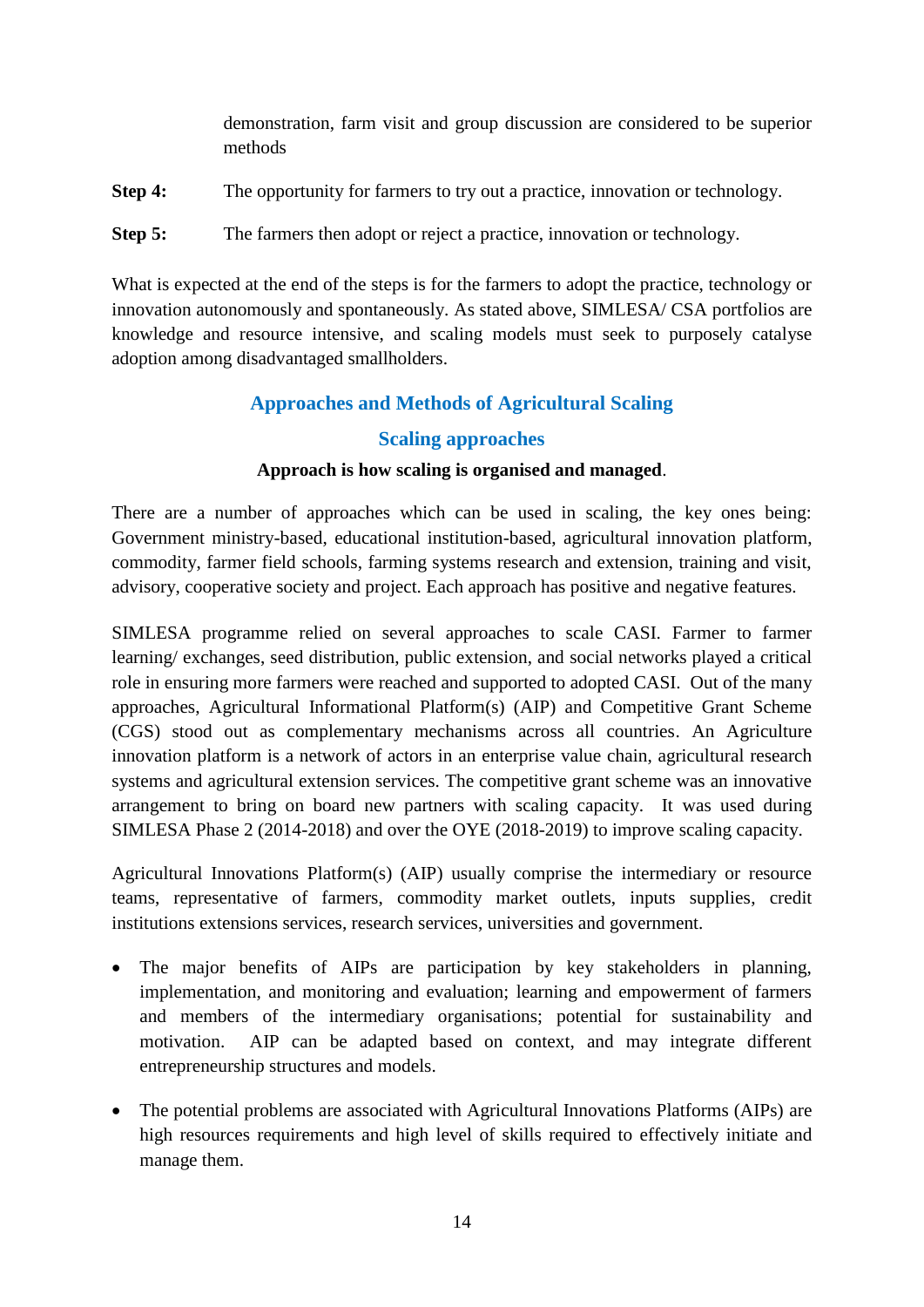#### **Proposal for Scaling Model for SIMLESA Portfolios and Associated Practices**

Future scaling of SIMLESA CASI will require expanding upon the current CASI knowledge and portfolio. Scaling CASI is about learning, sharing, and knowledge creation; how to make the right knowledge available to the right people at the right time; how to best generate or acquire new relevant knowledge; how to manage all these factors so as to enhance performance in light of smallholder, communal, national goals, opportunities and threats. Scaling CASI must entail adaptation, the creation/availing of the right tools, skills, knowledge, structures, teams, culture, etc. to enhance learning, and adoption. In view of this, there must be organisations at national level that are capable of CASI knowledge creation/ conversion mechanisms. Given the current deterioration of extension, and the fragmentation of agricultural systems, we propose that national agricultural universities play a critical role to take to the next level SIMLESA multi-stakeholder spaces that enabled opportunities to catalyse scaling and support inclusive policy processes.

**National governments** and partner organisations should explore the possibilities of engaging designated universities with strong agriculture programmes and functional units which can assume scaling backstopping at national levels. Although CIMMYT and other international research institutes have low scaling comparative advantage, they possess invaluable crossborder lessons in Africa that can be shared with extension and universities. These lessons were built as a result of cross-national roles in SIMLESA and other large investments. National governments can create national scaling alliances and structures, backstopped by universities, to support planning and coordination of CASI. The implementation phase for scaling would be the primary responsibility of extension partners guided by the designated universities. Such partners would include public extension, NARS, private sector, not for profit, AIP, farmers training institutions, middle levels agricultural training institutions, technical and vocational training institutions, farmer centres/ hubs and where necessary high schools with functional agriculture departments. These institutions will be the frontline in scaling of SIMLESA portfolios and associated practices, since in most nations they are throughout the country.

SIMLESA countries are diverse. This proposition may not seem functional for Ethiopia or Rwanda where extension is robust. However, based on history of other countries, having *alternative support strategy is advisable*. The justification for relying on universities is simple. They are more stable over time than extension, NARS or private institutions. They are regularly funded and/or acquire supplementary funding and combine multiple intellectual resources. Major national universities in Africa have unparalleled capacity for – local, national and international partnerships, and knowledge management; key requirements for CASI scaling. In Africa, extension is uncoordinated, there are no standards, manuals are not timely updated/shared, and field guidance and documentation are poor. Linkage to policy is weak. The SIMLESA scaling illustrated that Universities have unparalleled multiple relations with NARS, governmental departments, and private sector. For instance, in the so common African situations where NARS have dire staff constraints, universities complement.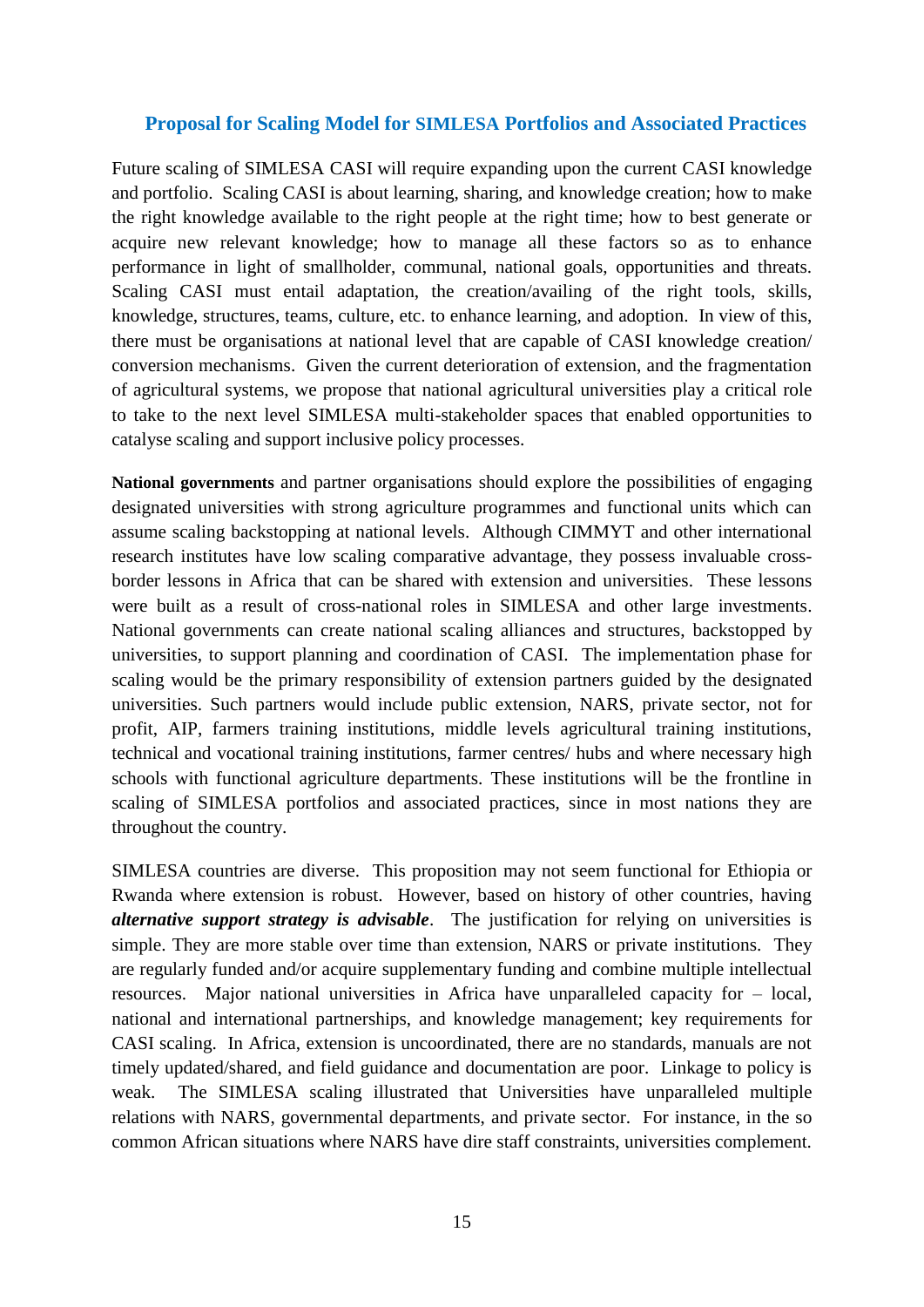Finally, this proposition fits within the general need for universities to adapt to industry/sector needs.

The universities will be requested to strengthen or set up scaling coordination units to meet the level where they can organise national scaling plans, provide leadership and advocacy, and anchor implementation of scaling strategies and standards. Such units or systems are the essentials of *institutionalisation* of CASI, also needed for the national-level monitoring and evaluation of scaling of the **SIMLESA** CASI. SIMLESA partners' experience/skills with the CGS backstopping would be exchanged with the backstopping universities. The long-term benefits of these capacity building initiatives are:

- *i).* Development of capacity of universities (to backstop key scaling organisations) to assume greater responsibilities in evidence-based scaling of climate smart agriculture. Universities are uniquely placed as a link between high level international research and national, local and institutional contexts. They are not bound by provincial, county/ devolved or sub-federal systems.
- *ii).* Multiplier effects due to improved capacity of frontline institutions to assume scaling responsibilities for climate smart agriculture portfolios.
- *iii).* Development of a critical mass of individuals who can engage in scaling, on a longterm basis, of **SIMLESA** initiated portfolios. Regular national budgets, supplemented by multiple funding agencies would be needed.
- *iv).* Potential of containing of costs of scaling, due to coordinated partnerships, the closeness of the frontline institutions to the farmers and the spread throughout the participating countries.

The proposed model would integrate several scaling approaches, including to provide a mechanism to institutionalise AIP. The universities, in partnership with the frontline organisations, will develop appropriate pathways (incl. value chains) at the lowest levels and create the linkages essential for knowledge, inputs supply, farm credit system, farm produce markets, farm production, etc. Additionally, the universities will assume advocacy and policy change leadership roles.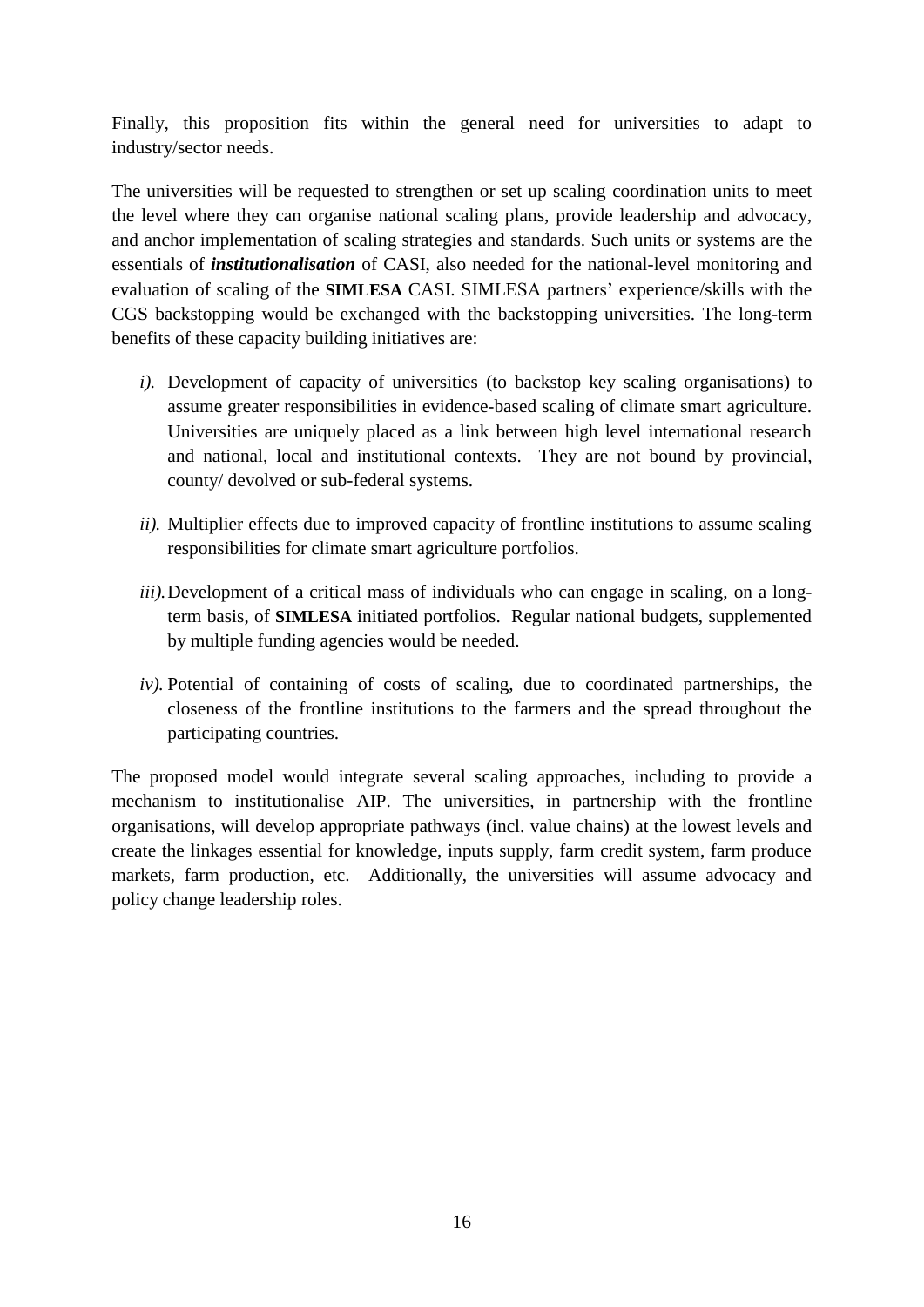## <span id="page-24-0"></span>**Scaling methods**

## **Method of scaling refers to structured framework for delivering information, knowledge and skills on practices, technologies or innovations to potential adopters**

Scaling methods are categorised into:

- *i).* Individual methods: The methods include farm visit, home visit
- *ii).* Group methods: The methods comprise result demonstration, method demonstration, farmer to farmer exchanges, group meetings, farmer exchange visits, field trips, field days
- *iii*). Mass media methods: The methods include the use of radio, television and print media, and mobile telephony

This strategy recommends that the use of group and mass media methods be given prominence. The group methods, particularly result demonstrations and method demonstrations, are essential in creating awareness and skill improvement of designated portfolios and, then, taking farmers through the practices. The other group methods are valuable in attitudinal change. Mass media methods are essential in creating awareness of new practices innovations and technologies. When visual illustrations are prioritised, they have high potential to enhance learning.

Individual methods are effective in application of scaling initiatives, but are relatively expensive and time consuming.

In practice, however, it is proposed that the methods should be used in combination.

Finally Tunde *et al*. (2018) and Misiko 2019 (in prep) have proposed that the following eight ideas should be integrated in Scaling of conservation agriculture portfolios in Africa, scaling should:

- *i*). be through agricultural innovation platforms;
- *ii*). embrace CASI practices (esp. with a CSA focus):
- *iii).* incorporate value addition and agri-business incubation. Entrepreneurship is critical, especially for mechanisation service provision;
- *iv*). factor in markets and access to information and knowledge;
- *v*). be founded on human capacity, since scaling is by its very nature complex;
- *vi).* have quality leadership and champions;
- *vii*). integrate monitoring, evaluation, quality assurance and learning.
- *viii).*Scaling requires immense input of time, knowledge, management and financial resources. Leadership, strategies for mobilization and efficient and effective use of resources should be accorded special attention.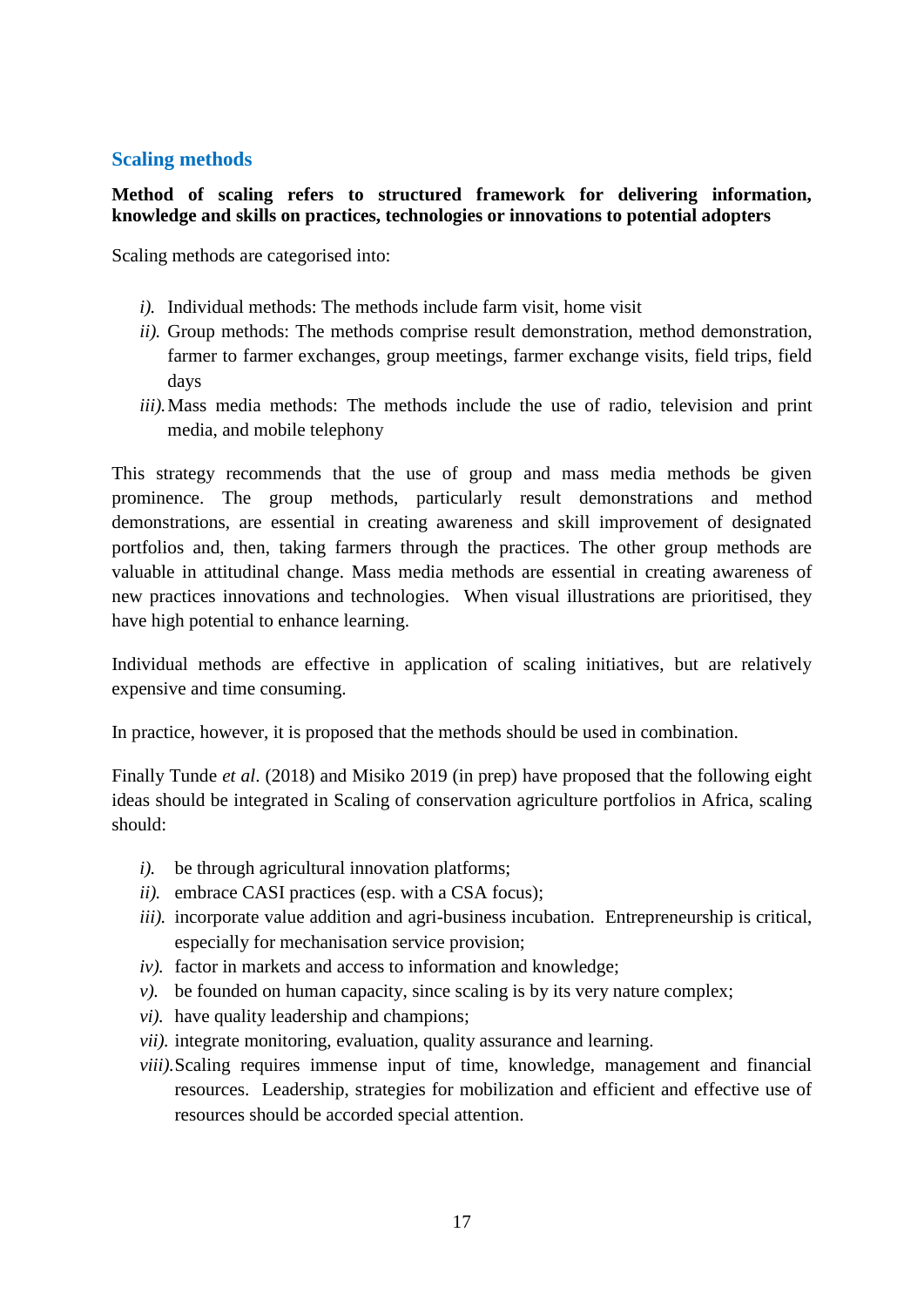## **Scaling Strategy for Successor SIMLESA Programmes**

<span id="page-25-0"></span>This strategy is a technical guide for planning, implementation, monitoring and evaluation, and learning for the SIMLESA portfolios and associated practices in the scaling of agricultural practices, technologies and innovations. Its primary audiences are:

- *i).* CIMMYT, ACIAR, international organisations
- *ii).* Intermediary or resource organisations. It is proposed that selected universities in the participating countries assume the role of intermediary/backstopping organisations.
- *iii).*Originating bodies which have developed or piloted the innovations. The national agricultural research systems of the participating countries.
- *iv*). Governments, departments and agencies (MDAs) of the participating countries responsible for agricultural development which are promoting scaling of agricultural development projects, programmes and initiatives (PPIs)
- $\nu$ ). Donor agencies with focus on agricultural, rural and sustainable development

## **Strategy Objectives**

<span id="page-25-1"></span>The strategy is founded on five (5) objectives and four principles.

- *i*). Present a framework for preparing plans, setting up implementation structures and systems, and execution of SIMLESA successor programmes.
- *ii).* Provide entry points for investments in the scaling of climate smart agriculture and associated practices.
- *iii).* Aid in the selection and development of effective pathways, approaches and methods for the scaling of SIMLESA successor programmes.
- *iv*). Provide a guide to governments, organisations and donor agencies intent on promoting the scaling of climate smart agriculture and associated practices.
- *v).* Provide a framework for monitoring, evaluation quality assurance and learning of SIMLESA successor programmes.

## **Strategy Principles**

<span id="page-25-3"></span><span id="page-25-2"></span>Scaling should be guided by core principles, the keys ones being,

- *i*). Integration of systems approach, as scaling of innovations and agricultural development are complex and require effective and efficient functioning of the interrelationship between actors and bodies;
- *ii).* Building capacity and empowerment of farmers, intermediary organisations and participating stakeholder to undergird sustainability
- *iii*). Entrenching accountability by managing intermediary organisations to farmers, governments, relevant ministries and departments, and donor bodies for attainment of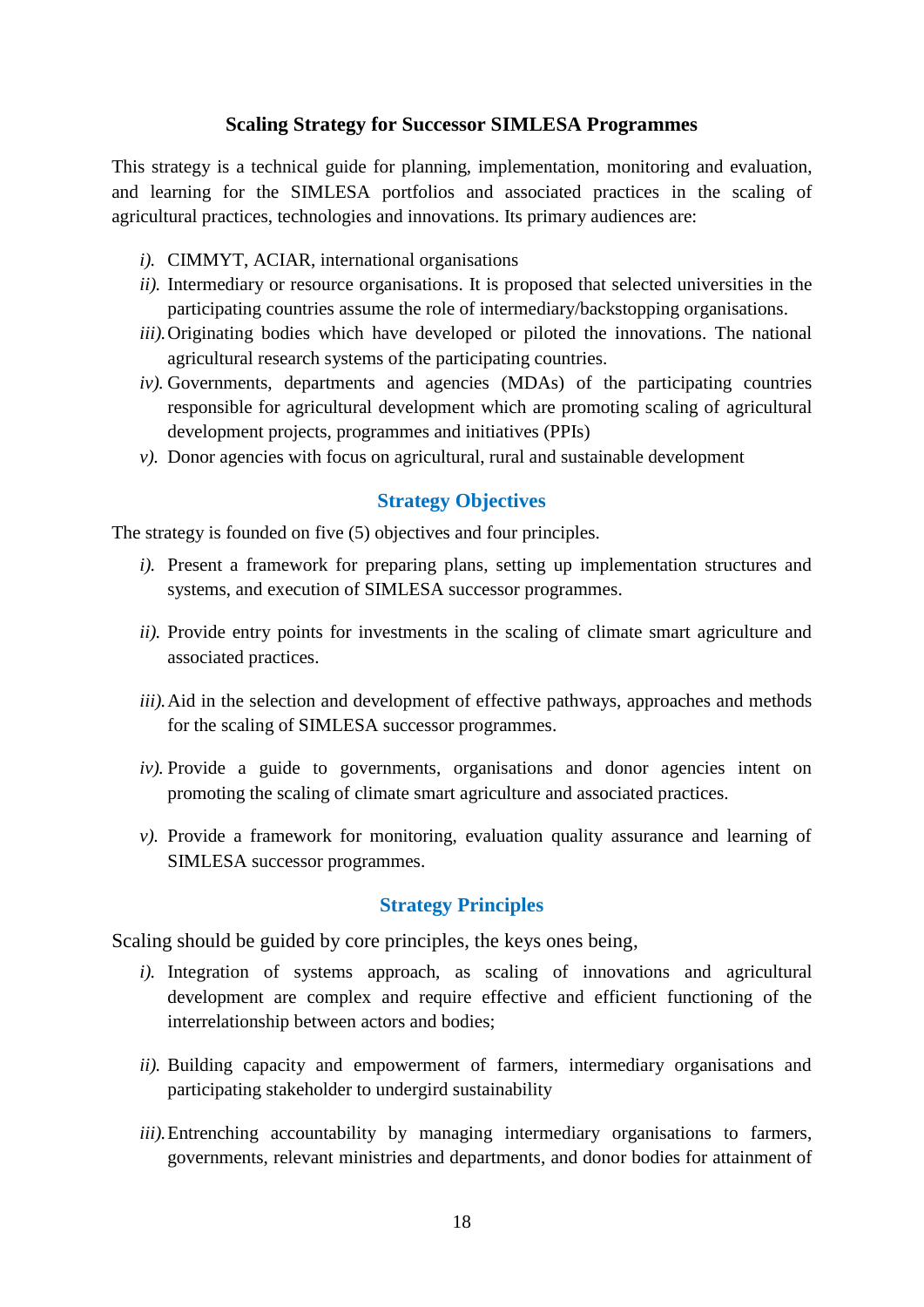scaling objectives at impact, outcomes and outputs levels and the value for investments.

*iv*). Long term engagement to promote spontaneous application and spread of practices, technologies and innovations

#### **Planning**

<span id="page-26-0"></span>Planning for scaling of SIMLESA successor programmes involves adequate description of the practice, innovation and technology to be scaled, situational analysis and development of effective pathways. The resultant output is a scaling plan for **SIMLESA** portfolios and associated practices.

#### *i).* **Adequate description of SIMLESA successor programmes**.

During this task, it is necessary to address the **five (5) Ws** and one **(1) H** of development object.

#### ❖ **Why it is essential to scale SIMLESA based portfolios**

Justification for scaling of the portfolios should pay due attention to proven increase in productivity; improvement farm income; improvement in soil health and fertility; reduced farming risks; reduction in labour drudgery: improvement in quality of farm produce, disease and pest management. Secondly, the description should present a case for the portfolios in terms of returns to investments and use of resources.

## ❖ **What it is being scaled**

SIMLESA based portfolios should be broken into its components. Decisions should be made about the essence of incorporating parts or all of the portfolio mix. These decisions should be based on original research, pilot project and context demonstration. Before scaling, there will be need for refinement and simplification to fit into the specific farming conditions. It is, also, essential to indicate how SIMLESA portfolios fit in to farmer, zone and national contexts.

#### ❖ **Who the key actors are and their roles in scaling SIMLESA based portfolios**

The intermediary organisations for the SIMLESA portfolios and associated practices should identify the key actors in the scaling of the portfolios. Identification and statement of the functions of originating and intermediary actors should be clearly delineated. It is proposed that the intermediary organizations will comprise **CIMMYT** and selected universities. Additionally, educational institutions closest to the farmers will be partners in scaling.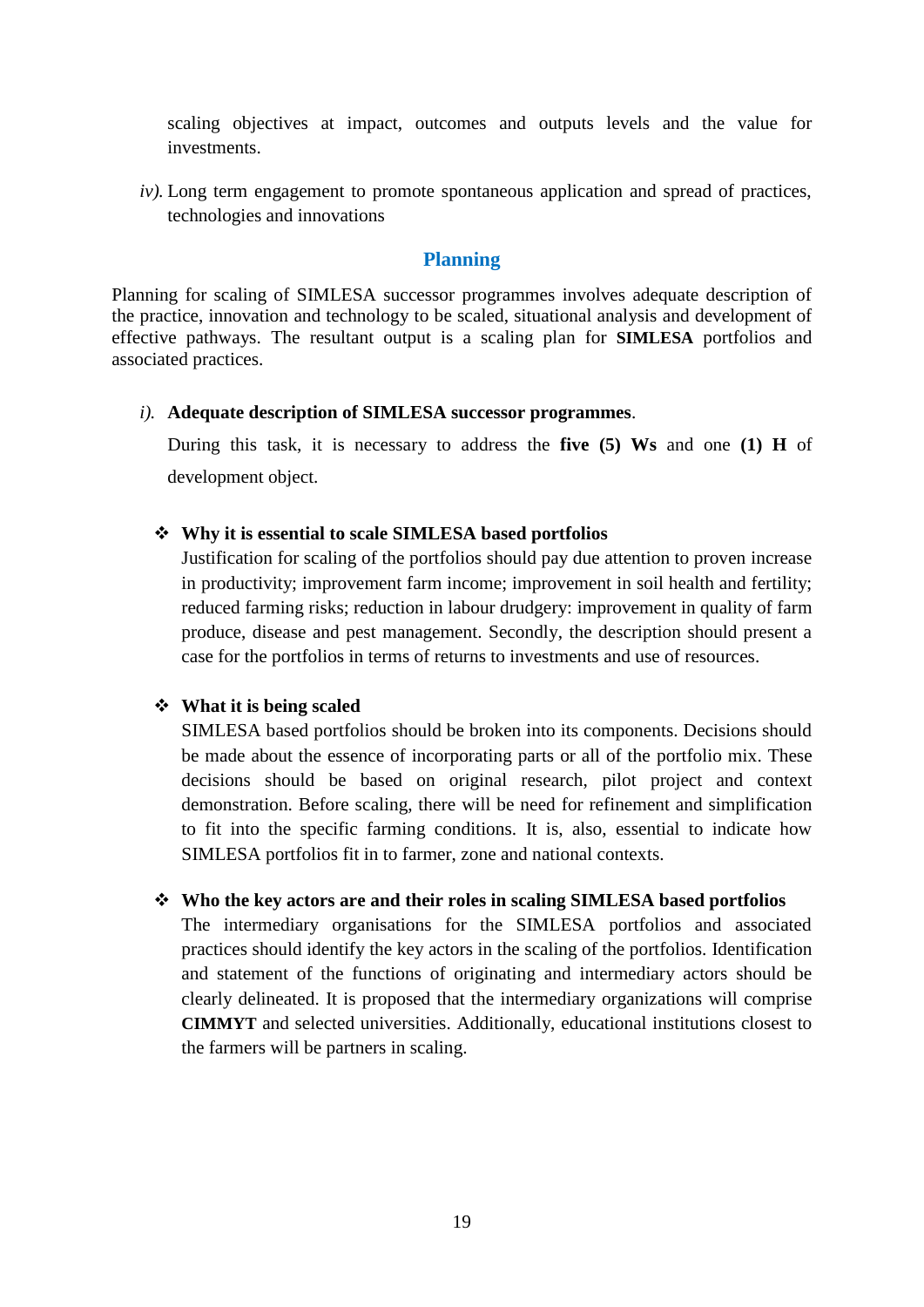#### ❖ **Where scaling is being undertaken**

The geographical locations and coverage of scaling should be described in detail. Included in the analysing and presentation should be agro-climatic environment, the farmers characteristic, the inputs supply situation, marketing outlets conditions, institutional setups, and infrastructural status.

#### ❖ **When scaling is proposed to occur**

The initiation, growth and maturation phases of the scaling of successor **SIMLESA**  programmes should be presented, including attendant work plan Gantt charts.

#### ❖ **How the scaling will be undertaken**

Pathways, drivers and spaces need to be isolated for scaling of **SIMLESA** portfolios. Additionally, activities, responsibilities and resources need to be analyzed and articulated.

#### *ii).* **Situational Analysis**

Capturing, documentation and analysis of economic, social, technical, environmental and infrastructural factors should be undertaken in the selected zones and nations. Following the documentation and analysis, report of the potential, risks, problems, drivers and spaces associated with scaling of **SIMLESA** portfolios and associated practices should be prepared.

It is essential that clarification, refining and simplification of **SIMLESA** portfolios and associated practices be given adequate attention during the analysis. The key factors that deserve attention are:

- ❖ Capacity of farmers by zones, nations and regions
- ❖ Compatibility of vision of **SIMLESA** successor programs with the prevailing farmer, community and national contexts.
- ❖ Availability on the potential for the creation of functional scaling systems in the participating countries.
- ❖ Institutional requirements for short to long term scaling of **SIMLESA** portfolios and associated practices.
- ❖ Availability of champions and committed leadership in the participating countries
- $\triangleleft$  Incentive for the adopting actors.
- ❖ Accountabilities frameworks cost of scaling and value for resources requirements and mobilization capacity.
- ❖ Partnerships and collaborations during scaling.
- ❖ Pathways, approaches and methods of scaling.
- ❖ Determination of activities, timeline responsibilities and risks

#### *iii).***Development of Effective Pathways**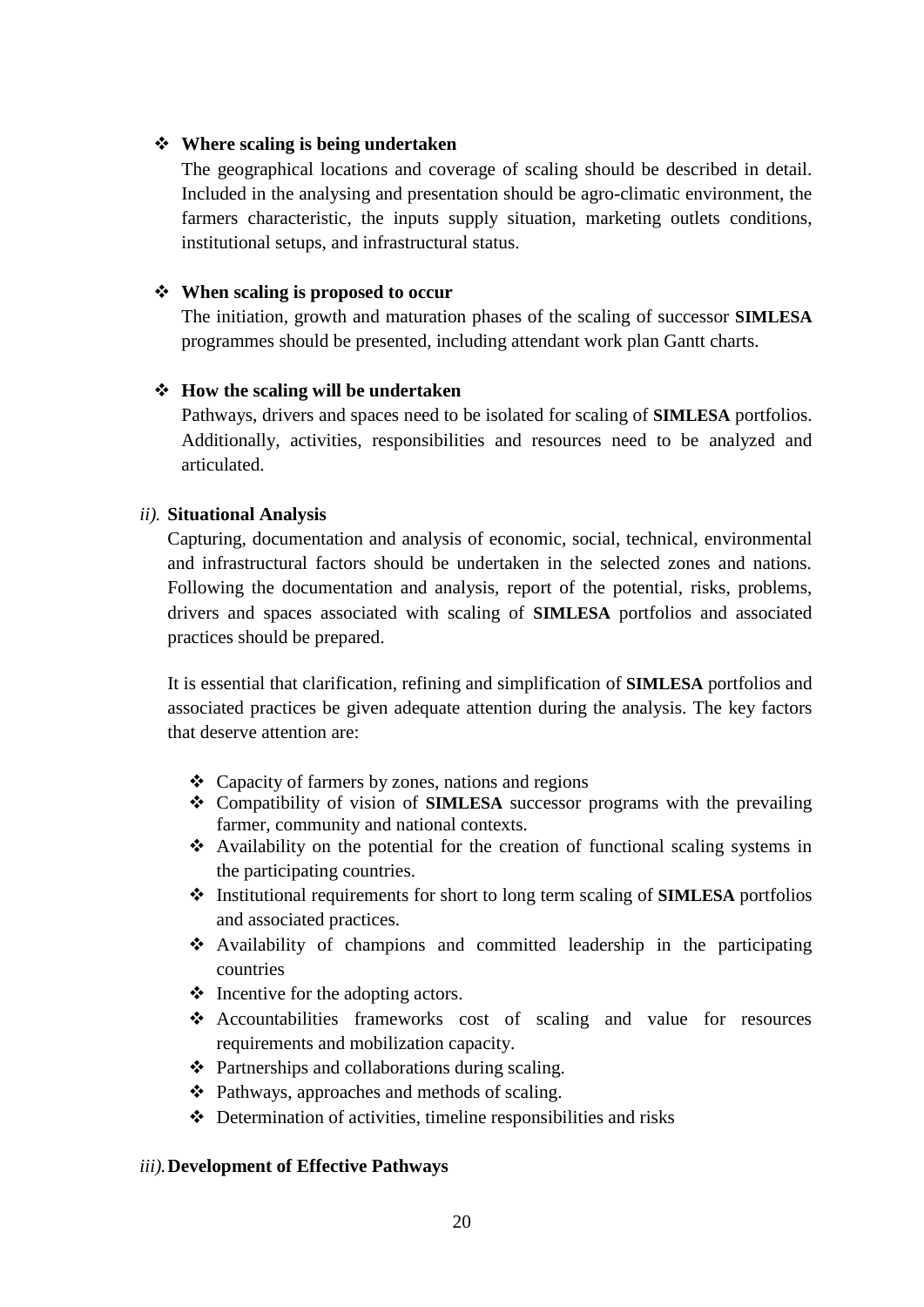Developing pathways starts with the setting of objectives for the scaling of **SIMLESA** portfolios and associated practices. The objectives should be at the impact, outcomes and output levels. Additionally, scaling approaches and methods should be identified and described.

Associated with setting objectives and identification of appropriate scaling approaches and methods are:

- ❖ Assigning activities to objectives, responsibility to activities, targets for activities and timelines
- ❖ Preparation of budgets, indicating the mapping of resources, gaps, possible cofunding frameworks and sequencing of resources requirement.
- ❖ Presentation of intermediate outcomes and outputs.
- ❖ Presentation of frameworks for resource mobilisation based on budgets.
- ❖ Presentation of structured capacity building for farmers and members of intermediary organisations.
- ❖ Presentation of communication and advocacy structures and systems.
- ❖ Presentation of monitoring, evaluation, quality assurance and learning framework.
- ❖ Identification of scaling champions

## **Scaling Plan**

The scaling plan is the document which will guide implementation of **SIMLESA** portfolios. The outline of the plan have presented

## **Scaling programme/project details**

- ❖ Programme/ Project Title:
- ❖ Programme/Project Number:
- ❖ Geographical Site/ Locations
- ❖ Country/ Regions:
- ❖ Programme /Project Duration:
- ❖ Proposed Programme / Project Starting:
- ❖ Proposed Programme/Project Ending:

#### **Ministries, departments and agencies (MDAS)**

- ❖ Ministries
- ❖ Departments
- ❖ Agencies
- ❖ Counties/Districts

#### **Primary scaling organisations**

- ❖ Originating Organisations
- ❖ Intermediary Organisations
- ❖ Adopting Organisations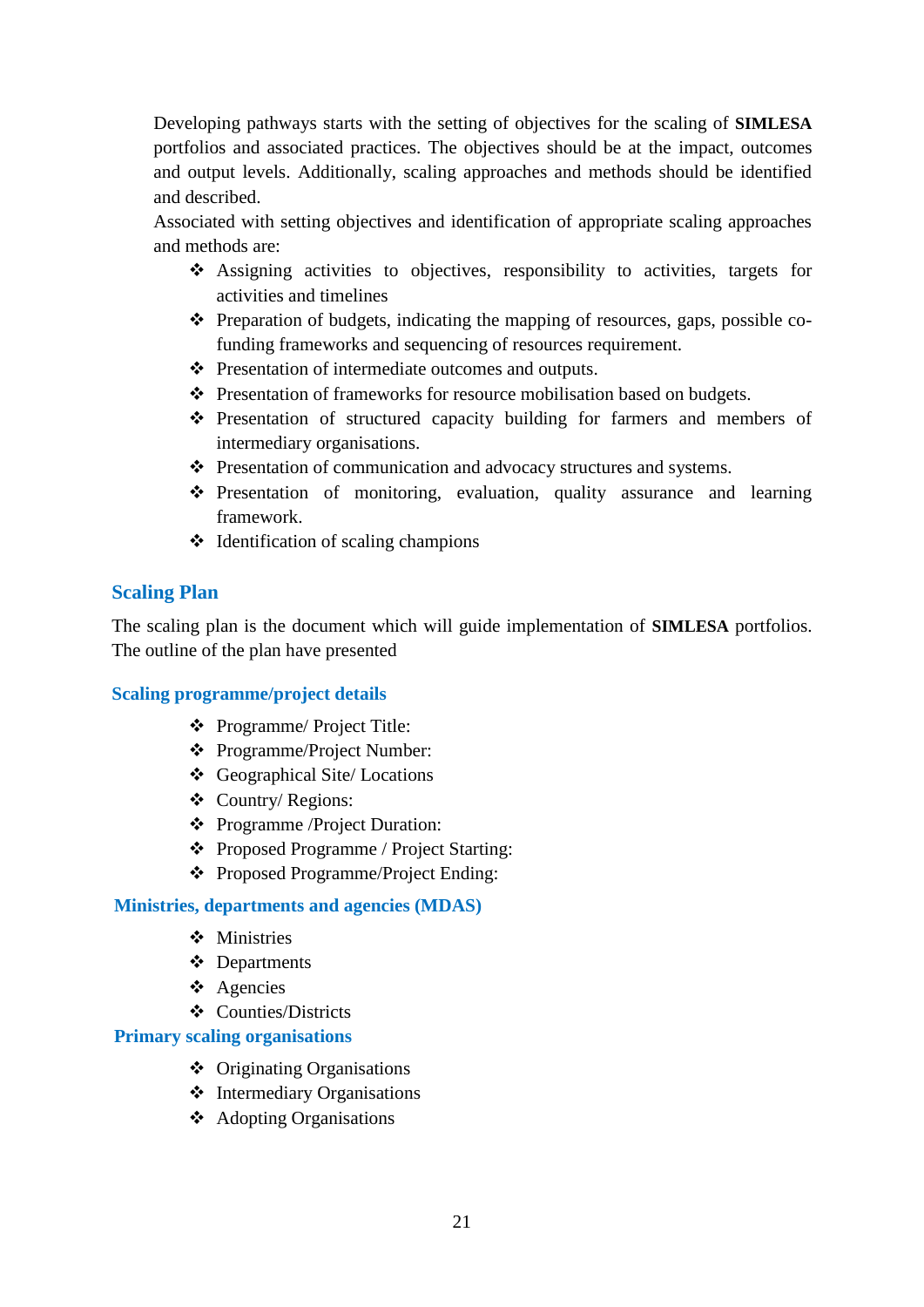## **Key contacts**

- ❖ Country
- ❖ Organisations
- ❖ Details of Officers

#### **SIMLESA portfolio and associated practices successor programme summary**

- ❖ Introduction of SIMLESA successor programme
- ❖ SIMLESA portfolio mix
- ❖ Backgrounds of SIMLESA Phases 1(2010-2014) and 11(2014-2018), and OYE (2018-2019) and successor SIMLESA programmes
- ❖ Contexts demonstration and superior attributes SIMLESA Phases 1(2010- 2014) and 11(2014-2018), OYE (2018-2019) and successor SIMLESA programmes
- ❖ Evidence of effectiveness and efficiency of SIMLESA Phases 1(2010-2014) and 11(2014-2018) OYE (2018-2019) and successor SIMLESA programmes
- ❖ Global/Regional/ National/organization priorities
- ❖ Justification of successor SIMLESA programmes
- ❖ Dimensions of SIMLESA portfolio and associated practices programmes of the practice technology or innovation
- $\triangleleft$  The scaling components

## **Justification of scaling SIMLESA portfolio and associated practices**

- ❖ Role of agriculture in national, regional and global context
- ❖ Natural, regional and global priorities in agriculture
- $\triangle$  Functions of scaling in agricultural development
- ❖ Potential impact and outcomes of SIMLESA portfolio and associated practices
- ❖ Functions of originating, intermediary and adopting actors/organisations

## **Introduction of SIMLESA portfolio and associated practices scaling plan**

- ❖ Objectives of the scaling plan
- ❖ Components of the scaling plan
- ❖ Strategies of scaling
- ❖ Outcomes and outputs of the scaling
- ❖ Impacts of the scaling SIMLESA portfolio and associated practices on capacity development, food security and nutritional status, farms productivity, farm income, communities, local and national economy, environment, natural resources and partnerships
- ❖ Potential partners in scaling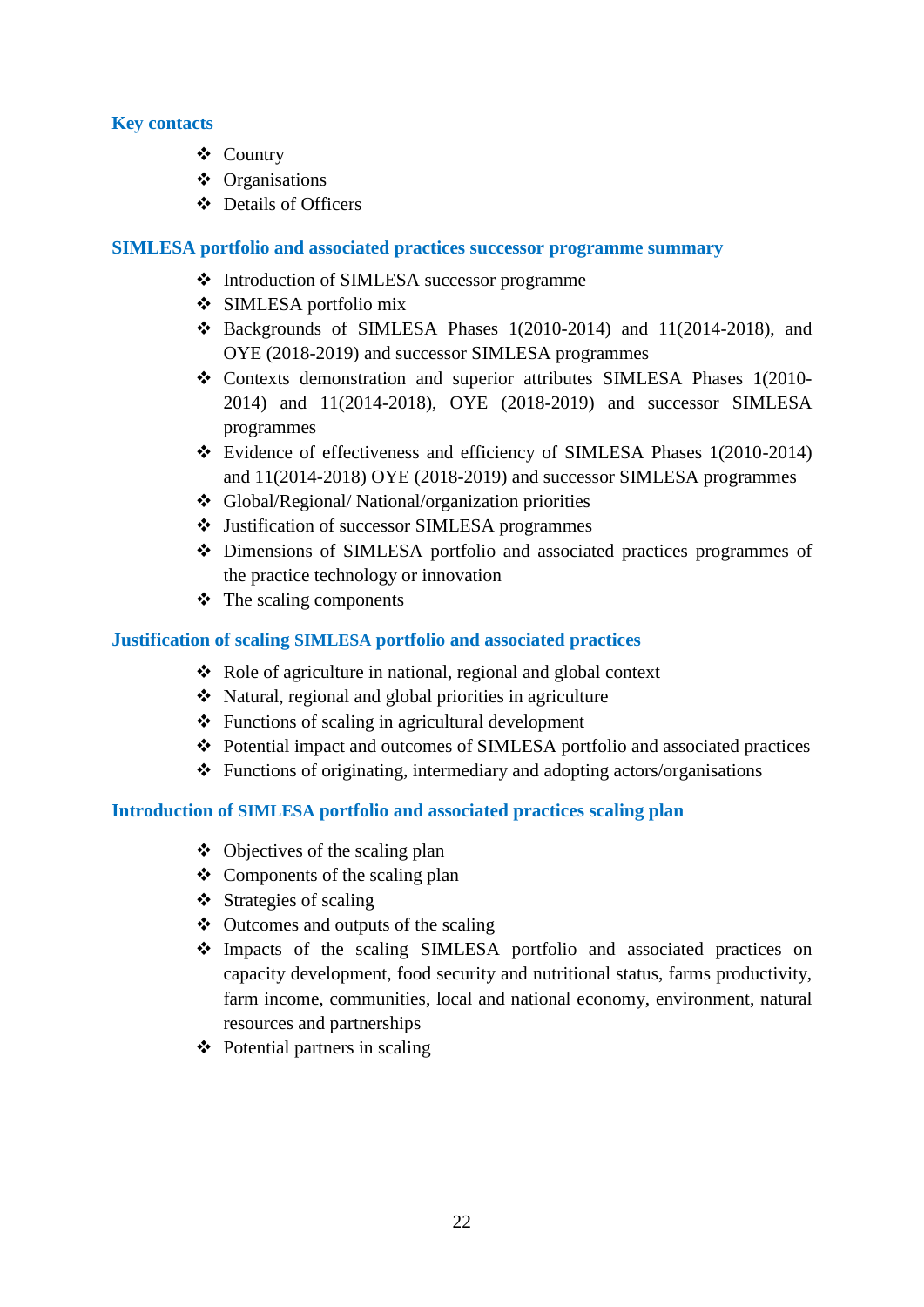## **Scaling of SIMLESA portfolios and association practices**

- ❖ Documentation of formal partnerships
- ❖ Management structures for coordination and implementation
- ❖ Functions of MDAS, universities, research organization, international extension
- ❖ Framework and templates for scaling
- ❖ Scaling standards
- ❖ Scaling guidelines

#### **Scaling implementation**

The output of the elements included in scaling implementation is scaling implementation matrix

- ❖ SIMLESA portfolio and associated practices
- ❖ Scope of scaling
- ❖ Scaling pathways
- ❖ Scaling approaches and methods
- ❖ Initiation and management of constituency for scaling
- ❖ Engagement, development and retention of human capital
- ❖ Recruitment, development and maintenance of intermediary and adopting actors
- ❖ Development of scaling strategies, with emphasis on the following key areas:
- ❖ Supportive institutions and organisations
- ❖ Supportive policies, regulation and legal frameworks
- ❖ Intermediary organisations
- ❖ Systems for gaining local legitimacy and ownership
- ❖ Leadership and champions for scaling
- ❖ Mobilisation, alignment and accounting of required resources
- ❖ Establishment and maintenance of partnerships
- $\triangleleft$  Integration of incentives in scaling
- ❖ Coordination and tracking of scaling activities
- ❖ Monitoring, evaluation, quality assurance, learning and reporting frameworks.
- ❖ Frameworks for maintenance and sustenance of scaling momentum
- ❖ Scaling management information system
- ❖ Standards and guidelines for data, information and knowledge
- ❖ Templates for data, information and knowledge collection
- ❖ Capacity for data, information and knowledge management
- ❖ Focal points for data, information and knowledge management
- ❖ Infrastructure for participatory monitoring and evaluation
- ❖ Schedules for data, information and knowledge collection storage, dissemination and application
- ❖ Scaling Guidelines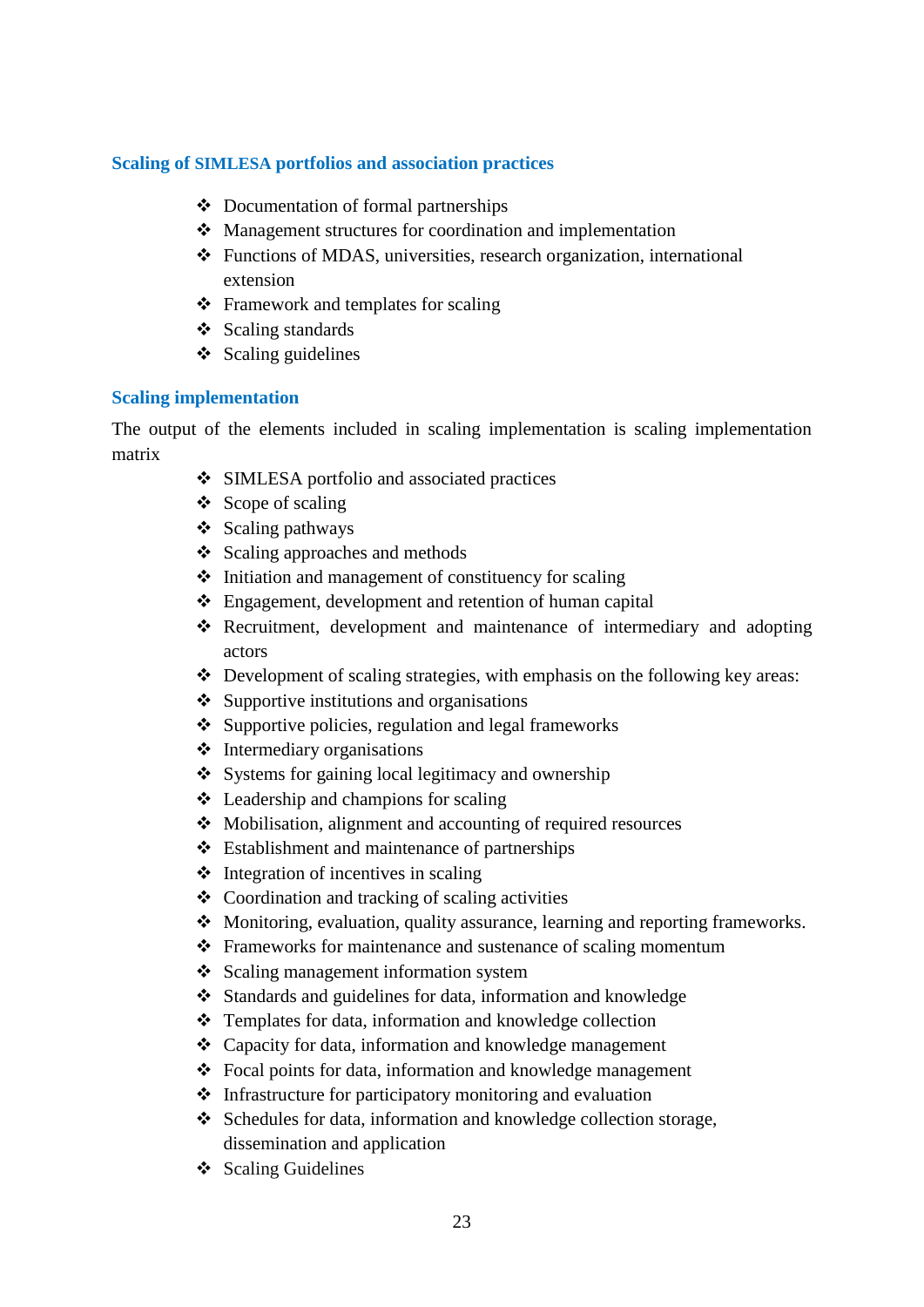## **Scaling Implementation Matrix**

The matrix should create relationships between;

- ❖ Strategy
- ❖ Activities
- ❖ Indicators
- ❖ Targets
- ❖ Timeframes
- ❖ Responsibility
- ❖ Required resources
- ❖ Risk management

## **Implementation of Scaling SIMLESA Portfolio and Associated Practices**

<span id="page-31-0"></span>Implementation of scaling initiatives comprises creating of systems and structures, taking action, and tracking of portfolio performance.

## **Development of structures and systems for scaling**

Scaling is complex, and before embarking on scaling activities, it is essential that structures, systems, policies, regulations procedures, logistics, human capital and required resources are in place before embarking on action and tracking of performance. Fundamental elements in the systems and structures for scaling are:

❖ Establishment of intermediary organisations

Members of the intermediary organisations for the **SIMLESA** portfolios and associated practices programmes will consist of **CIMMYT** and selected universities. Frontline scaling will be undertaken by farmers training centres, middle levels agricultural institutions, technical and vocational educational intuition and secondary schools.

❖ Setting up the frameworks for managing of the intermediary organisation

**CIMMYT** (given its experience) trains selected universities to enable the later establish functional organisational structures for planning, Implementing and tracking the scaling of **SIMLESA** portfolios and associated practices.

- ❖ Mapping of farmers, farming zones and nations regions participating in the scaling The selected universities and the frontline scaling institutions will conduct survey, documentation and analysis of the farmers, farms resources bases, faming activities, natural and environmental resources, institutional resources, input suppliers, credit agencies, and market outlets.
- ❖ Development of institutions **S**elected universities (if possible with CIMMYT backstopping) will identify and engage partners, champions and advocates for **SIMLESA** portfolios and associated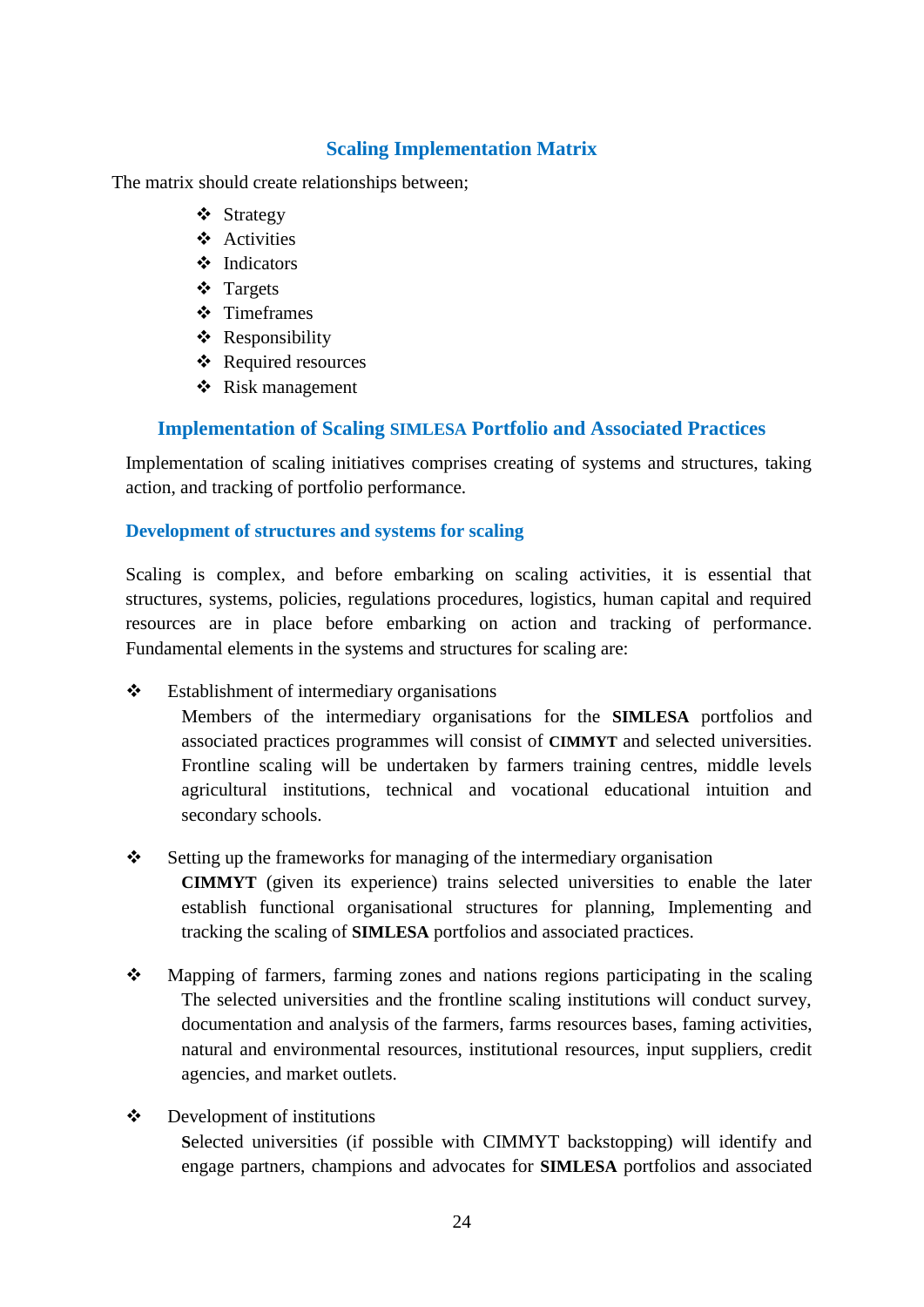practices. Additionally, they will engage policy makers to guarantee that long-term scaling can be embedded in the scaling initiatives. They will also identify policies, regulations and laws that are likely to impact on the scaling of the portfolios. They will, then, build constituency and advocacy for appropriate policies, regulations and laws for the portfolios.

❖ Building capacity of farmers and intermediary organisations

**CIMMYT** will play critical role in capacity building of the selected universities key areas where they may be called upon to be the primary driver are, purchasing and logistics, financial management, communication and marketing, leadership and coordination, monitoring, evaluation, quality assurance and reporting. The selected universities will prepare scaling frontline institutions technical and farming skills selection and effective use of pathways, approaches and methods record keeping.

## ❖ Mobilisation of resources

The resources needed for scaling go beyond financial. There will be need for human, institutional and management resources needed for the scaling of **SIMLESA** portfolios and associated practices. Further, physical space and associated resources will need to be secured.

**Governments** and the selected universities will play critical role in resource mobilisation for the short to medium term implementation of SIMLESA portfolios and associated practices. In the medium and long-term the selected universities and nations will assume part or all the responsibilities for scaling of programmes founded on SIMLESA portfolio principles and practices.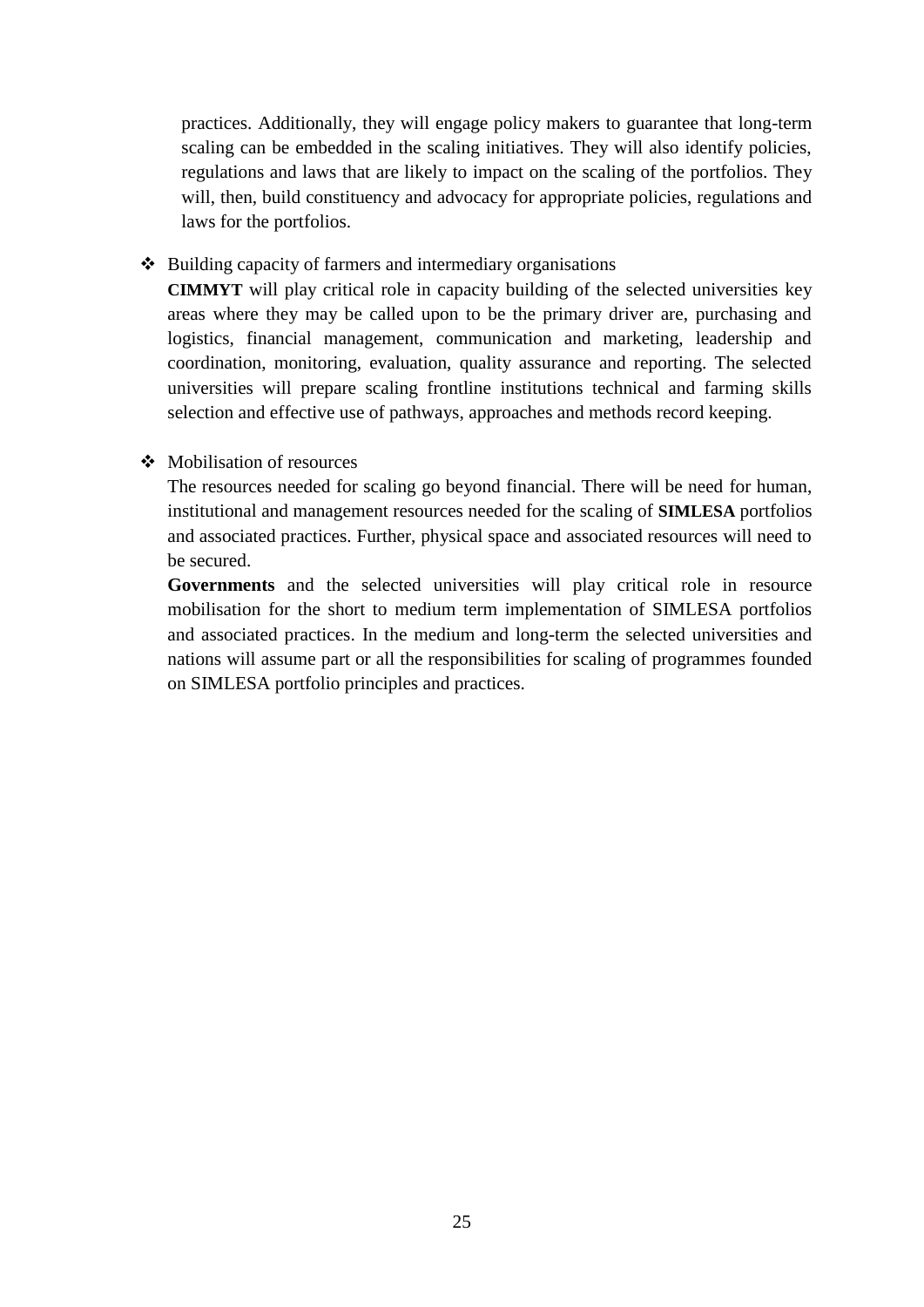## <span id="page-33-0"></span>**Implementation**

Implementation of future scaling of **SIMLESA** portfolio and associated practices will involve modification and strengthening of scaling organisations. **U**niversities will play a major role in ensuring that institutions at the university and the frontline institution levels have the capacity to plan; implement; and monitor and evaluate scaling objectives. Secondly the selected universities will establish linkages with government Ministries Departments and Agencies (MDAs).

The selected universities will coordinate actions and provide leadership in the scaling of **SIMLESA** portfolios and associated practices. First, they will engage the frontline scaling institutions. The frontline institutions will, then, engage millions of smallholders. Following the engagement, documentation of the scaling by zone and region would be undertaken. The reports from the documentation will be shared with the universities for synthesis, based on SIMLESA CGS experiences**.** The universities and the frontline scaling institutions will, on annual basis, prepare work plans and annual budgets. They will, also, prepare scaling guides for the universities, frontline scaling institution and farmer organisations. The guides will indicate designated pathways, approaches and methods of scaling. The universities, initially in consultation with **CIMMYT,** and large development organisations esp. **FAO,** will prepare technical manuals for scaling of **SIMLESA** portfolios and associated practices.

A major responsibility of intermediary organisation will be tracking of the performance of the scaling for **SIMLESA** of portfolio and associated practices. First, using the scaling guides, the universities and the frontline organisations will establish focal points for gathering, storing, analysing disseminating and applying scaling data, information and knowledge. The universities will be responsible for preparing templates for data, information and knowledge capture. The universities and the frontline scaling institutions will, undertake data, information and knowledge analysis, report preparations and dissemination. They will, also, organise for the participation of the farmers; government ministries, departments and agencies (MDAs); and the donor agencies.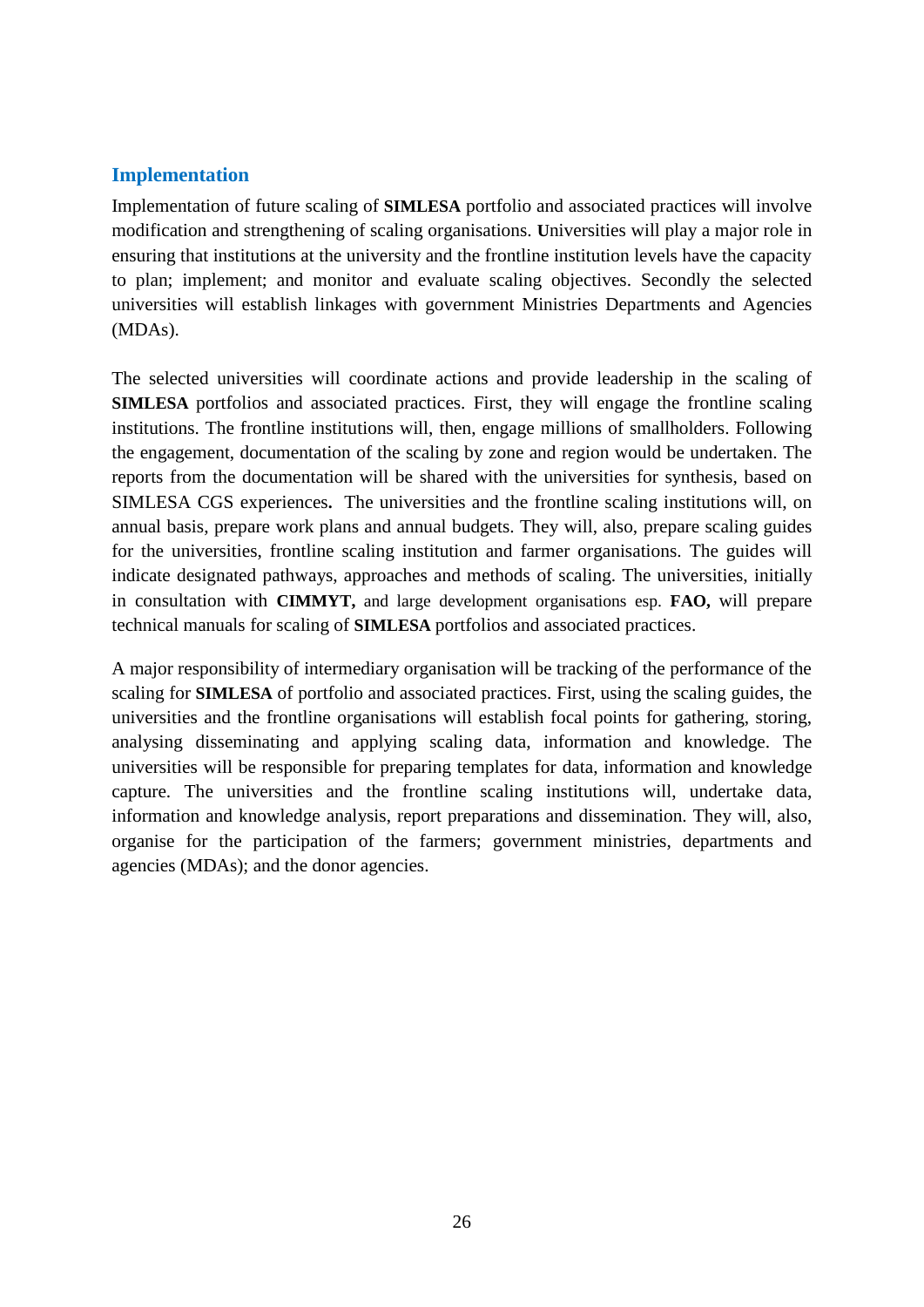## **Institutionalisation**

<span id="page-34-0"></span>Scaling of agricultural practices, innovations and technologies is complex and involves:

- ❖ Farmers
- ❖ Originating organisations, like bodies which have generated and/ or piloted the innovations or technologies
- ❖ Intermediary or resource organisations, like government extension service providers, cooperative societies, development agencies, Non-Governmental Organisations, private sector organisations
- ❖ Government Ministries, Departments and Agencies (MDAs)
- ❖ Inputs suppliers
- ❖ Agro-based marketing firms

In addition, to the actors, there are policies, rules, regulations, laws, systems and structures which govern agricultural developments. The initiators of scaling should analyse them and recommend reforms where they are needed.

Scaling, therefore, needs supportive structures and systems. Development of these structures and systems should be based on sound plans, which take long-term and systems views of scaling of agricultural projects, programmes and initiatives (PPIs). The institutional development should include:

- ❖ Adequate descriptions of the practices, innovations and technologies to be scaled, including isolation of potential impact, outcomes and outputs of scaling
- ❖ Description of appropriate institutional structures and systems, policies, regulations and laws
- ❖ Identification of scaling allies, champions, including professional organisations, ministries, departments, agencies, politicians, donor agencies.
- ❖ Communication framework among actors in the scaling process
- ❖ Coordination (and anchoring) of scaling activities, with reference to responsibilities for actions (see lessons from ACIAR-funded project no. CSE/2016/035.
- ❖ Capacity building for scaling for farmers, intermediary organisation actors and originating organisation actors
- $\div$  Mapping and mobilisation of resources for scaling with reference to budgets; possible co-funding frameworks; means of guaranteeing value for money, cost minimisation and accountability
- ❖ Sequencing and timing of scaling activities, detailing timelines; budget cycles; and monitoring, evaluation and reporting
- ❖ Framework for engaging and involving stakeholders. Scaling aims at expanding the number of participating farmers; improving productivity; increasing farmers income; expanding employment opportunity bases of rural communities; and sustainability of the adopted practices, innovations and technologies. Engagement of key stakeholders before and during scaling is the primary catalyst for its ownership among the stakeholder
- ❖ Structures and systems for monitoring, evaluation, quality assurance, learning and reporting. Tracking of activities, outputs, outcomes and impact is integral to successful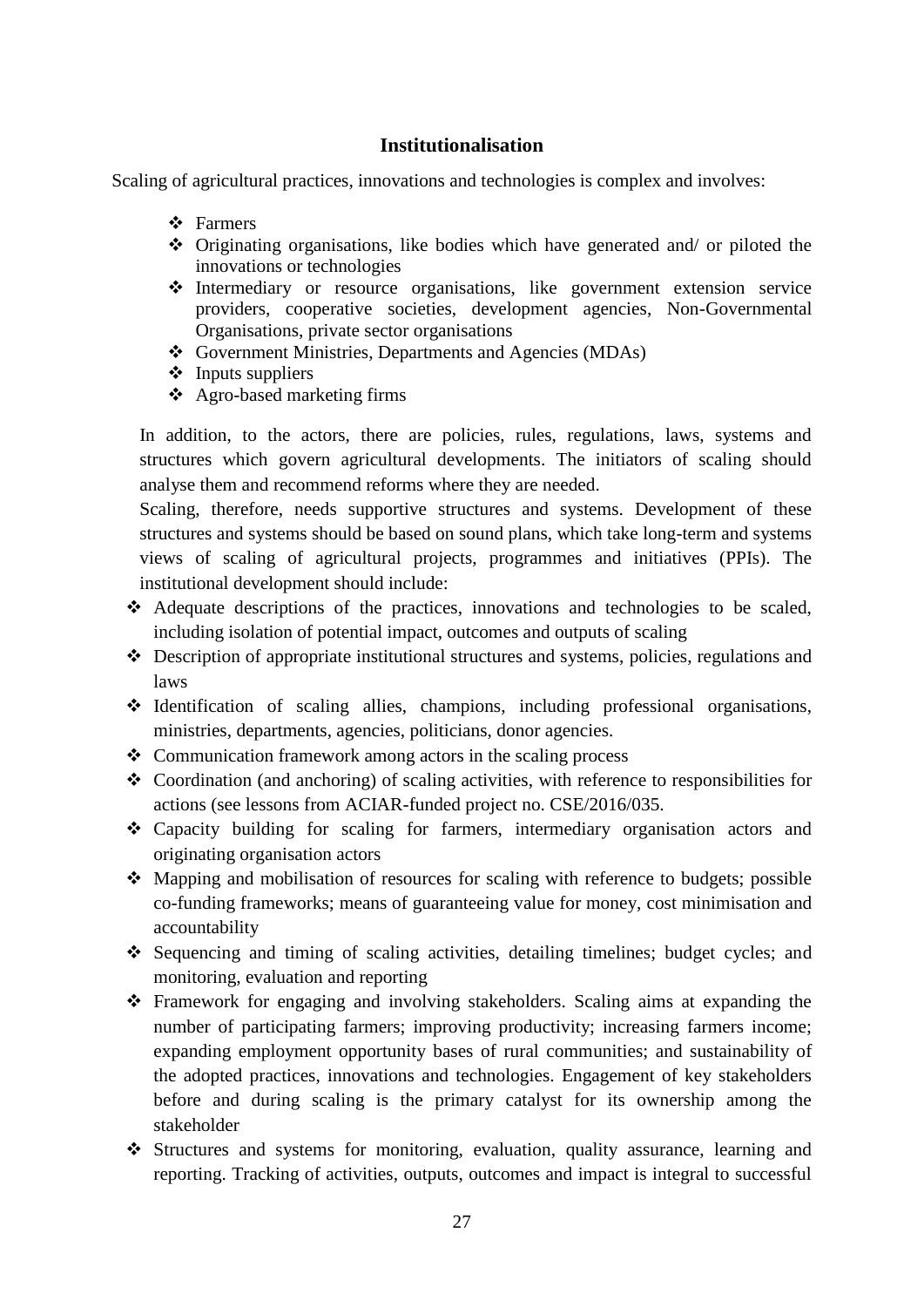scaling, as it forms the bases of learning, ownership, reporting, accountability and effective communication.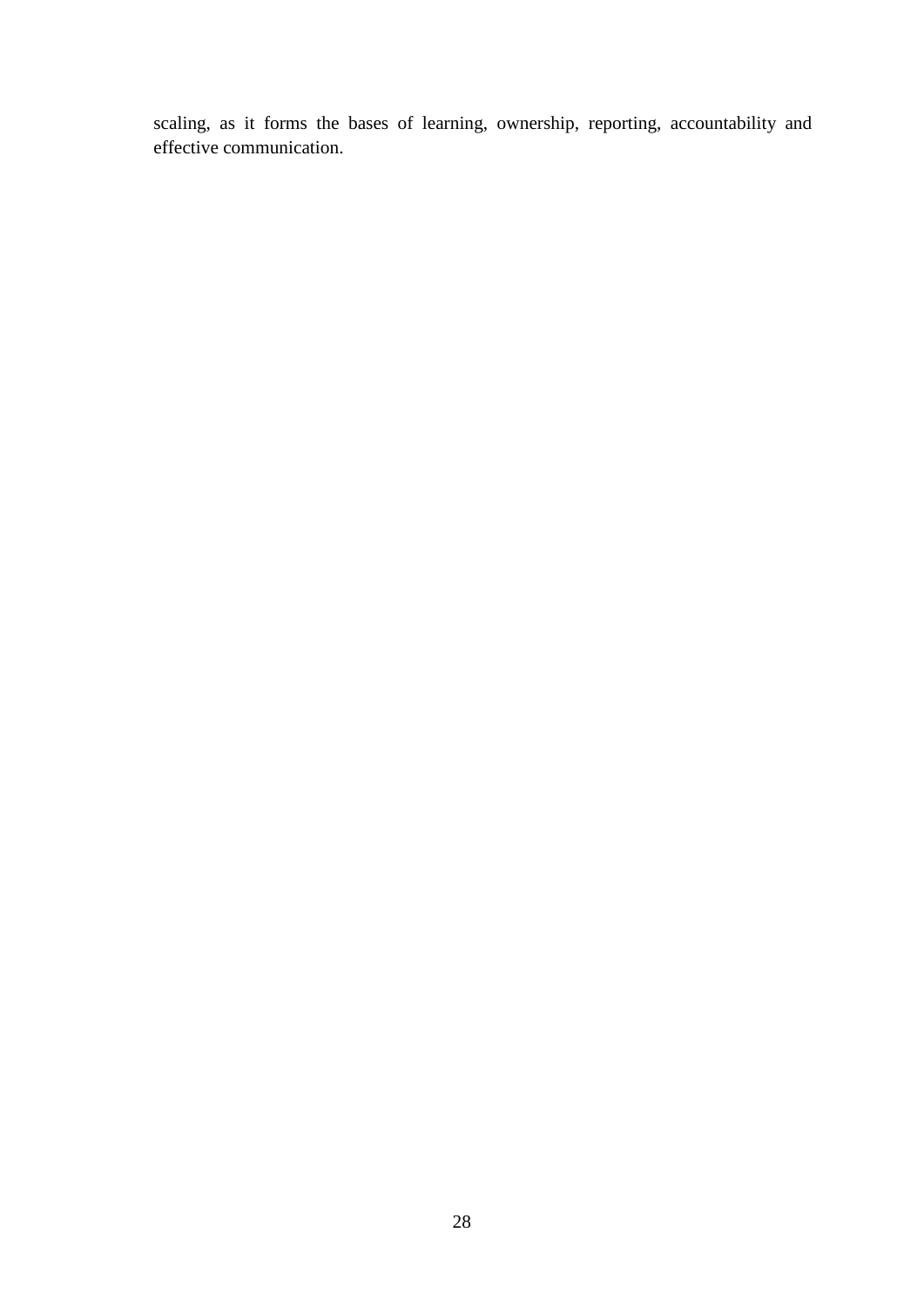#### **Resource Mobilisation**

<span id="page-36-2"></span><span id="page-36-0"></span>Scaling requires transformational *investments*. Resources are essential for supporting, setting up and managing the pathways, from the scaling intermediary to the farmers. Resources are, also, needed for setting up institutional frameworks for the developing and strengthening of the capacity of intermediary *institutions* in critical areas of:

- *i).* Planning of scaling programmes
- *ii).* Backstopping of innovation scaling
- *iii).* Developing and reviewing of the innovation scaling pathways
- *iv).* Advocacy for the innovation scaling
- *v).* Promoting appropriate policy, legal framework, and regulations for innovation scaling
- *vi).* Coordinating innovation scaling
- *vii).* Mobilising resources for innovation scaling
- *viii).*Monitoring, evaluation, quality assurance, learning and reporting

#### <span id="page-36-1"></span>**Resource mobilisation principles**

- *i).* Ownership
- *ii).* Partnership building
- *iii).* Integrity
- *iv).* Accountability
- *v).* Openness
- *vi).* Efficiency
- *vii).* Value for money

Resource mobilisation should be founded on a scaling plan which should include:

- *i).* Adequate description of innovations
- *ii).* Vision and leadership
- *iii).* Assessment of scalability
- *iv).* Goals and specific objectives with clear impact, outcomes, outputs and activities
- *v).* Implementation framework indicating pathways, organisational roles, and management for results
- *vi).* Budgetary requirements
- *vii).* Alignment of the scaling with availability and sources of resources
- *viii).*Monitoring and evaluation framework, with emphasis on value for money, mutual accountability and alignment with funding agencies.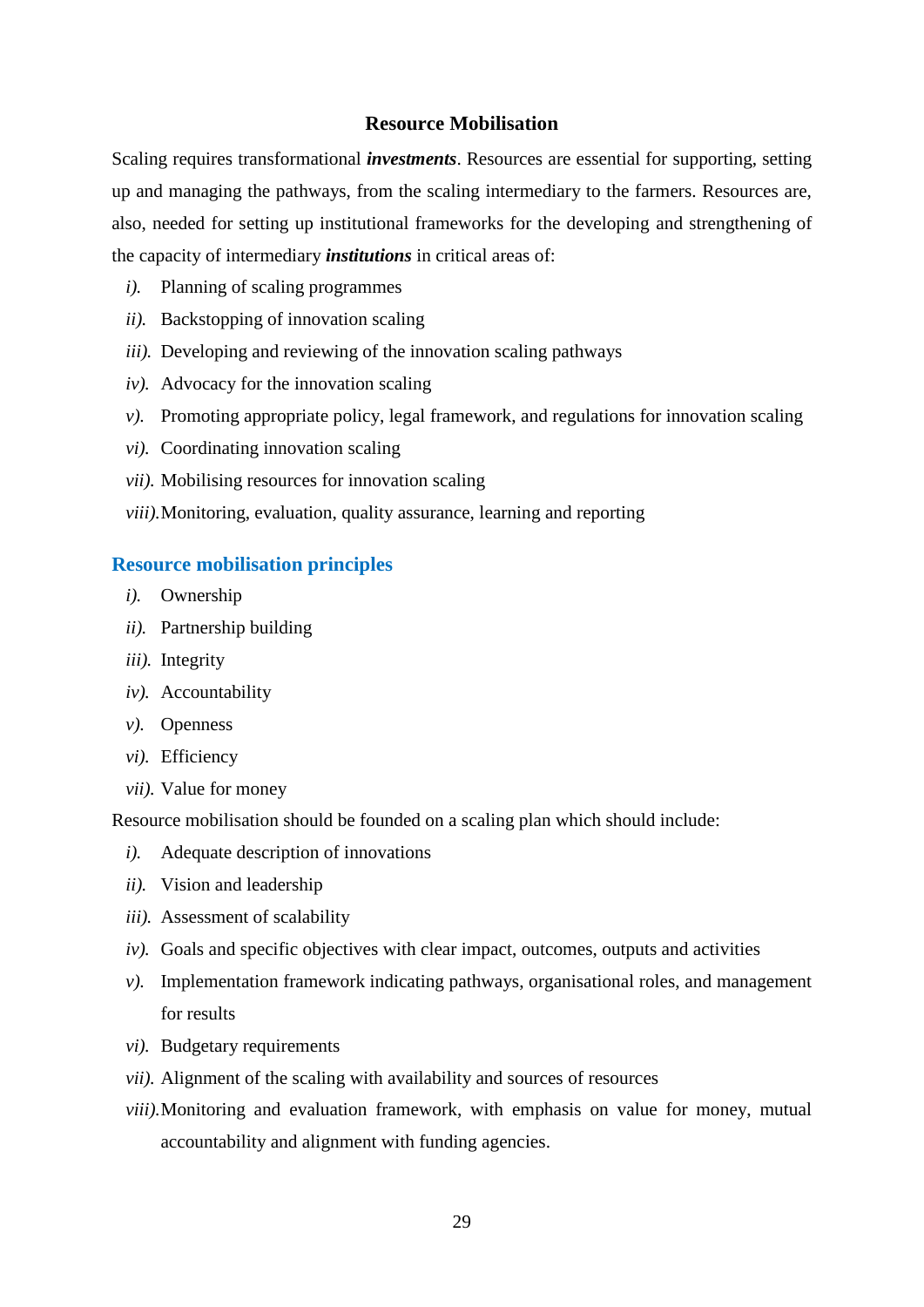## **Potential sources of resources**

The intermediary organisations should map the potential sources of resources for scaling. The organisations would, then, engage in policy dialogue in support of innovation scaling targeting small holder farmers. The target partners of the dialogue should include:

- *i).* Farmer communities and organisations
- *ii*). Relevant government ministries, departments and agencies, particularly the Ministries of Agriculture and Ministries of Finance
- *iii).* Local foundations
- *iv).* Input suppliers and produce market firms
- *v*). Bilateral and multilateral donor agencies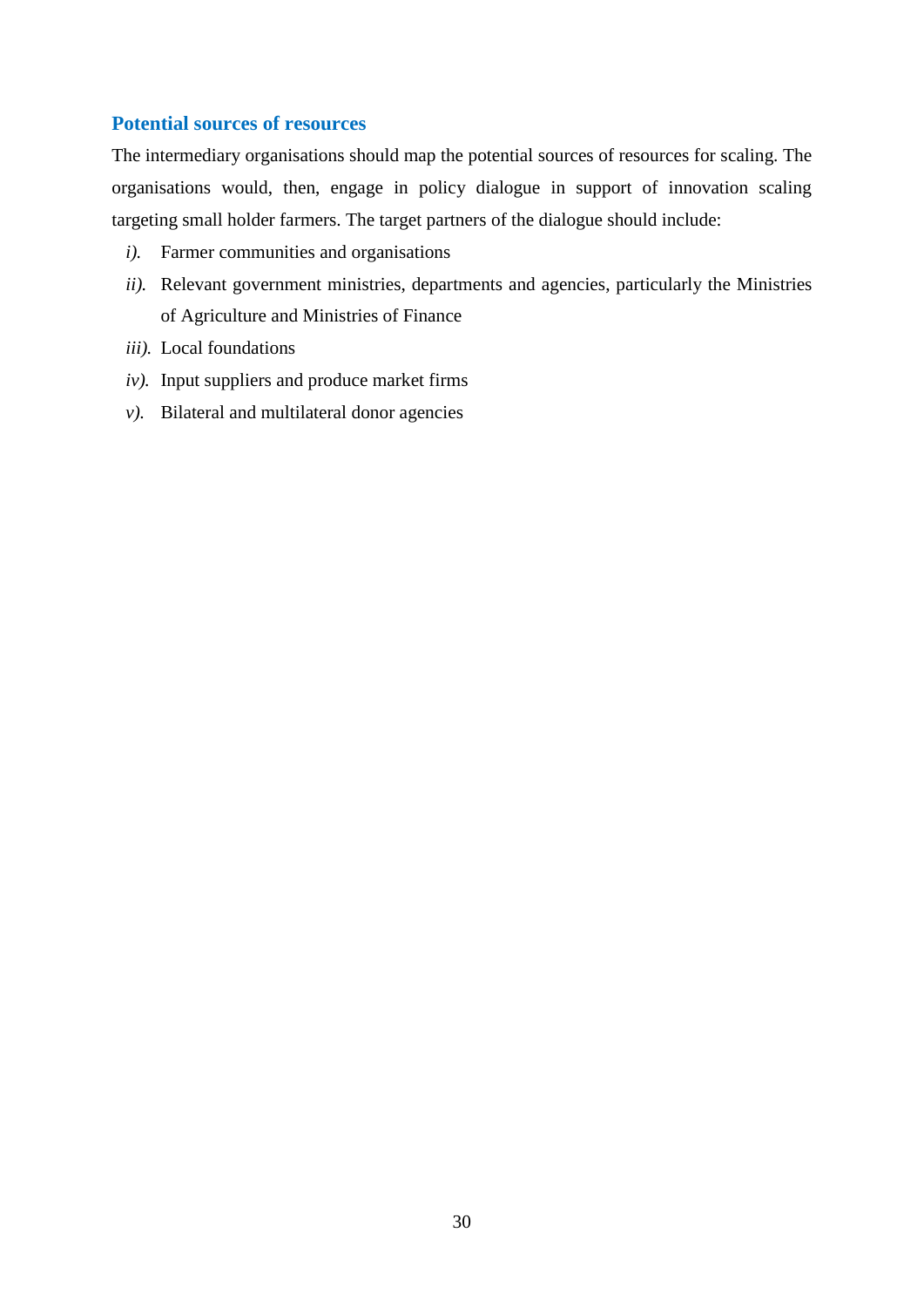## **Monitoring, Evaluation, Quality Assurance and Learning**

<span id="page-38-0"></span>Agricultural development is complex, since even in its simplest form it involves human interactions, managing living plants and animals, acquisition and integrations of varied inputs in the production process and marketing of farm products. It is further complicated by space around it, which includes public policies, legal framework, research and development networks, farmer organisation financial institutions and agribusiness. It is within this matrix which innovation scaling of project programme and initiatives occur. Its effective monitoring and evaluation are, therefore, fundamental if they are to realise their objectives.

The objective of including monitoring evaluation and learning in this strategy is to assist actors in the scaling, nations and development agencies to develop and implement effective monitoring and evaluation systems for invocation scaling of agricultural project, programmes and initiatives. Learning is, also, allocated sufficient attention as the farmers and intermediary organisations should be empowered to secure sustainability.

The framework is a coherent set of descriptions of how implementers of CASI intend to design and implement monitoring and evaluation mechanisms in order to answer key strategic questions stakeholders have regarding changes associated with the scaling of CASI; It will help in deciding what to collect, how to collect, who should collect with whom, how to communicate and for whom to communicate, etcetera.

## **Principles of Monitoring and Evaluation for Learning**

<span id="page-38-1"></span>Monitoring, the systematic and continuous process of gathering and analysis of data and information, aims at entrenching efficient use of resources in relation to planned schedule. Evaluation, which is conducted on a periodic basis, focuses on relevance of projects, programmes and initiatives by examining the extent to which their objectives are being attained. Monitoring dovetails into evaluation as the data and information gathered, apart from being used for corrective action, form bases of periodic evaluation structures. The nature of monitoring and evaluation is presented in Table 1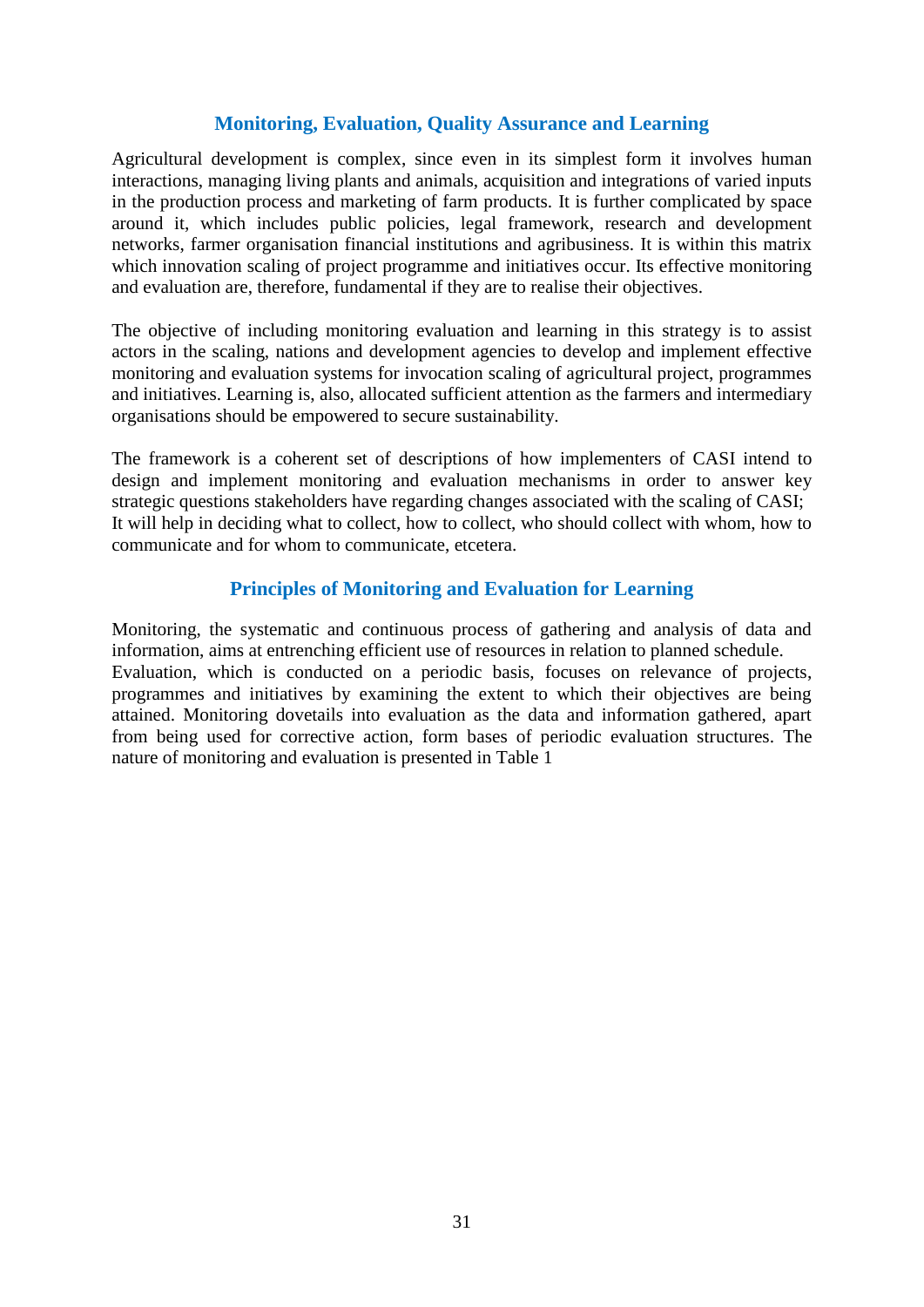| <b>Monitoring</b>                                   | Evaluation                                  |
|-----------------------------------------------------|---------------------------------------------|
| The key question is: Are the implementing actors in | The primary question: Are the actors doing  |
| innovative scaling doing things the right way?      | the right things in scaling? Evaluation     |
| Monitoring gauges progress on milestones; if        | provides evidence of outcomes and impact    |
| corrective action is needed                         |                                             |
| Routine collection of data and information of       | Periodic collection of data and information |
| <b>activities</b>                                   |                                             |
| Tracking implementation and use of resources in     | Determining the results being realised      |
| scaling                                             |                                             |
| Focus on process/ activities, use of resources and  | Focus on scaling outcomes and impact.       |
| outputs of the scaling                              | Focus on lessons for institutionalisation   |

<span id="page-39-0"></span>**Table 1: Monitoring and Evaluation for Learning**

Monitoring and evaluation of the innovation should be guided by a set of principles the key ones being:

- *i).* Monitoring and evaluation be participatory, involving the actors in the innovation platform and beneficiaries. The actors and beneficiaries them become the centre of scaling and monitoring and evaluation. Monitoring and evaluation, then entrench learning and empowerment of the stakeholders, enhancing the level of sustainability of the scalability.
- *ii*). It is however essential to decide on: Who to involve? When to involve stakeholders? the scope of involvement: how to develop monitoring and evaluation capacity and the appropriate approaches procedures and methods.
- *iii*). Monitoring and evaluation should be simple for the actors and beneficiaries of innovation scaling. Preparation of simple-to-use templates for farm data and scaling activities should form the basis of monitoring. Some elements of evaluation, however, may require specialised skills, approaches, procedures and methods and therefore will, of necessity, be handled by internal or external experts.
- *iv).* Monitoring and evaluation should be cost effective. The essence of monitoring and evaluation is to inform decision making and the simplest approaches, procedures and methods should be used. It is, however, fundamental that resources for capacity building be set aside.
- *v).* Monitoring and evaluation should be timely and relevant. Monitoring should assist the stakeholders to undertake appropriate corrective measures at the earliest time possible. About evaluation, the focus should on formative evaluation which is conducted periodically at designated intervals and summative or end- of –project evaluation which is undertaken at the end of scaling project or initiative.
- *vi).* The data collected, and the derived information and knowledge must be dependable. The approaches, procedure and methods used should form bases for valid tools or instruments and provide reliable data. The actors, government and development agencies should invest in capacity building in the setting up of monitoring and evaluation focal points and staff; functional approaches, procedures and methods; and data and information gathering, storage and analysis and information knowledge sharing, dissemination and use.
- *vii).* Monitoring and evaluation should capture both farm productivity and institutional development. Scaling projects and initiatives should entrench in their planning, implementation and monitoring and evaluation the development of functional structures and systems and human capital. The institutionalisation of scaling will form framework for its sustainability and reliability of spin offs.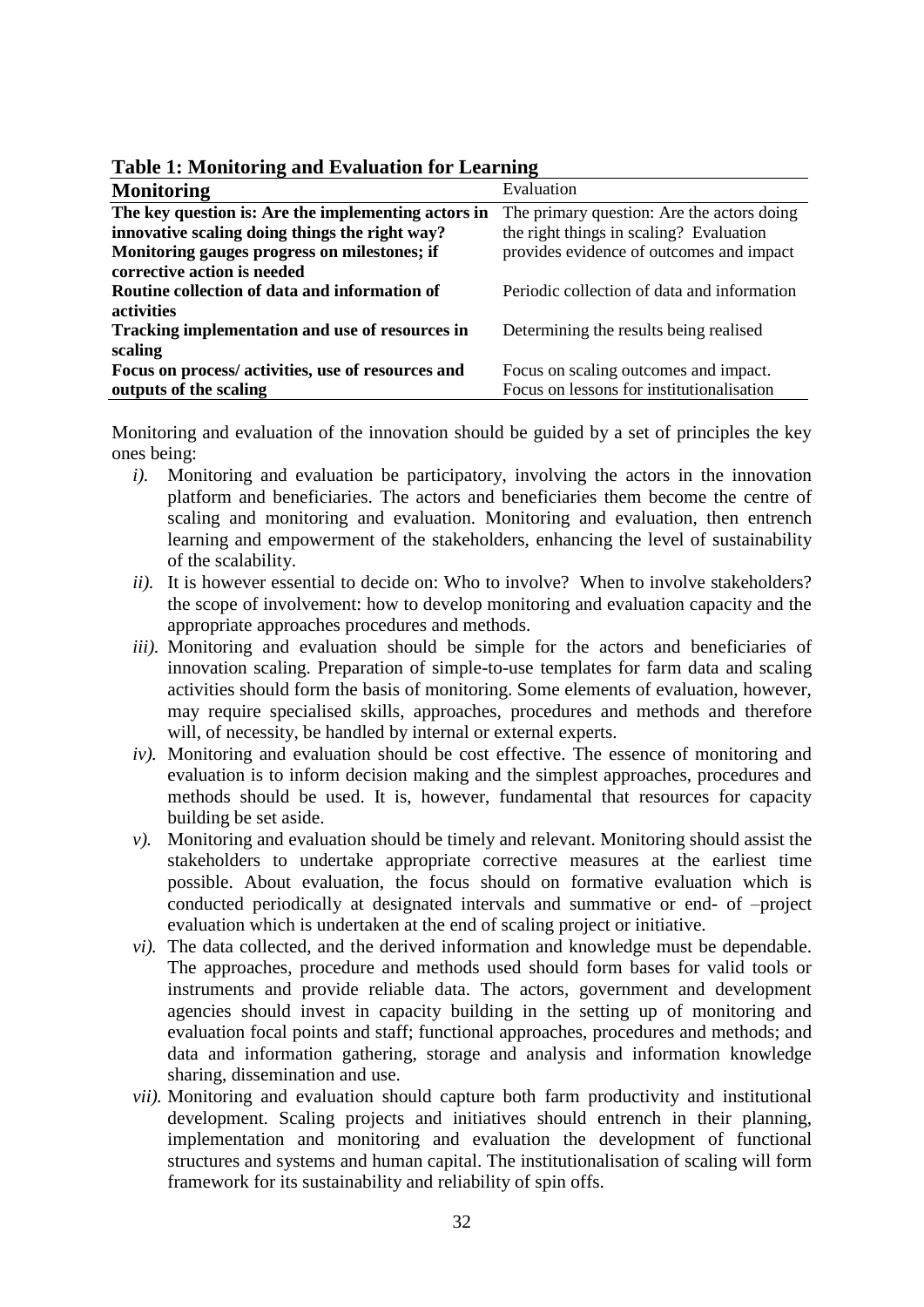*viii).*Monitoring and Evaluation should factor in meta-evaluation which involves evaluation of the monitoring and evaluation structures and systems. It takes time to set-up a functional monitoring and evaluation systems and, therefore, it is essential to engage in continuous evaluation and improvements.

## **Metrics for Monitoring and Evaluation for Learning in Scaling**

<span id="page-40-0"></span>Data and information gathering, and derivation of information and knowledge involve the following steps and phases:

- *i*). Preparation
- *ii).* Planning
- *iii).*Preparation of instruments
- *iv).* Data collection
- *v).* Data analysis
- *vi).* Preparation of reports
- *vii).* Dissemination of reports
- *viii).*Use of information and knowledge

It is, also, now recognized that monitoring and evaluation, themselves, need to the subjected to continuous evaluation. The actors in scaling should address the following elements during the monitoring and evaluating process, as they will isolate the relevant variables and indicators for monitoring and evaluation.

- *i).* Why? Explanation of how the collected data, and resultant information and knowledge will support innovation scaling.
- *ii).* What? Category of data to be collected, and information and knowledge to be consolidated for sharing, dissemination and use.
- *iii*). How? Approaches, procedures and methods to be used in data capture, storage and analysis, and for sharing, dissemination and use of derived information and knowledge.
- *iv).* Who? Assigning responsibility to focal points individual groups for monitoring and evaluation of the innovation scaling projects, programmes and initiatives.
- *v).* When? Periods, frequency of data collection, reputing and use.
- *vi).* Where? Areas, factors and variables for which data are to be collected. It, also, shows the data and reports flow from submits to monitoring and evaluation focal point or unit.

## **System and Responsibility for Monitoring and Evaluation of Scaling**

<span id="page-40-1"></span>There are three primary strategies for the monitoring, evaluation and learning of scaling initiatives namely:

- *i*). The setting up of functional yet simple and cost- effective structure and systems.
- *ii).* The building of human capital which will oversee the identification, capture, creation, storage and analysis of data and sharing, dissemination and use of derived information and knowledge.
- *iii*). The emergence of advocacy institutions and organisations for the integration of monitoring and evaluation in projects, programmes scaling initiatives. Scaling initiative actors, government and donor agencies should engage and support the strategies.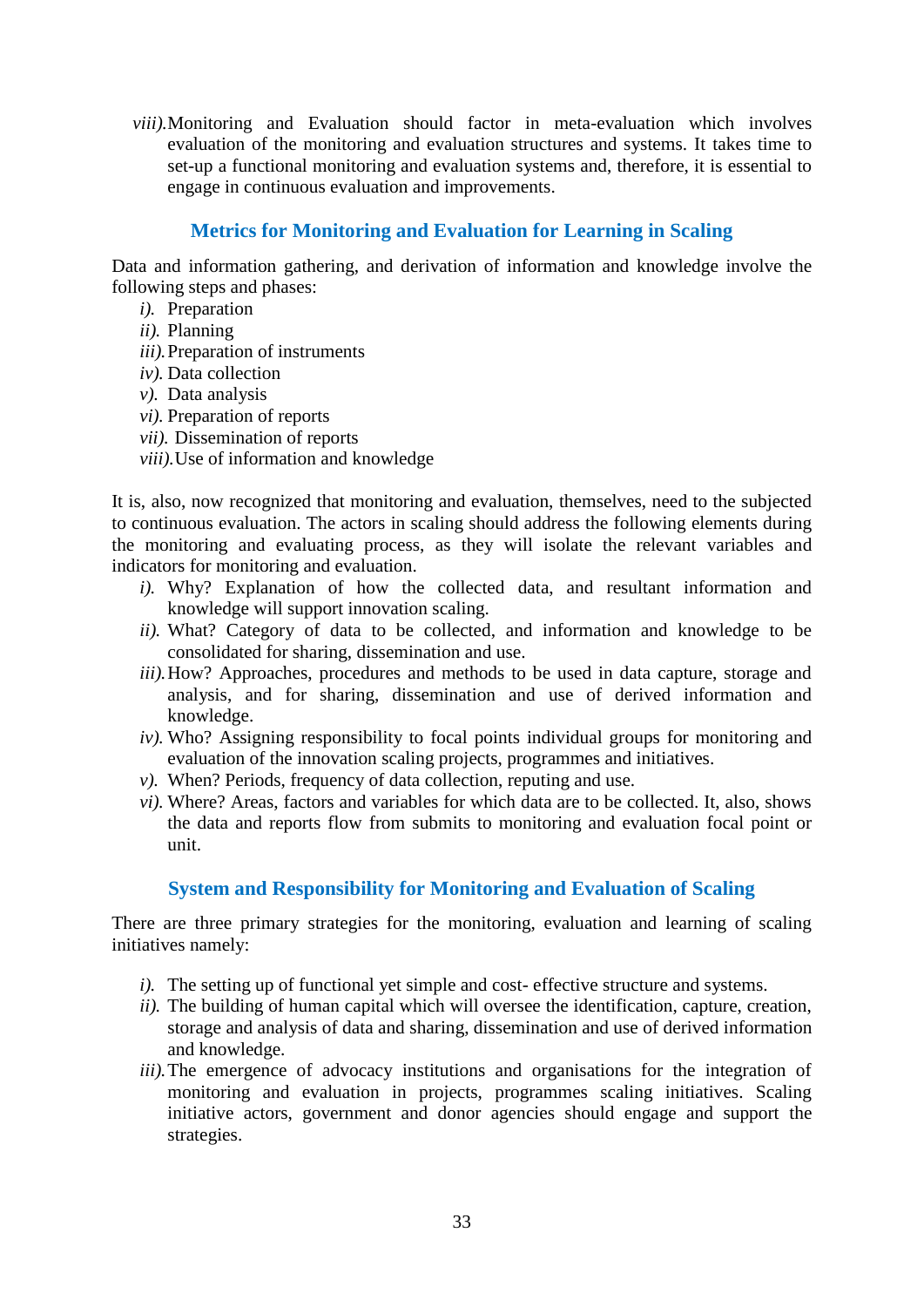<span id="page-41-2"></span>In the short term there will be a need for external support and funding. In the medium to long-term, the scaling actors, whether they are Ministries, Departments, Agencies (MDAs); Private sector bodies; innovation platforms (IPs); or donor funded should map and mobilise resources for monitoring, evaluation and learning.

## **Developing Potential Indicators**

<span id="page-41-0"></span>In developing indicators for monitoring and evaluation the following objectives and indicator should be considered:

- *i).* Indicators should assist implementers to collect data and information in order to measure CASI implementation progress and compare actual results over time against what was planned.
- *ii).* Indicators should help to better communicate achievements to partner and other stakeholders.
- *iii).*Indicators should show activities undertaken
- *iv).* Indicators should measure beneficiary perceptions
- *v*). Some indicators should be selected from those of sustainable development goals (SDGs) and those of other development initiatives.

<span id="page-41-3"></span>**Table 2: Linking Illustrative portfolios with PMF and Performance Indicators**

| Country         | Most applied field portfolios                                                         |
|-----------------|---------------------------------------------------------------------------------------|
| <b>Ethiopia</b> | Haricot bean and /or soya bean-maize intercropping/ rotation, pulses and forage crops |
|                 | CA-based Sustainable Intensification (CASI) or tie-ridges (minimum, or zero tillage,  |
|                 | intercrop/rotation systems)                                                           |
| Kenya           | minimum, or zero tillage, intercrop/rotation systems                                  |
|                 | Maize H520 and KSTP 94, Common bean (KK 8), Soya bean (SB 19)                         |
| <b>Malawi</b>   | minimum, or zero tillage, intercrop/rotation systems, residue retention, basins       |
|                 | Soya bean, pigeon pea, maize                                                          |
| <b>Tanzania</b> | minimum, or zero tillage, intercrop/rotation systems, residue retention               |
|                 | Maize (Selian H308, TZH 538, TAN H600), Pigeon pea (Mali, Kiboko, Karatu 1,           |
|                 | Ilonga M1, Ilonga M2, Lyamungo 90) common bean                                        |
|                 | <b>Mozambique</b> minimum, or zero tillage, intercrop/ rotation systems               |
|                 | Maize (3 improved varieties), soya bean, cowpea, common bean                          |
| Rwanda          | minimum, or zero tillage, intercrop/ rotation systems                                 |
|                 | Haricot bean, Maize                                                                   |

## **Identification of Data Sources and Collection Methods**

- <span id="page-41-1"></span>*i).* The data sources differ from country to country and from place to place. Therefore, it is essential to map data sources depending on national and CASI programmes
	- Primary data source should be based on surveys
	- Methods of data collection should include farmer reports, intermediary agencies report, questionnaires, interview schedules, observation schedules, focus group discussion schedule.
	- Evaluation data should be collected periodically, including baseline, mid-term and at the end of the programme.
- *ii).* Secondary data source should be reports of national and international bodies
- *iii*). The list could include; national statistics offices, FAO global data repository, USAID, UNDP human development index, et cetera.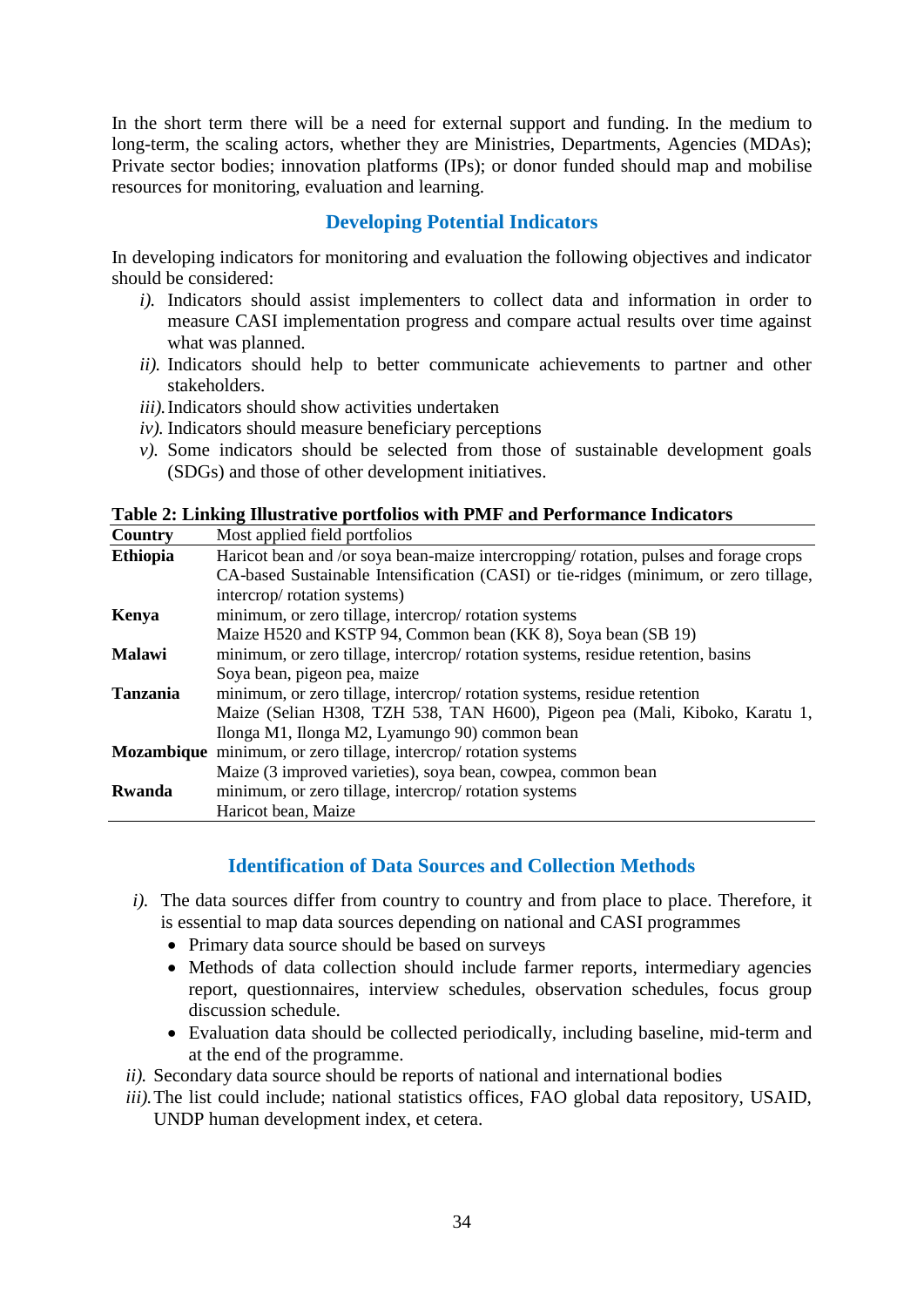## **Data Quality**

- <span id="page-42-3"></span>*i*). The generated data should meet the criteria; validity, integrity, precision, reliability and timeliness;
- *ii).* Experts should assist with the preparation of instruments, analysis of data and preparation of reports.
- *iii*). Monitoring and evaluation should participatory to promote learning.

A summary table is provided to guide on selection of performance questions, indicators, data required, frequency of data collection, responsibility and data collection methods

#### <span id="page-42-4"></span>**Table 3. Template for Monitoring and Evaluation for Learning**

| Objective Performance Indicator Data |          | <b>Frequency Responsibility</b> |                                                       |  |  |  |
|--------------------------------------|----------|---------------------------------|-------------------------------------------------------|--|--|--|
| lauestions                           | required |                                 | Collection Compilation Analysis Reporting Utilization |  |  |  |
|                                      |          | methods                         |                                                       |  |  |  |
|                                      |          |                                 |                                                       |  |  |  |

#### **Critical Assumptions**

- <span id="page-42-0"></span>*i).* Economic environment in the various countries is conducive to achieving SIMLESA-like programme objectives
- *ii).* Relevant government policies support investments and engagements in the agribusiness sector
- *iii*). Favourable local, regional and international market environments prevail, allowing agriculture the potential to grow

## **Critical Reflection for Decision Making and Learning Processes**

<span id="page-42-1"></span>An innovative initiative should be able to use the monitoring and evaluation to determine "What is happening?" and determine

- *i*). "Why is it happening?"
- *ii).* "What are the implications for the Programme?"
- *iii).*"What to do next?"

## **Internal Critical/Strategic Reflection**

<span id="page-42-2"></span>Management members of all implementing partners should make it a practice to regularly consult the data generated through the MELQA process to make informed decisions.

One way of doing this could be is the process of critical reflection. The reflection process should be guided by the following question:

- *i).* What happened and how it happened?
- *ii).* Why did it happen?
- *iii).*How do it relate with our assumption?
- *iv).* What is the consequence?
- *v).* What do we learn from this?
- *vi).* What to do next?

The results from the reflection should form the basis of reporting and learning.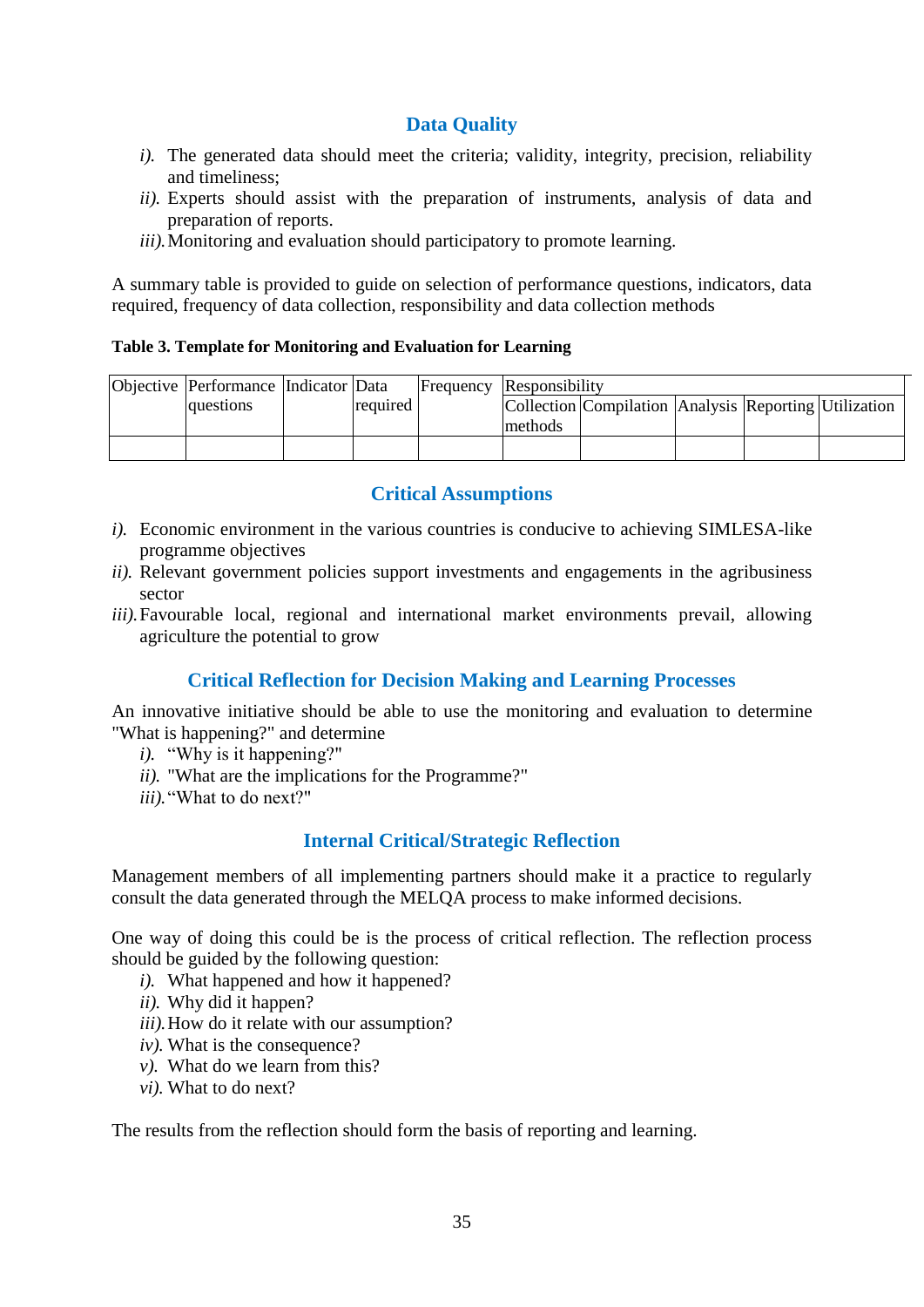## **The Value of Reflection**

- *i*). Monitoring and evaluation should serve the following purposes:
- *ii).* Information sharing and reflection among stakeholders
- *iii).*Assessment of the performance of each stakeholder
- $iv$ ). Finding solutions and taking collective measures where necessary
- *v*). Enhancement of accountability and transparency among stakeholders.

## **Communication and Reporting**

<span id="page-43-0"></span>Monitoring, evaluation and learning findings of the programme should be communicated to the concerned stakeholders for accountability, decision-making as well as knowledge sharing and learning purposes.

An overall scaling strategy for CASI should have a part which specifies the communication mechanism, and this should include how monitoring, evaluation and learning information is communicated to the different stakeholders of CASI.

## **Capacity Building**

<span id="page-43-1"></span>Scaling monitoring, evaluation system should include building capacity of:

- *i).* The farmers
- *ii).* The human resources of the intermediary and institutions.
- *iii).* Data management
- *iv).* Information management system
- <span id="page-43-2"></span>*v).* Communication, reporting and publication staff.

## **Participation in Monitoring and Evaluation**

Farmers and intermediary agencies should be involved in monitoring and evaluation. It promotes empowerment and learning.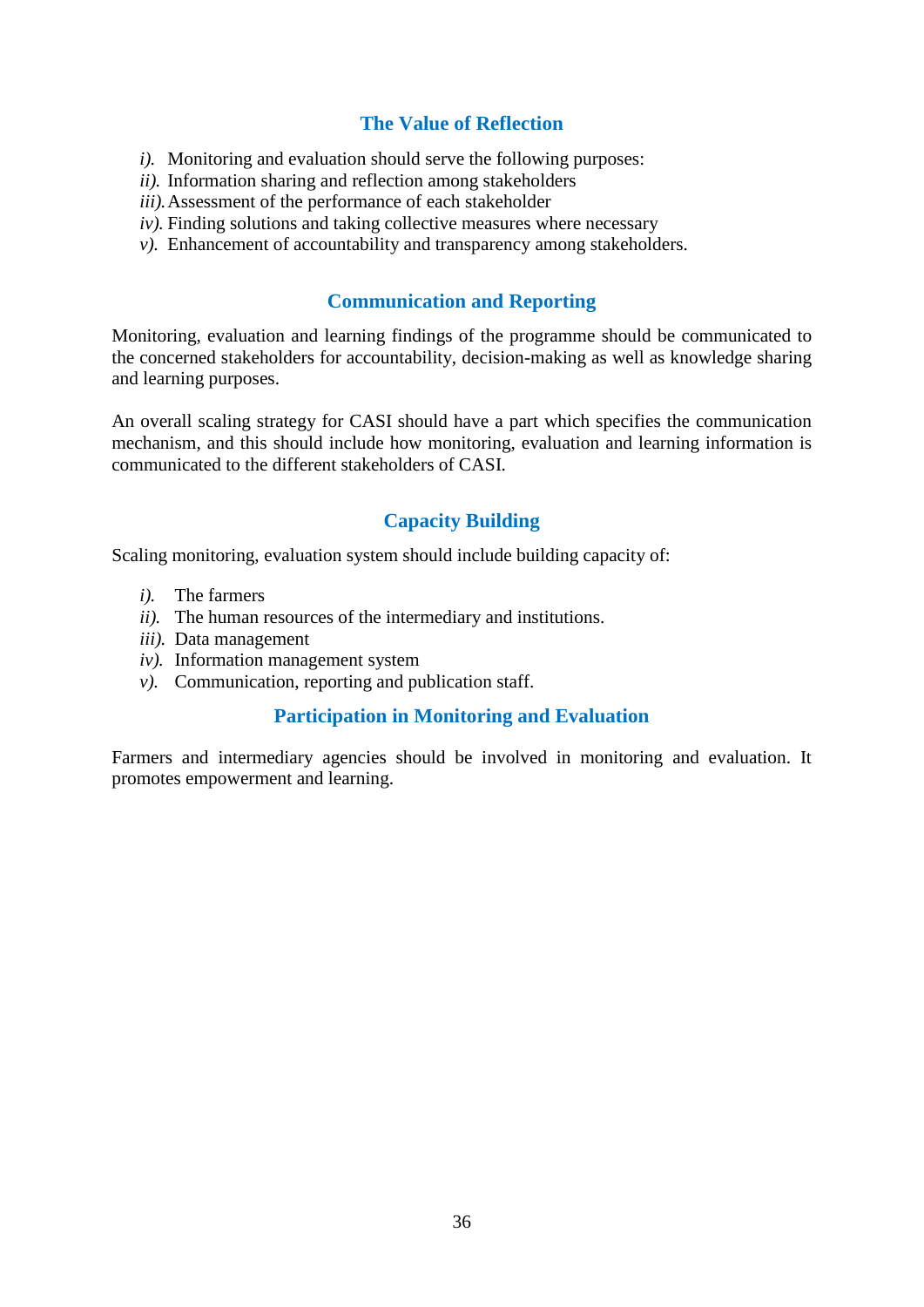| Goals and targets (from the 2030 Agenda)                                                | Indicators                                                             |
|-----------------------------------------------------------------------------------------|------------------------------------------------------------------------|
| 2.1 By 2030, end hunger and ensure access by                                            | 2.1.1 Prevalence of undernourishment                                   |
| all people, esp. the poor and people in                                                 | 2.1.2 Prevalence of moderate or severe food                            |
| vulnerable situations, including infants, to                                            | insecurity in the population, based on the Food                        |
| safe, nutritious and sufficient food all year                                           | <b>Insecurity Experience Scale (FIES)</b>                              |
| round                                                                                   |                                                                        |
| 2.2 By 2030, end all forms of malnutrition,                                             | 2.2.1 Prevalence of stunting (height for age $\langle -2 \rangle$      |
| including achieving, by 2025, the                                                       | standard deviation from the median of the World                        |
| internationally agreed targets on stunting and                                          | Health Organization (WHO) Child Growth                                 |
| wasting in children under 5 years of age, and                                           | Standards) among children under 5 years of age                         |
| address the nutritional needs of adolescent                                             | 2.2.2 Prevalence of malnutrition (weight for                           |
| girls, pregnant and lactating women and older                                           | height $>+2$ or $<-2$ standard deviation from the                      |
| persons                                                                                 | median of the WHO Child Growth Standards)                              |
|                                                                                         | among children under 5 years of age, by type                           |
|                                                                                         | (wasting and overweight)                                               |
| 2.3 By 2030, double the agricultural                                                    | 2.3.1 Volume of production per labour unit by                          |
| productivity and incomes of small-scale food                                            | classes of farming/pastoral/forestry enterprise                        |
| producers, esp. women, indigenous peoples,                                              | size                                                                   |
| family farmers, pastoralists and fishers,                                               | 2.3.2 Average income of small-scale food                               |
| including through secure and equal access to                                            | producers, by sex and indigenous status                                |
| land, other productive resources and inputs,                                            |                                                                        |
| knowledge, financial services, markets and                                              |                                                                        |
| opportunities for value addition and non-farm                                           |                                                                        |
| employment                                                                              |                                                                        |
| 2.4 By 2030, ensure sustainable food                                                    | 2.4.1 Proportion of agricultural area under                            |
| production systems and implement resilient                                              | productive and sustainable agriculture                                 |
| agricultural practices that increase                                                    | Goals and targets (from the 2030 Agenda)                               |
| productivity and production, that help                                                  | Indicators                                                             |
| maintain ecosystems, that strengthen capacity                                           |                                                                        |
| for adaptation to climate change, extreme                                               |                                                                        |
| weather, drought, flooding and other disasters                                          |                                                                        |
| and that progressively improve land and soil                                            |                                                                        |
| quality                                                                                 |                                                                        |
| 2.5 By 2020, maintain the genetic diversity of                                          | 2.5.1 Number of plant and animal genetic                               |
| seeds, cultivated plants and farmed and                                                 | resources for food and agriculture secured in                          |
| domesticated animals and their related wild                                             | either medium or long-term conservation                                |
| species, including through soundly managed                                              | facilities                                                             |
| and diversified seed and plant banks at the                                             | 2.5.2 Proportion of local breeds classified as                         |
| national, regional and international levels, and                                        | being at risk, not-at-risk or at unknown level of                      |
| promote access to and fair and equitable                                                | risk of extinction                                                     |
| sharing of benefits arising from the utilization                                        |                                                                        |
| of genetic resources and associated traditional<br>knowledge, as internationally agreed |                                                                        |
| 2.a Increase investment, including through                                              |                                                                        |
| enhanced international cooperation, in rural                                            | 2.a.1 The agriculture orientation index for<br>government expenditures |
| infrastructure, agricultural research and                                               | 2.a.2 Total official flows (official development                       |
| extension services, technology development                                              | assistance plus other official flows) to the                           |
| and plant and livestock gene banks in order to                                          | agriculture sector                                                     |
| enhance agricultural productive capacity in                                             |                                                                        |
| developing countries, in particular least                                               |                                                                        |
| developed countries                                                                     |                                                                        |

**Goal 2 End hunger, achieve food security and improved nutrition and promote sustainable agriculture**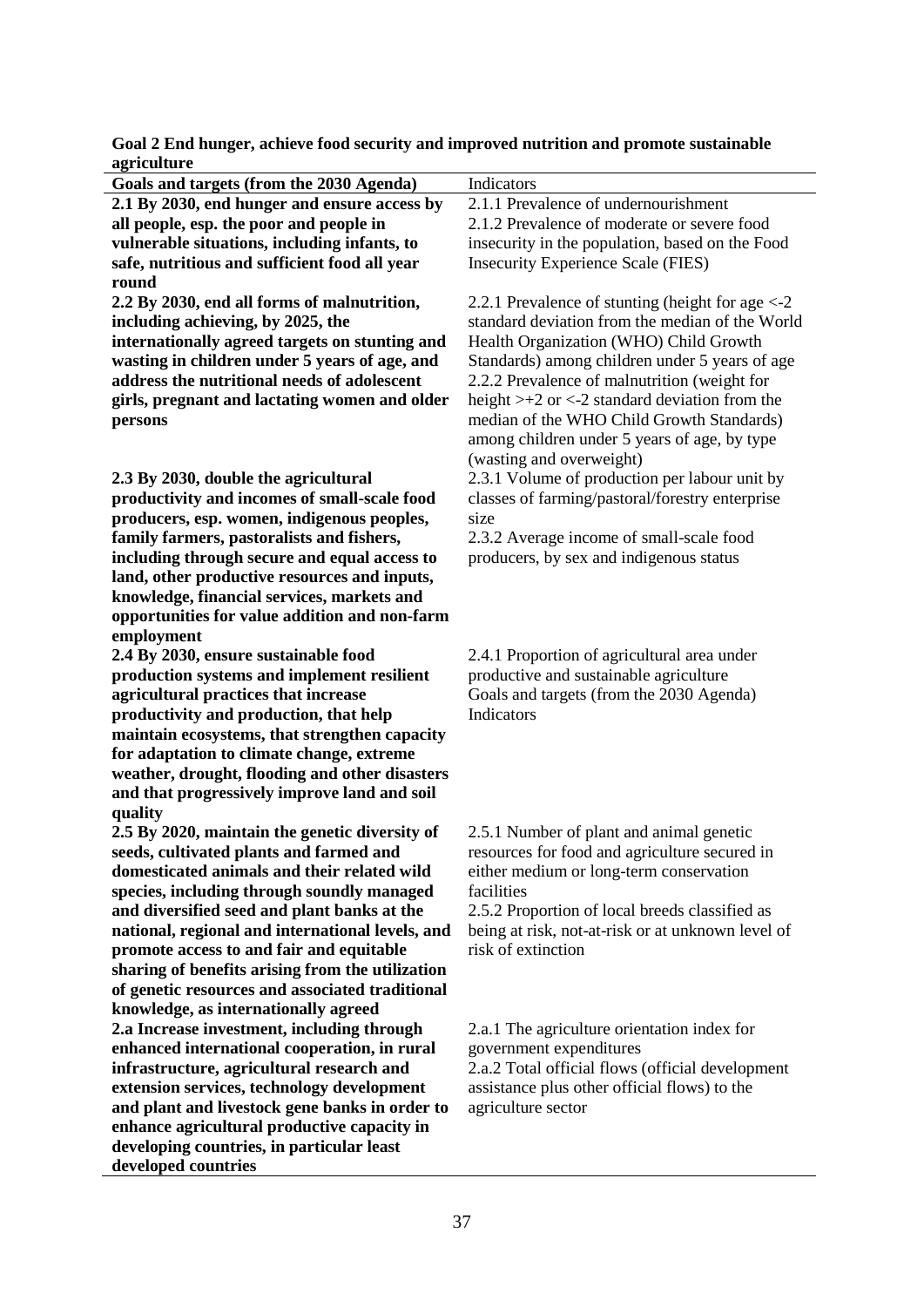| 2.b Correct and prevent trade restrictions and    | 2.b.1 Producer Support Estimate         |
|---------------------------------------------------|-----------------------------------------|
| distortions in world agricultural markets,        | 2.b.2 Agricultural export subsidies     |
| including through the parallel elimination of     |                                         |
| all forms of agricultural export subsidies and    |                                         |
| all export measures with equivalent effect, in    |                                         |
| accordance with the mandate of the Doha           |                                         |
| <b>Development Round</b>                          |                                         |
| 2.c Adopt measures to ensure the proper           | 2.c.1 Indicator of food price anomalies |
| functioning of food commodity markets and         |                                         |
| their derivatives and facilitate timely access to |                                         |
| market information, including on food             |                                         |
| reserves, in order to help limit extreme food     |                                         |
| price volatility                                  |                                         |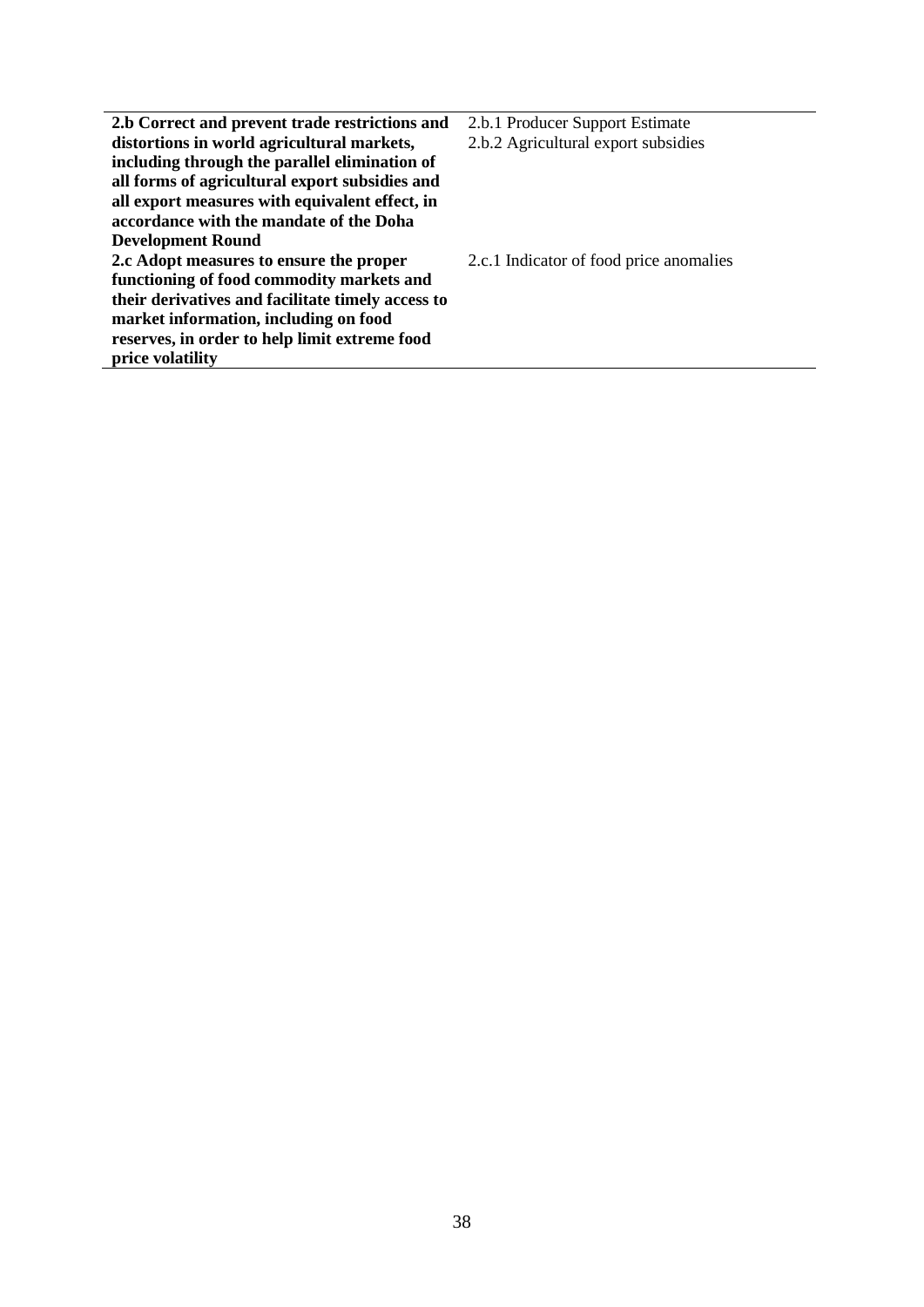#### **References**

- <span id="page-46-0"></span>Ajayi, T., Fatunbi,O., & Akinbamijo, Y. (2018),*Strategies for Scaling Agricultural Technologies in Africa:* Forum for Agricultural Research in Africa, Accra.
- Alliance for a Green Revolution in Agriculture, (2017), *Africa Agriculture status report 2017: The Business of Smallholder Agriculture in Sub-Saharan Africa,* Alliance for a Green Revolution in Agriculture, Nairobi.
- Cooley, L & Linn, J.F. (2014),*Taking innovations to scale, Methods application and lessons,* Results for Development Institute Washington, D.C.
- Cooley, L. & Kohl, R. (2006).*Scaling up – From vision to large –scale change: A management framework for practitioners,* Management Systems Internationals, Washington, D.C.
- Cooley, L and Kohl R., (2006), *Scaling up from vision to large scale change*, Management Systems International, Washington, D.C.
- Cooley, L., & Linn, J. F., 2014, *Taking innovations to scale methods, applications and lessons,* Results for Development Institute, Washington.
- Fatumbi, A.O., Ajayi, M. T., Obi, A., Odularu, G.O. &Adekuule, A.A., 2015, *Spreading the gain of agricultural innovations in Africa: A strategy to scale-up and scale-out the IARD concept,* Forum for Agricultural Research in Africa, Accra.
- Hartmann, A., & Linn, J., F., 2001*, Scaling-up: A path to effective development. 2020 Focus brief on the world's poor and hungry,* The brooking institution Washington, International Food Policy Research Institute D.C.,
- Hartmann, A. & Linn J. (2008).*Scaling up: A framework and lessons for development effectiveness from literature and practice*, Washington, D.C. Wolfenson Centre for Development.
- International Fund for Agricultural Development., 2015, *Scaling up results*, International Fund for Agricultural, Development, Rome
- Jonasova, M. & Cooke, S. (2012). *Thinking systematically about scaling up,* The World Bank Washington, D.C
- Keating, B. (2017). SIMLESA-Gaps and opportunities with CSA relevance, An assessment of CSE/2013/008 "Sustainable Intensification of Maize-Legume Cropping systems for food security in Eastern and Southern Africa (SIMLESA) in relation to the principles of Climate Smart Agriculture (CSA) and identify research priorities and gaps. Prepared for ACIAR as part of project C2016/212. Canberra: Australian Centre for International Agriculture Research.
- Keating, B. and Rukuni, M. (2018). SIMLESA final review: Some tentative views and questions arising. Canberra ACIAR.
- Keating, B and Rukuni, M. (2018).SIMLESA ex-ante impact assessment. Addis Ababa, Ethiopia: CIMMYT